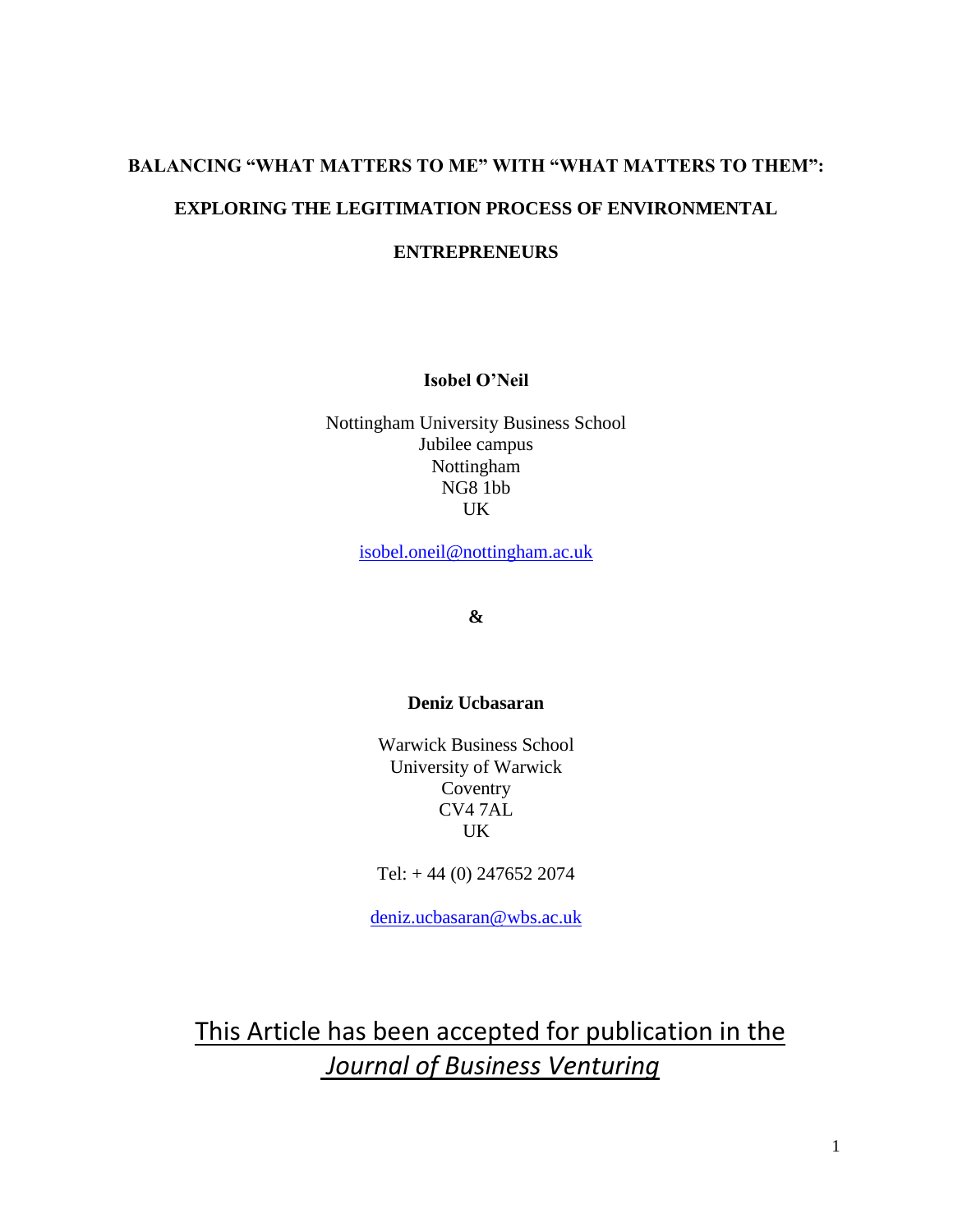# **BALANCING "WHAT MATTERS TO ME" WITH "WHAT MATTERS TO THEM": EXPLORING THE LEGITIMATION PROCESS OF ENVIRONMENTAL**

## **ENTREPRENEURS**

## **ABSTRACT**

We extend current knowledge on new venture legitimation by focusing on how environmental entrepreneurs enact their values and beliefs during the legitimation process and on the resultant business and personal consequences.On the basis of our longitudinal analysis of six cases studies we develop a staged process model of legitimation. Our findings suggest three novel insights. First, the entrepreneur's (i.e. the legitimacy seeker's) own values and beliefs are found to anchor initial decisions about how to gain legitimacy (the "what matters to me" stage) but are then toned down as attention shifts to gain legitimacy from diverse audiences (the "what matters to them" stage). Eventually, the entrepreneurs arrive at an approach thatbalances "what matters to themand me". Second, we are able to explain how and why these changes in legitimation take place. The entrepreneurs learned to adapt their legitimation work by engaging in reflection and reflexivity about both the business and personal consequences of their work in each stage. Finally, we detail the significance of dissonance to this process as a trigger for changes in behavior. Overall, our three insights allow us to extend the notion of what a "skillful" legitimacy seeker might be.

**Keywords:** *New Venture Legitimation, Legitimation Process, Environmental Entrepreneurship, Consequences of Legitimation*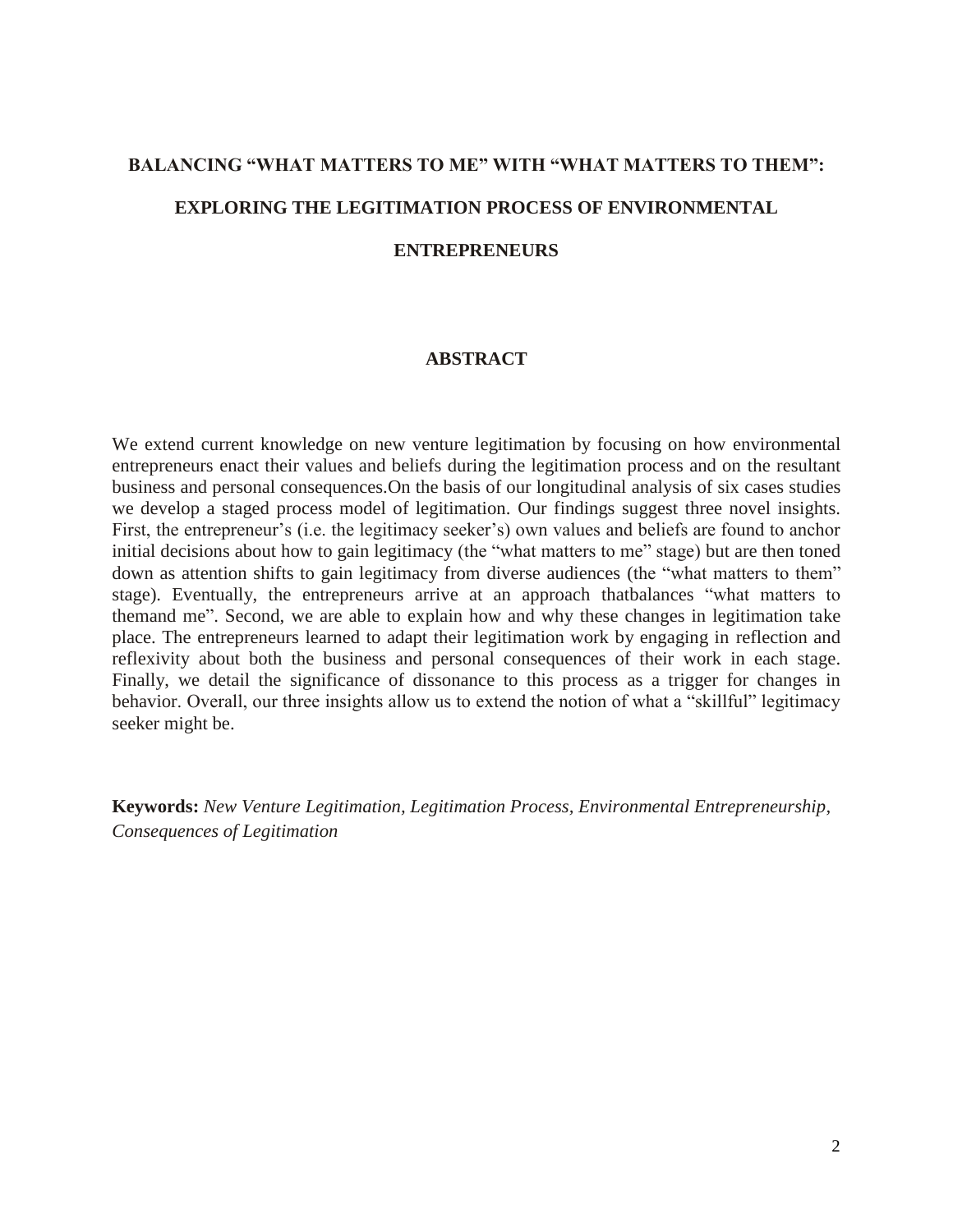# **BALANCING "WHAT MATTERS TO ME" WITH "WHAT MATTERS TO THEM": EXPLORING THE LEGITIMATION PROCESS OF ENVIRONMENTAL ENTREPRENEURS**

#### **1. INTRODUCTION**

*"There are lots of bad reasons to start a company. But there is only one good, legitimate reason, and I think you know what it is: it"s to change the world"* Phil Libin, CEO of Evernote.

While a desire to express their personal values through their business and make a positive difference to society drives some individuals to embark on their entrepreneurial journey (Fauchart and Gruber, 2011; Miller et al., 2012; York and Ventakaraman, 2010), they must do so within constraints (Rindova et al., 2009). One such constraint on an entrepreneur's freedom to express their values is the need to gain legitimacy for their new ventures (Aldrich and Fiol, 1994). An entity is granted legitimacy when it is deemed "desirable, proper or appropriate within some socially constructed system of values, beliefs and definitions" (Suchman, 1995: 574), that is, when the entity is aligned with institutional norms.

Recent research on new venture legitimation, refers to the need for "legitimate distinctiveness" (Navis and Glynn, 2011); new ventures face the specific challenge of not only demonstrating conformity with institutional norms but also distinctiveness (i.e., aspects of the business which are unconventional or novel) (De Clercq and Voronov, 2009). New venture legitimation therefore has been presented as a complex social process (Bitektine and Haack, 2015; Harmon et al., 2015; Überbacher, 2014; Voronov et al., 2013), involving interplay between audiences' interpretations and judgments and the strategic actions of entrepreneurs seeking to favorably influence these interpretations and judgments (Navis and Glynn, 2011).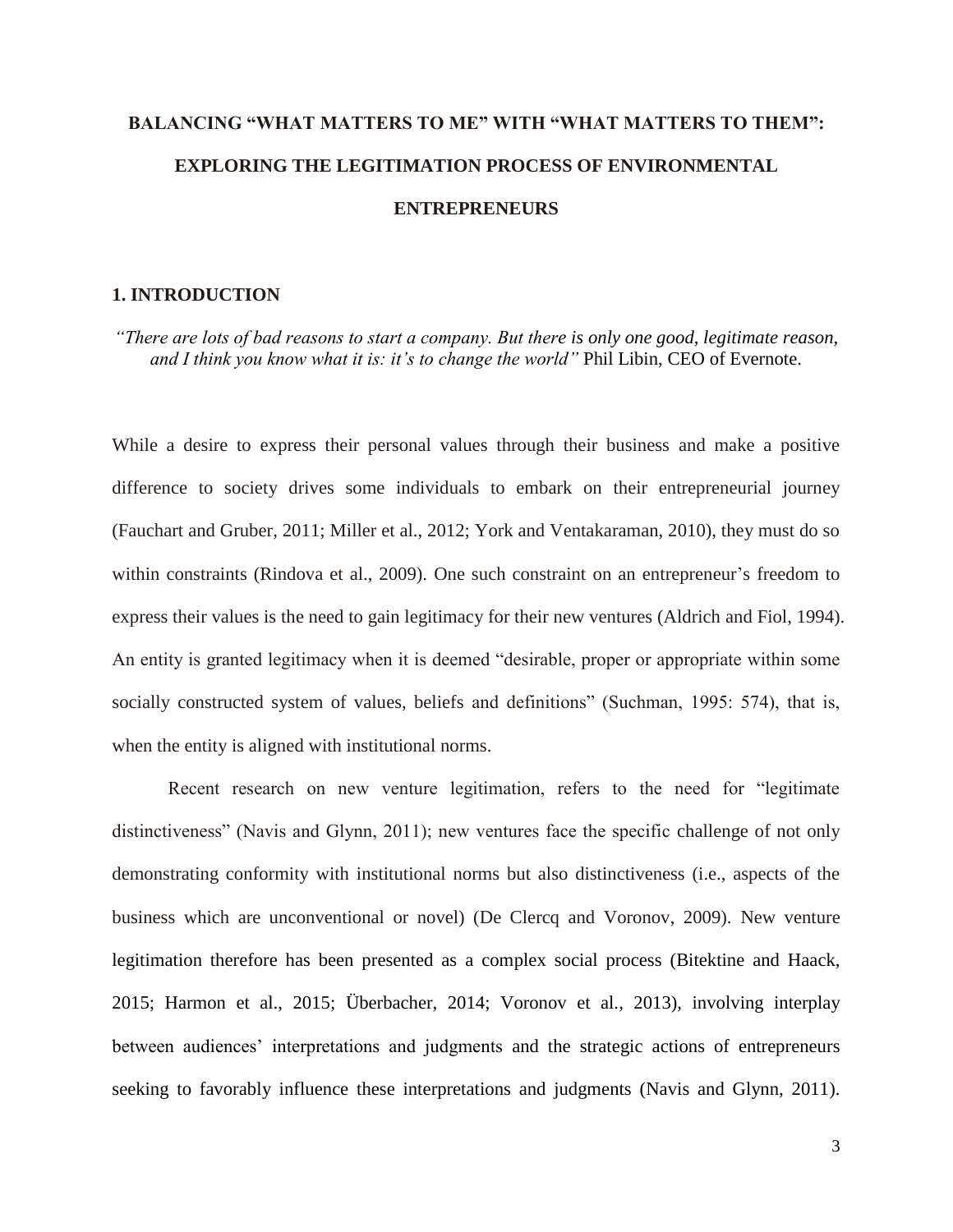Studies of entrepreneurs who have successfully gained legitimacy for their new ventures suggest that they act as "skillful" users of symbolic actions (Zott and Huy, 2007) and as "skilled cultural operators" (Lounsbury and Glynn, 2001). "Skillful" legitimacy seekers can therefore be seen as individuals who are able to orient their stories and actions to appeal totheir audiences(Lounsburyand Glynn, 2001). Importantly, this alignment with audiences' preferences and judgments is likely to constrain what entrepreneurs can and cannot do with their ventures. While on the face of it entrepreneurs may be skillfully acquiring legitimacy for their new ventures, we do not know what they have to sacrifice in the process. Rindova and colleagues (2009) suggest that the process by which entrepreneurs balance expressing their values and desire to make a difference with the constraints imposed by the legitimation process is a "fundamental paradox of the entrepreneurial dynamic, yet one that has been given only limited attention in entrepreneurship research" (p. 483). By turning attention to the role played by the entrepreneur's values and beliefs in the legitimation process therefore our research seeks to generate new insights into how entrepreneurs might address this paradox. Our research specifically asks: *How, and with what consequences, do entrepreneurs (skillfully) enact their values and beliefs in the new venture legitimation process?*We deploy the term "values and beliefs" to capture centrally held, enduring views which guide actions and judgments across specific situations and beyond immediate goals (Rokeach, 1968: 161). For the entrepreneurs we studied these included environmental and social justice values as well as the belief in the legitimacy of blending environmentalism with doing business.

To address this question we examined six new ventures over a period of four years and developed a process model of new venture legitimation in the setting of environmental entrepreneurship. Environmental entrepreneurs typically seek to enact their values and beliefs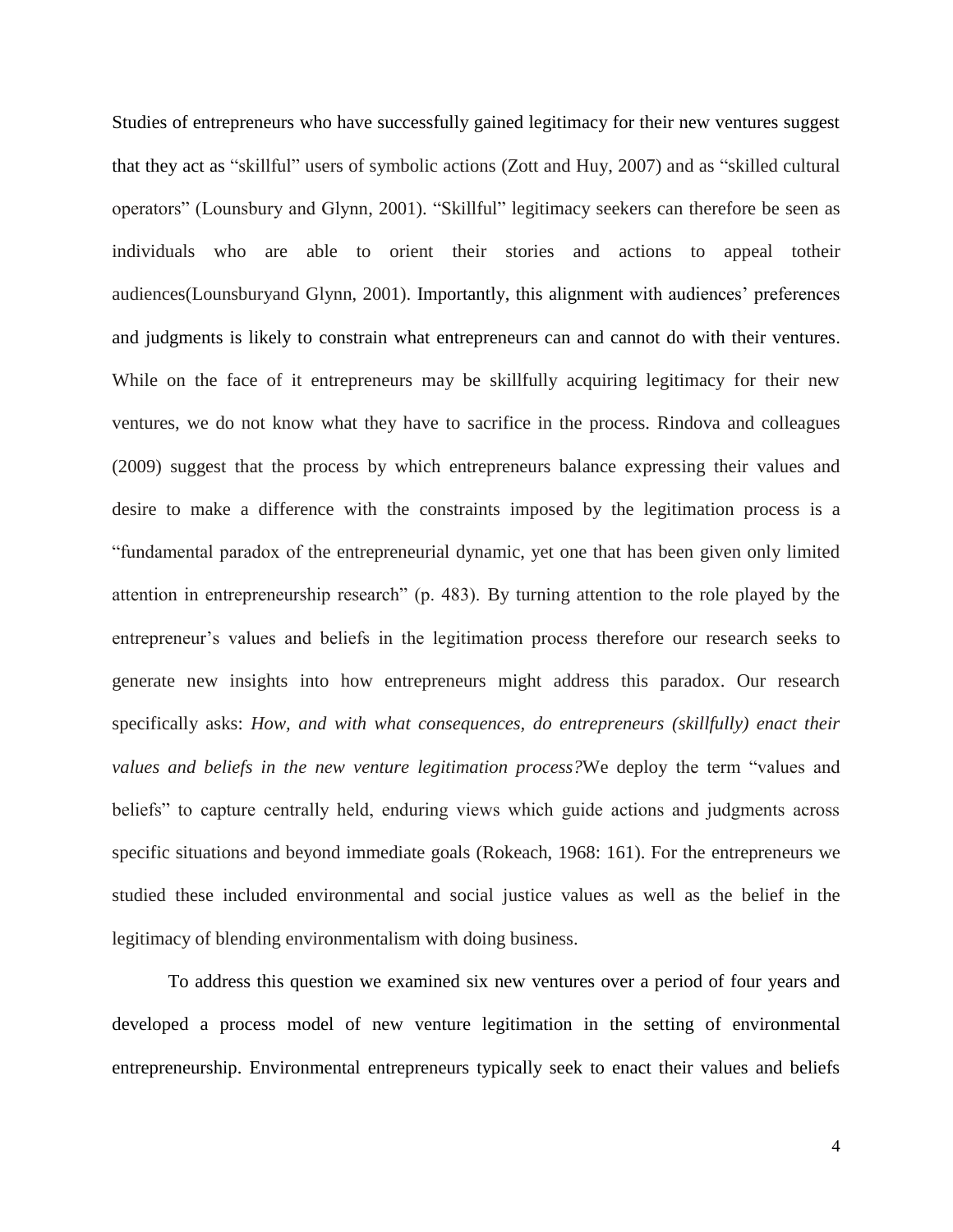(York and Venkataraman, 2010) in their ventures while attempting to gain legitimacy from diverse audiences, some of who may not share the entrepreneurs"belief in the compatibility of business and environmentalism.

Our inductively-derived process model demonstrates how entrepreneurs navigate the new venture legitimation process as they learn how to gain legitimacy while concurrently enacting their values and beliefs. We observe our entrepreneurs moving through three stages in the new venture legitimation process distinguishable by the extent to which the entrepreneurs' personal values and beliefs featured in their legitimation work [i.e. the actions undertaken to gain legitimacy (cf. Treviño (2014)]. We account for movement between these stages by explicating key aspects of the entrepreneur"s learning about legitimation. All the entrepreneurs we studied appeared to learn how to skillfully gain legitimacy from their varied audiences (as evidenced by changes in their legitimation work and, as a result, gaining wider access to resources and support). However, all but one of our participant entrepreneurs experienced adegree of dissonance. That is to say, they reported to us feelings of discomfort and inauthenticity stemming from recognizing that their legitimation work was at odds with the values and beliefs they were seeking to enact. We argue, therefore, that while entrepreneurs may become skillful in the sense that they successfully gain legitimacy for their ventures, skillfulness for mostof our entrepreneurs meant being able to achieve this without feeling too compromised. Our findings suggest that "skillfulness" is not just about learning how to satisfy "what matters to them" (their audiences) but doing so while accommodating "what matters to me".

The paper continues as follows. We firstly situate our study within the literature on emancipatory entrepreneurship and new venture legitimation as we detail three interconnected shortcomings. In the ensuing research design and methods section, we outline the nature of our

5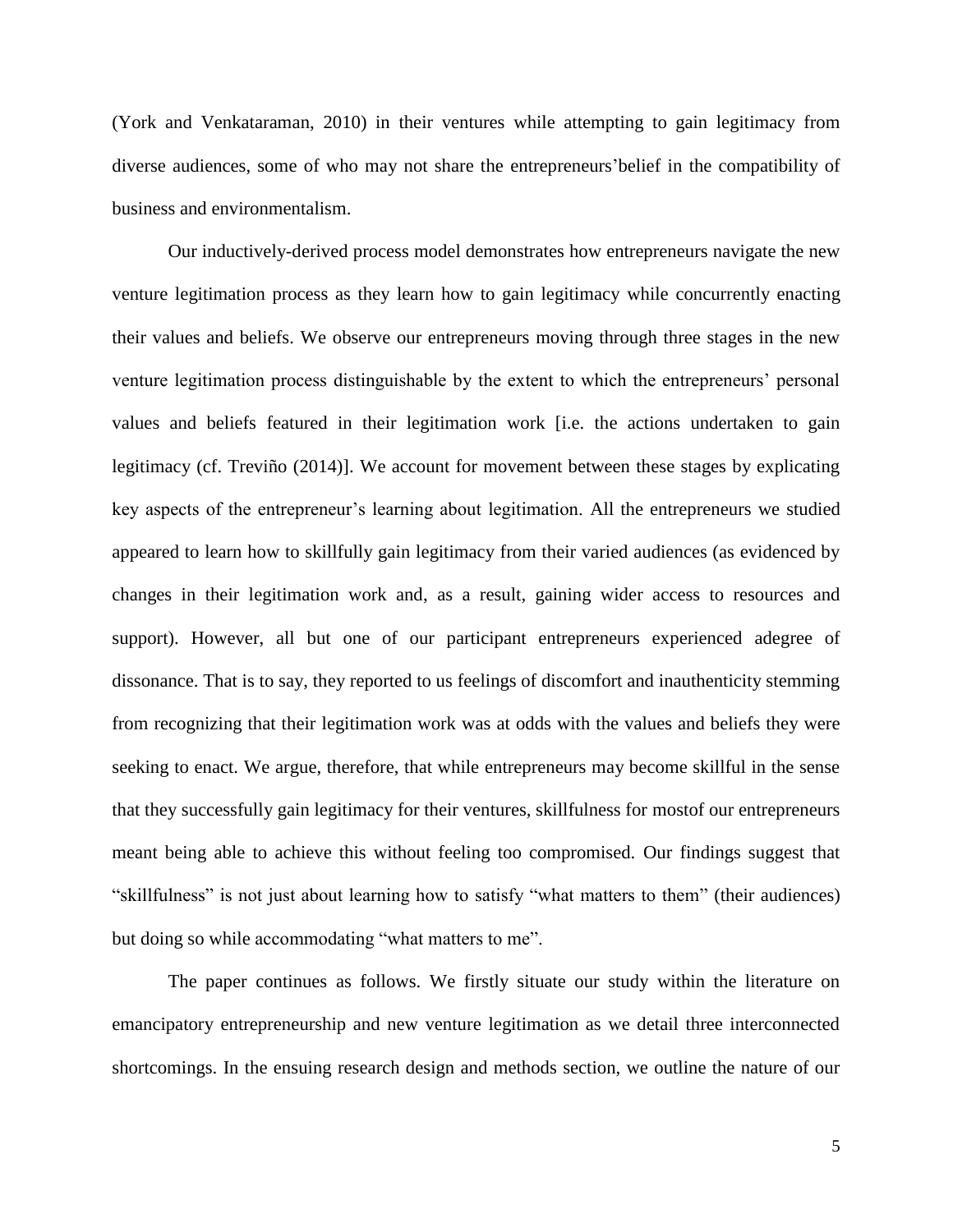research setting (environmental entrepreneurship) and detail our process-orientated research design as well as our approach to data analysis. Drawing on quotes and insights from our fieldwork, we then present our findings. In the discussion, we detail the significance of our findings and, elaborate our three key contributions. We end the paper with suggestions for future research and offer a brief conclusion.

#### **2. CONCEPTUAL BACKGROUND: THE NEW VENTURE LEGITIMATION PROCESS**

The 'entrepreneuring as emancipation perspective' (Jennings et al., 2014; Rindova et al., 2009) suggests that entrepreneurs can be motivated by a desire to break free from the conventional structures and practices associated with traditional workplaces. Entrepreneurship is seen as providing the freedom to enact one"s values and beliefs and hopes to make a difference (Rindova et al., 2009). The envisioned end goals of emancipatory entrepreneurship can range from merely questioning conventional practice to being utopian whereby the entrepreneurs seeks enact a "brave new world" (Rindova et al., 2009; Jennings et al., 2014). These goals must be enacted within constraints (Rindova et al., 2009), such as the need to gain legitimacy. New ventures need to gain legitimacy in order to engage stakeholders (Clarke, 2011), attract resources, and in turn, improve the prospects of survival and longer-term success (Aldrich and Fiol, 1994; Tornikoski and Newbert, 2007; Zimmerman and Zeitz, 2002).

For entrepreneurs, gaining legitimacy for their new ventures rarely involves mere adherence to institutional norms. In some cases, for example when entering new markets, such norms may not even exist. Instead, entrepreneurs need to be actively involved in shaping others' perceptions (Aldrich and Fiol, 1994; Lounsbury and Glynn, 2001; Martens et al., 2007; Zimmerman and Zeitz, 2002) by concurrently conforming to audience expectations (i.e. institutional norms) and displaying distinctiveness (Navis and Glynn, 2011). Entrepreneurial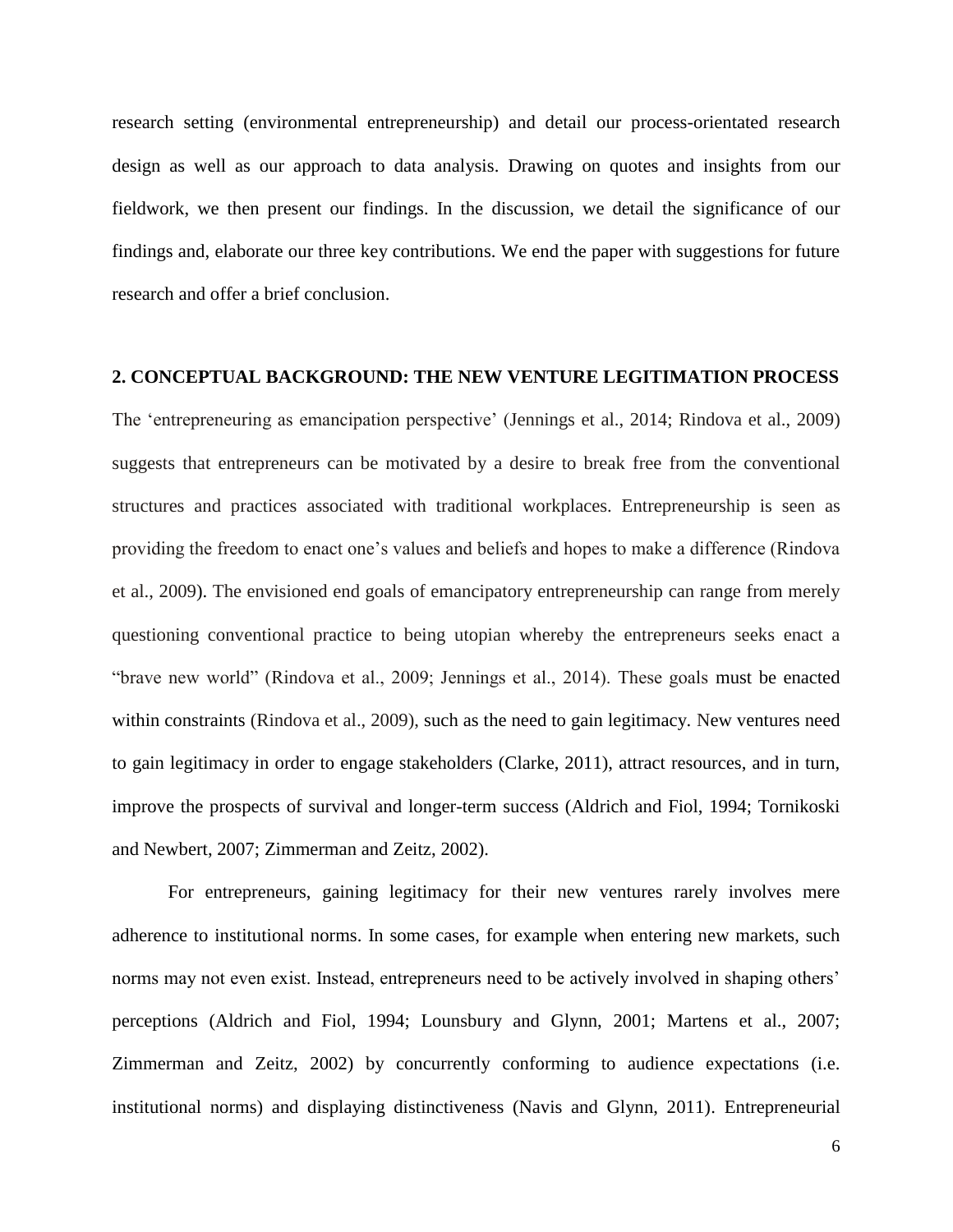actors can draw on political and story-telling skills (e.g. Garud et al., 2014; Lounsbury and Glynn, 2001; Navis and Glynn, 2011; Ruebottom, 2013), use a variety of different types of arguments (van Wervan et al., 2015) and/ or use visual symbols (e.g. setting, props, dress and expressiveness) (Clarke, 2011) as they actively negotiate legitimacy with their audiences. Scholars have suggested therefore that successful entrepreneurs skillfully deploy a variety of tactics (e.g. Nagy et al., 2012; Martens et al., 2007; Zott and Huy, 2007) to demonstrate congruence between the new venture and the audience"s expectations. While these tactics might be usefully deployed by the entrepreneur to garner support from audiences it is suggested that entrepreneurs" dreams to make a difference often turn into illusions as entrepreneurs "find themselves trapped in the same conventional structures of authority" (Rindova et al., 2009: 479). For example, venture capital investors may provide the financial resources and support needed to fulfill the economic potential of the venture, but entrepreneurs may need to "crop down" their dreams to accommodate investor preferences (Rindova et al., 2009: 483). Unfortunately although the literature alludes to it (De Clercq and Voronov, 2011, Drori and Honig, 2013; Townsend and Hart, 2008), we still do not know how entrepreneurs' values and beliefs shape the new venture legitimation process nor do we know how the unfolding new venture legitimation process affects entrepreneurs (and their dreams).

Our review of the emancipatory entrepreneurship and new venture legitimation literatures lead us to conclude that there are three shortcomings, which if addressed, could significantly enhance our understanding of theearly stage of the entrepreneurial journey.First, an understanding of how entrepreneurs gain legitimacy while also remaining true to the values and beliefs that initially motivated them to engage in in entrepreneurship is absent in the literature. Despite the growing attention being devoted to the values, beliefs and judgments (see Tost, 2011)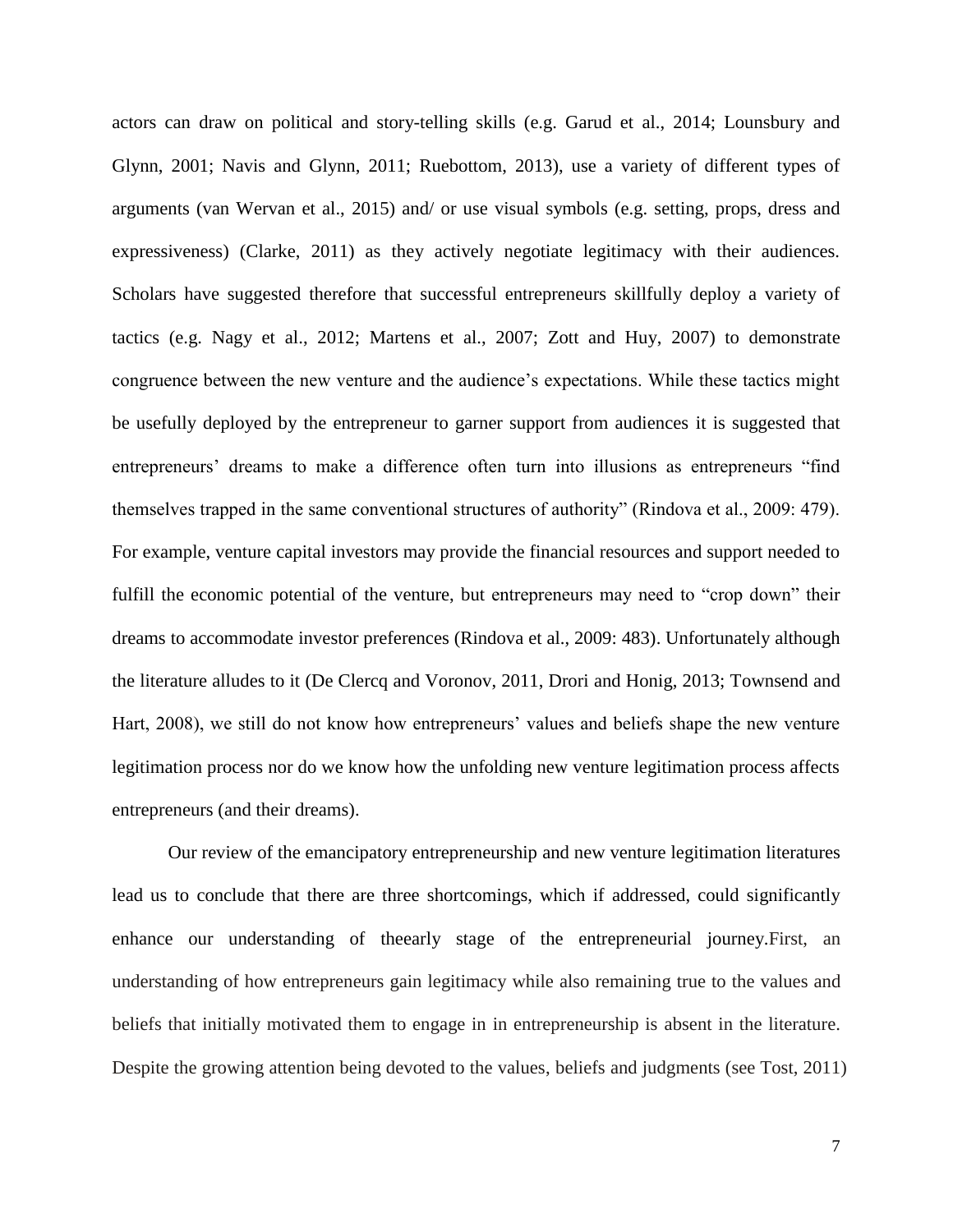of those evaluating and ultimately granting legitimacy (see: Navis and Glynn [2011] in the entrepreneurship setting and Bitektine [2011], Huy et al., [2014] in other settings), those of the legitimacy seeker (i.e., entrepreneur) are largely unaccounted for. Legitimacy judgments have been defined as the substantive perceptions, values and beliefs that underlie an individual"s assessment of the extent to which an entity is deemed appropriate for its social context (i.e., is legitimate) (Tost, 2011: 690). If new venture legitimation is a negotiated social process (Bitektine and Haack, 2015), then not accounting for how the legitimacy seeker"s values and beliefs shape the legitimation process is an important omission because we know that entrepreneurial behavior is partly shaped by the entrepreneur"s *own* values and beliefs (Drori and Honig, 2013; Fauchart and Gruber, 2011; Rindova et al., 2009).

Second, while we know more about what entrepreneurs can do to successfully gain legitimacy, we still do not know *how* entrepreneurs arrive at this position: How do entrepreneurs *learn* which actions to take in order to gain widespread legitimacy? Unless they have prior experience of interacting with their various audiences, entrepreneurs face considerable uncertainty when starting their ventures and may not know how to interact with audiences to gain their support (Drori et al., 2009). As argued by Ruebottom (2011), this may be even more complex for hybrid entrepreneurs (e.g. environmental entrepreneurs) who seek legitimacy from even more diverse audiences. The fact that extant research has been based on an implicit assumption that new venture audiences share similar legitimacy judgments (Überbacher, 2014) is therefore problematic.One recent study (Garud et al., 2014) indicates that to contend with others" disappointment that their venture didn"t meet their expectations, entrepreneurs are engaged in an ongoing *process* of "replotting" their entrepreneurial stories. Similarly, ZottandHuy (2007) spoke of the ability of some entrepreneurs to customize their legitimation activity to audiences but fell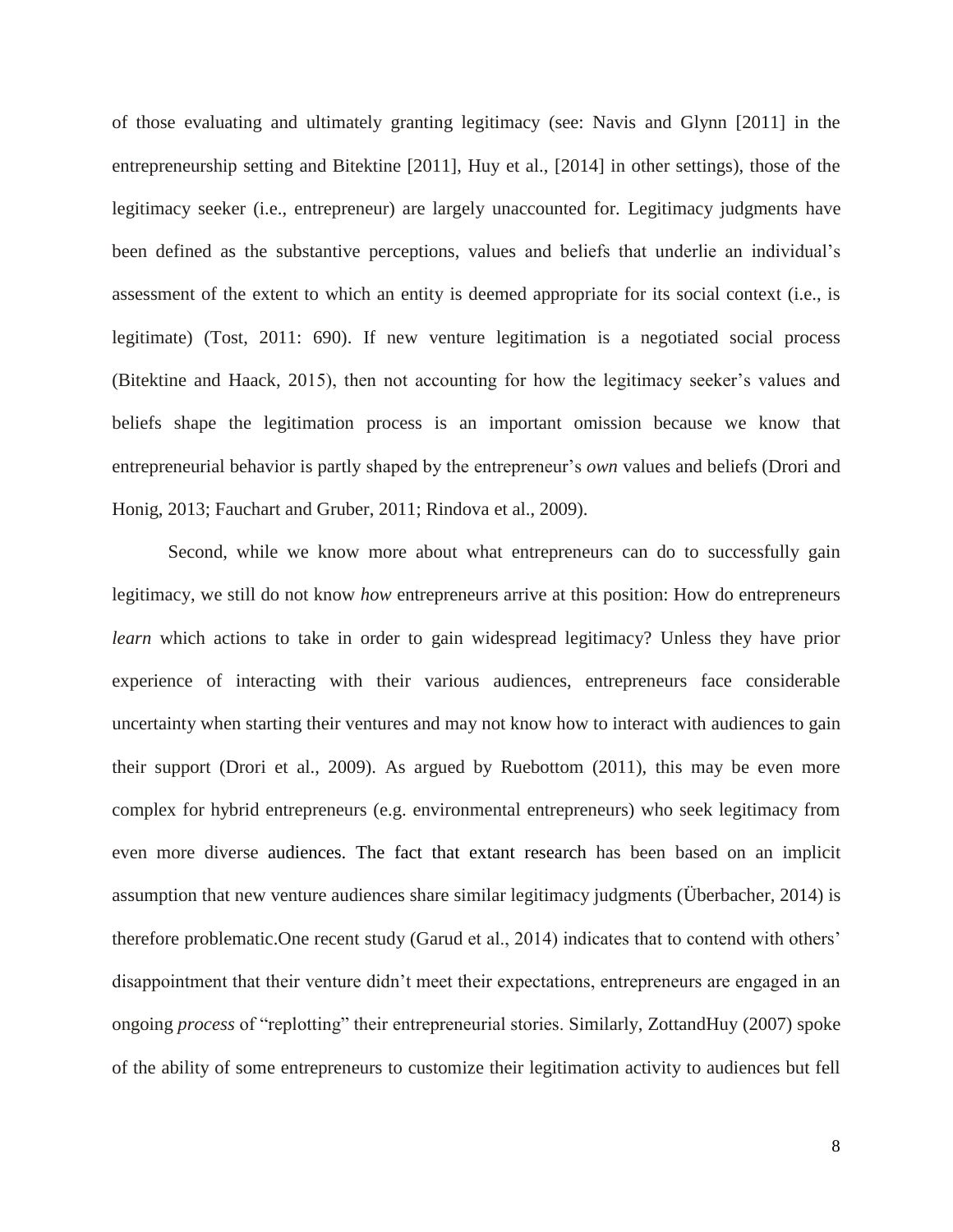short of explaining the process through which suitable customization was realized. Indeed, we believe that there is still much to be learned about the early stages of the new venture legitimation process and how entrepreneurs learn to gain legitimacy from a broad range of audiences while also remaining true to the values and beliefs they are seeking to enact. In sum, the *process* through which entrepreneurs become the "skillful" (Zott and Huy, 2007) "cultural operators" (Lounsbury and Glynn, 2001) needed to gain legitimacy for their ventures is not fully explained.

The third shortcoming we note relates to the consequences of the legitimation process. Überbacher (2014) outlines that extant literature has uniformly highlighted the positive consequences of new venture legitimation, largely in terms of the acquisition of support and resources from audiences. There may, however, be downsides to new venture legitimation that have been overlooked. One proposed downside might be that gaining legitimacy is too costly (Überbacher, 2014). For example, in the process of gaining legitimacy, the entrepreneur may have to make "real, material changes in organizational goals, structures and processes" (Ashforth and Gibbs, 1990: 180). Yet, we note that the personal consequences of making such changes for entrepreneurs have not been considered. As Rindovaand colleagues eloquently put it, previous research "has not fully explicated the consequences of the "strings attached" that come with … resources" (p.484) in the legitimation process.

Based on the above shortcomings associated with extant research, we seek to make a scholarly contribution by addressing our research question: *How, and with what consequences, do entrepreneurs (skillfully) enact their values and beliefs in the new venture legitimation process?*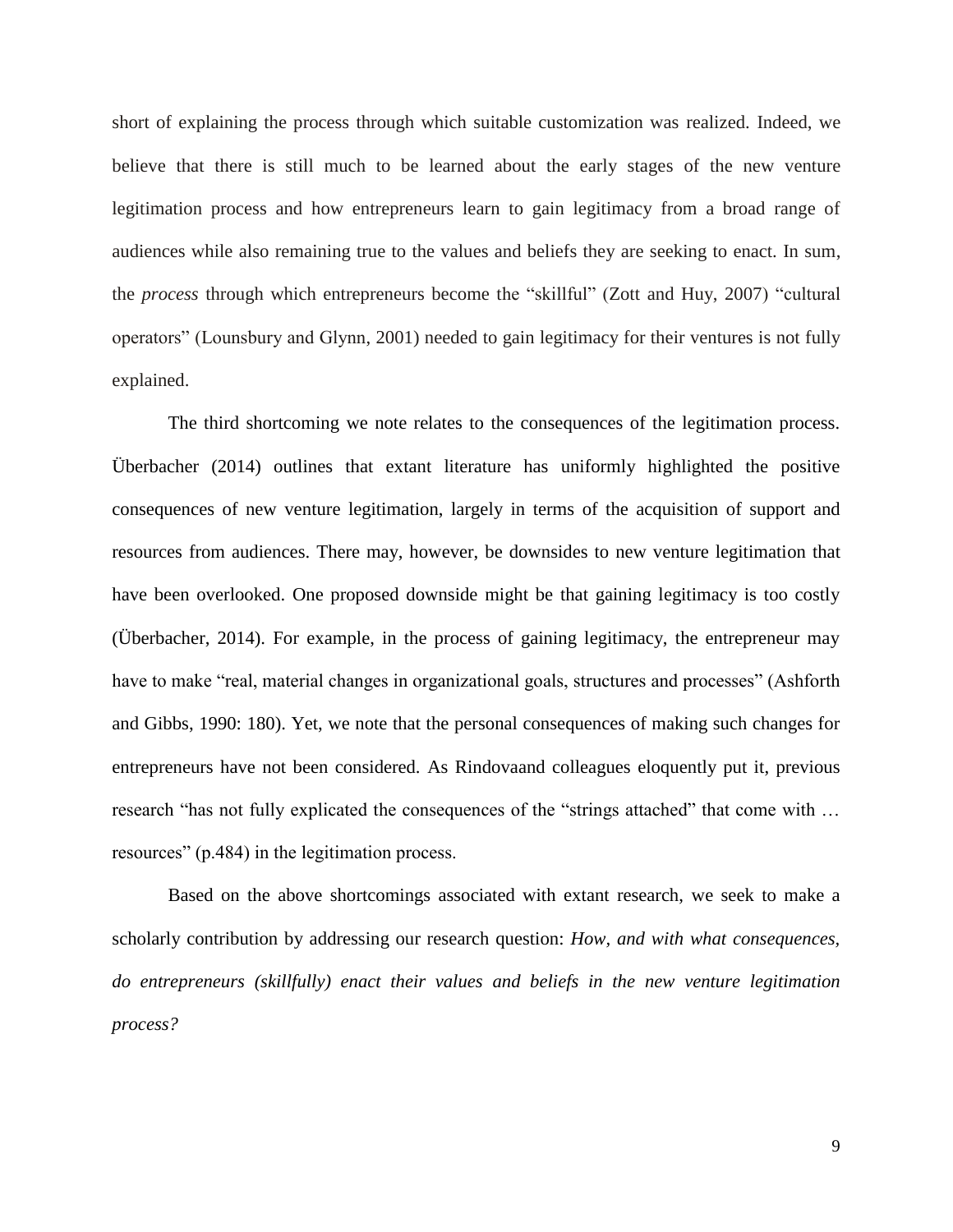#### **3. RESEARCH DESIGN AND METHODS**

Our aim was to develop a deeper understanding of the new venture legitimation process by focusing on how entrepreneurs enact their values and beliefs therein. We also sought to go beyond considering the business consequences of legitimation to exploring the potential personal consequences that may arise as a result of engaging in legitimation work. Theseaims evoked process research, which seeks to explain change and development over time i.e. temporally evolving phenomena (Langley et al., 2013; Van de Ven, 2007) such as that which occurs during the entrepreneurial journey (McMullen and Dimov, 2013).This research approach allowed us to consider the tensions, struggles and oscillations (Langley et al. 2013) involved in learning how to engage in new venture legitimation. We sought to explicate how the legitimacy seeker"s values and beliefs, rather than legitimacy evaluators' demands alone, shape the legitimation process. Process research seeking to address such research puzzles in underexplored contexts calls for inductive, longitudinal, qualitative approaches, whereby the complex social processes at play can be more readily accessed by researchers (e.g. Bresman, 2013; Jay, 2013; Langley et al., 2013).

## **3.1 Research Setting: Environmental Entrepreneurship**

In accordance with other process research designs (see Bruns, 2013), we selected an extreme setting as it would likely assist our theory-building efforts by providing particularly rich insights due to the "transparently observable" (Pettigrew, 1990) phenomena of interest. In our case, the chosen setting was environmental entrepreneurship. We deploy the term environmental entrepreneurship (e.g. York and Venkataraman, 2010) to capture entrepreneurial activity which seeks to promote environmental welfare generally and address various sustainability problems specifically, while being financially sustainable (Cohen and Winn, 2007; Dean and McMullen,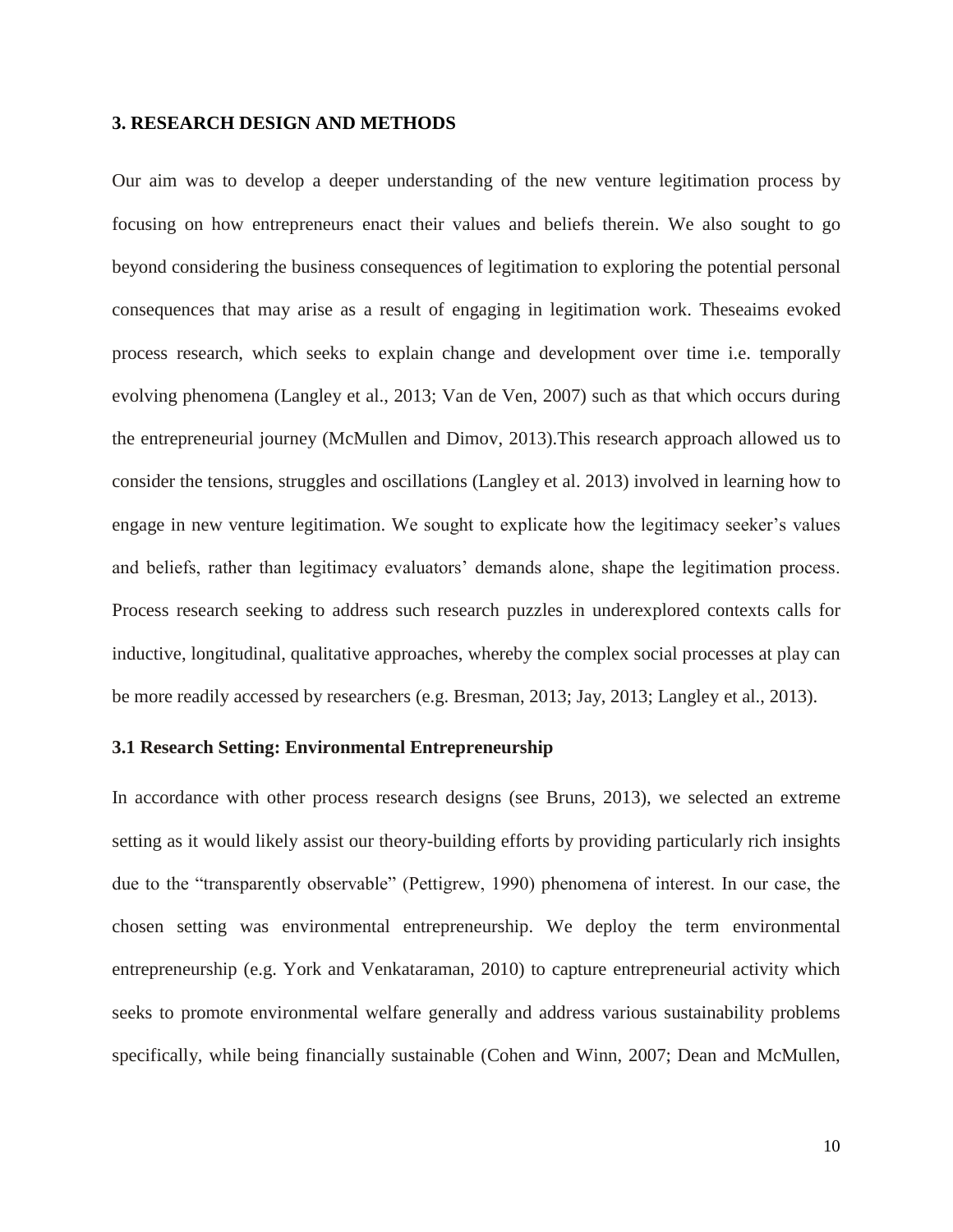2007; Hall et al., 2010; Meek et al., 2010; Muñoz and Dimov, 2015; Pacheco et al., 2010; Patzelt and Shepherd, 2011; York and Venkataraman,  $2010$ <sup>1</sup>.

Our rationale for selecting environmental entrepreneurship as a strategic research site for studying the new venture legitimation process is two-fold. Firstly, environmental entrepreneurs concurrently value the tenets of environmental activism and private wealth accrual (Mars and Lounsbury, 2009; see also Fauchart and Gruber's (2011) "missionary entrepreneurs") and often portray their environmental beliefs to the outside world (York and Venkataraman, 2010). We argue, therefore, that this setting is theoretically interesting as values and beliefs are more likely to be "transparently observable" (Pettigrew, 1990). Secondly, because environmental entrepreneurs operate in a hybrid setting characterized by the co-existence of "market" (e.g. Thornton, 2004) and "environmental<sup>2</sup>" logics, they will likely encounter audiences with multiple, oftentimes, conflicting institutional expectations and beliefs regarding what is legitimate (De Clercq and Voronov, 2011). As a result, we argue that environmental entrepreneurs likely encounter greater uncertainty and complexity than entrepreneurs operating in more established setting (De Clercq and Voronov, 2011; Mars and Lounsbury, 2009; Munoz and Dimov, 2015) and, therefore, be particularly attentive to the demands of the legitimation process.

#### **3.2 Data Collection**

 $\overline{a}$ 

We carried out a longitudinal, qualitative study of six, new environmental ventures based in the UK over a four year period. The use of multiple cases often yields more accurate and generalizable explanations than single cases and this facilitates theory-building (Eisenhardt and

<sup>&</sup>lt;sup>1</sup>While the term 'sustainable entrepreneurship' has also been used to capture entrepreneurial activity driven by economic and environmental considerations (Dean and McMullen, 2007), recent definitions (see Muñoz and Dimov, 2015) also emphasize social considerations. Whilst addressing social issues was important to our research participants, we found that the integration of environmental and economic considerations was a priority for them; hence our use of the term environmental entrepreneurship.

<sup>&</sup>lt;sup>2</sup> Drawing on Hoffman (1999) and Mars and Lounsbury (2009) we argue that those subscribing to an environmental logic are guided by the belief that (1) the natural environment is being degraded by human activity and, (2) society should act collectively to prioritize protecting the natural environment.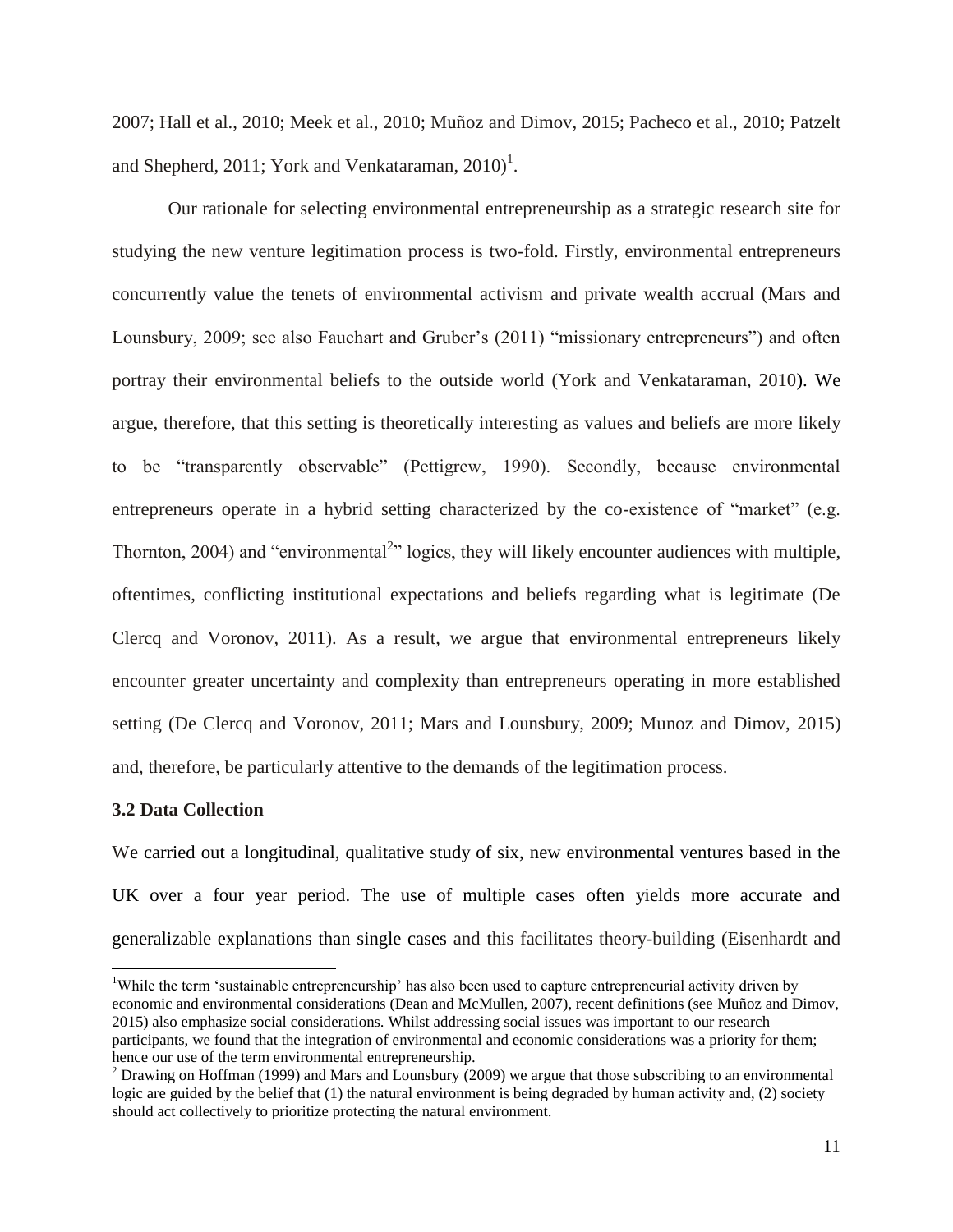Graebner, 2007; Langley et al., 2013). Further, such a multiple case design has been advocated by scholars of legitimation processes (e.g. Voronov et al., 2013), and legitimation activity by entrepreneurs (e.g. Clarke, 2011; Ruebottom, 2013; Zott and Huy, 2007).

#### **3.2.1 Selection of Cases**

We selected our cases using the principles of theoretical sampling; decisions regarding who to talk to were determined by theoretical appropriateness rather than representativeness (Eisenhardt and Graebner, 2007; Glaser and Strauss, 1967). We deployed two criteria for selection: First, we sought ventures in the first year of start-up and operating in a similar geographical area (Zott and Huy, 2007). Selecting early stage ventures was important since the process of gaining legitimacy for the new ventures would be unfolding in real time as we conducted our research. Second, we sought ventures from diverse sectors that had traditionally overlooked the environmental logic e.g. Jewelry, Packaging, Transport, Web-design. This criterion of sampling from diverse sectors also helped minimize the effects relating to specific agendas in one or other particular industry (Sarasvathy, 2008). Relatedly, we intentionally excluded ventures that would have had an early legitimacy advantage such as ventures that had already won a prestigious contract or that were operating in an industry where the environmental logic had more widespread legitimacy. For example, if we had selected renewable energy - an industry which had been receiving significant regulatory legitimacy from UK governmental policy at the time and a more a favorable institutional environment (cf. Russo, 2003) - legitimation efforts might have been less emergent.Indeed, the entrepreneurs would be able to draw legitimacy from this regulatory source with, perhaps, less need to actively negotiate legitimacy from diverse audiences.

With the above criteria in place, and following recommendation from several initial contacts in the field (e.g. a journalist working on environmental entrepreneurship and a CSR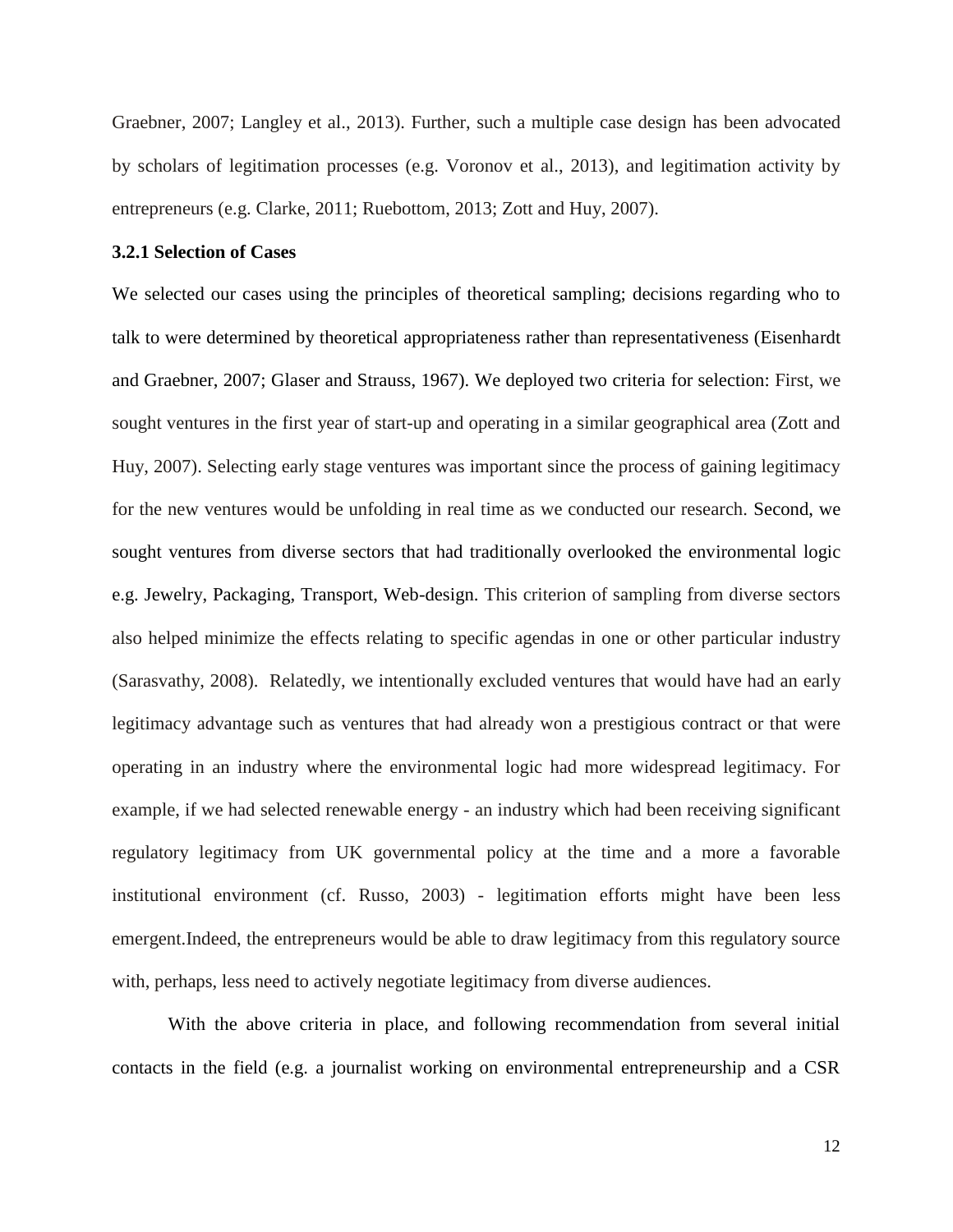consultant), we turned to a comprehensive online listings website for UK ethical and environmental organizations This website publishes brief profiles of, and links to,businesses with "*basic practices of good ethics with some connection with sustainability, care for the environment or of others and promote responsible living and trading*" (as vetted by the website owner).We devised a list of appropriate cases by examining written materials (e.g. their websites and blogs). Finally, by contacting ventures that met our criteria, explaining what participation would involve, and ultimately, negotiating access, we proceeded to conduct our research in six new environmental ventures. See Table 1 for details of the six cases.

> Insert Table 1 about here ------------------------------------------------

## **3.2.2 Data Sources**

We gathered our data from a variety of sources: (1) 18 interviews with the principle entrepreneur(s) who founded the six environmental ventures (three rounds of interviews for each venture; one venture had two founders so we interviewed them both together for each of the three interviews), (2) 24 interviews with individuals from various audiences of the ventures including customers, employees and suppliers, and (3) documents such as blogs, websites, press coverage, company reports. Accompanying each entrepreneur"s interview are field notes which cover any additional non-recorded discussions, our general observations, and details about the entrepreneur's mood and emotional expressions. An overview of the data gathered is presented in Table 1. The data were collected by the first author, allowing the second author to maintain a valuable perspective of distance (Langley et al., 2013). All interviews were recorded with permission and transcribed verbatim. We stopped collecting further data when we established that theoretical saturation had been reached (Strauss and Corbin, 1998). In practicethis waswhen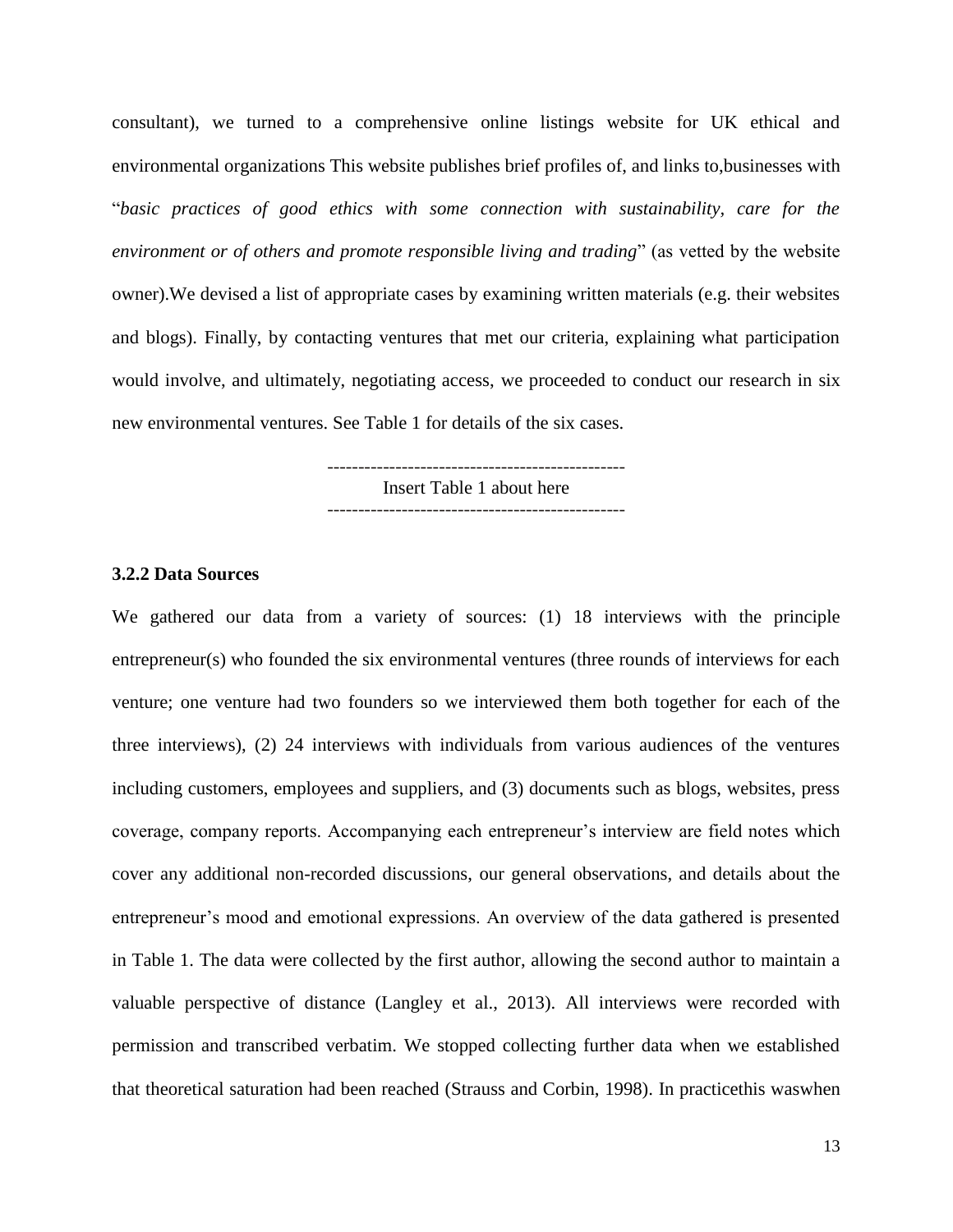we were no longer able to draw out new inferences about how values and beliefs were being enacted (and the consequences of so doing) during the new venture legitimation process. While this was achieved on a case by case basis, by the third round of interviews (i.e. when the entrepreneurs had several years of legitimation experience), we were being told more about past experiences and events (which had been mentioned in previous interviews) than we were about current events and new reflections on the process.

*Entrepreneur interviews.* Three rounds of interviews were conducted with the entrepreneurs involved in our six cases. The interviews took place at intervals of between one year and 18 months. Each meeting lasted approximately one hour with some lasting up to two hours. As is typical for theoretical sampling approaches, the first round of interviews involved more "open-ended" conversations allowing the entrepreneurs to tell their story and subsequent interviews became more focused as we developed a tighter direction for the research (Glaser and Strauss, 1967). Having three rounds of interviews allowed "designed-in" flexibility (Gioia et al., 2013); issues could emerge from the participants, which could then be incorporated into future questions. Furthermore, at each meeting, and via emails afterwards, we were able to gain feedback from the participants on our emergent interpretations of their accounts.

*Audience Interviews.*We interviewed stakeholders from each of the cases to understand how various audiences viewed the entrepreneurs and their businesses. Due to the potential difficulty of identifying audiences ourselves and considering the need to maintain a good relationship with the entrepreneurs, we asked them to suggest potential interviewees. We requested as wide a range of audiences as possible, suggesting approximately four or five per case to include mentors, suppliers, customers and employees as examples. We drafted an email, which was sent via the entrepreneur, and then willing parties got in touch with us. The full list of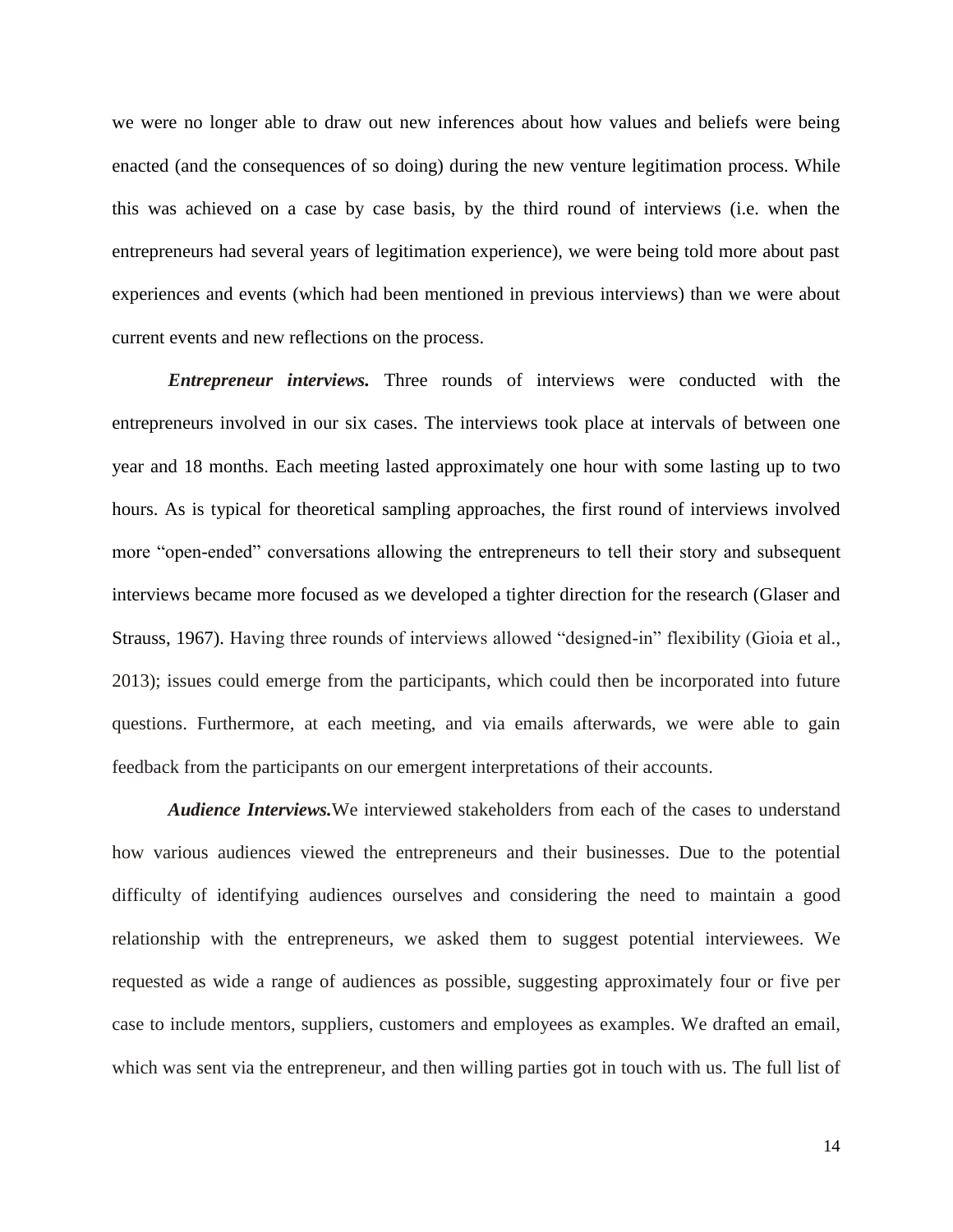participants is listed in Table 1. Interview questions focused on uncovering how the audience came to work with the focal business, on gathering their perspectives on what they valued about the business, and on if and how they offered feedback to the entrepreneurs. While we were unable to observe direct legitimation interactions with the audiences as proposed by Überbacher (2014), we were able to gather some audiences' perspectives on the entrepreneurs and their insights into the entrepreneurs' new venture legitimation efforts.

*Documents.*We sought documents from a variety of sources such as websites, blogs, media coverage and environmental impact reports. Table 1 includes a summary of the documents gathered. To capture the dynamic nature of the legitimation process, documents were gathered both at the early stages of the business and as the study progressed. Importantly, these documents provided evidence of how the legitimation approach changed over time as the entrepreneurs received feedback from their audiences (e.g. changing "about us" wording on websites) as well as providing us with evidence as to how and when legitimacy was being granted (e.g. press releases about awards or blog entries about new clients) i.e. the business consequences of legitimation.

#### **3.3 Analytic Approach**

Having ceased data collection, we developed a case narrative for each of the six cases to assist our understanding of its particular circumstances. Paying particular attention to legitimation, each narrative focused on the key "events", i.e. what the entrepreneurs did and what happened to them (Van de Ven and Engleman, 2004), over the period of study. We were able to draw on audience interviews and the documents to triangulate the entrepreneurs" accounts (e.g. Bresman, 2013; Walsh and Bartunek, 2011). These narratives enabled us to ascertain the temporal sequencing of salient events (Van de Ven and Engleman, 2004) in the legitimation process in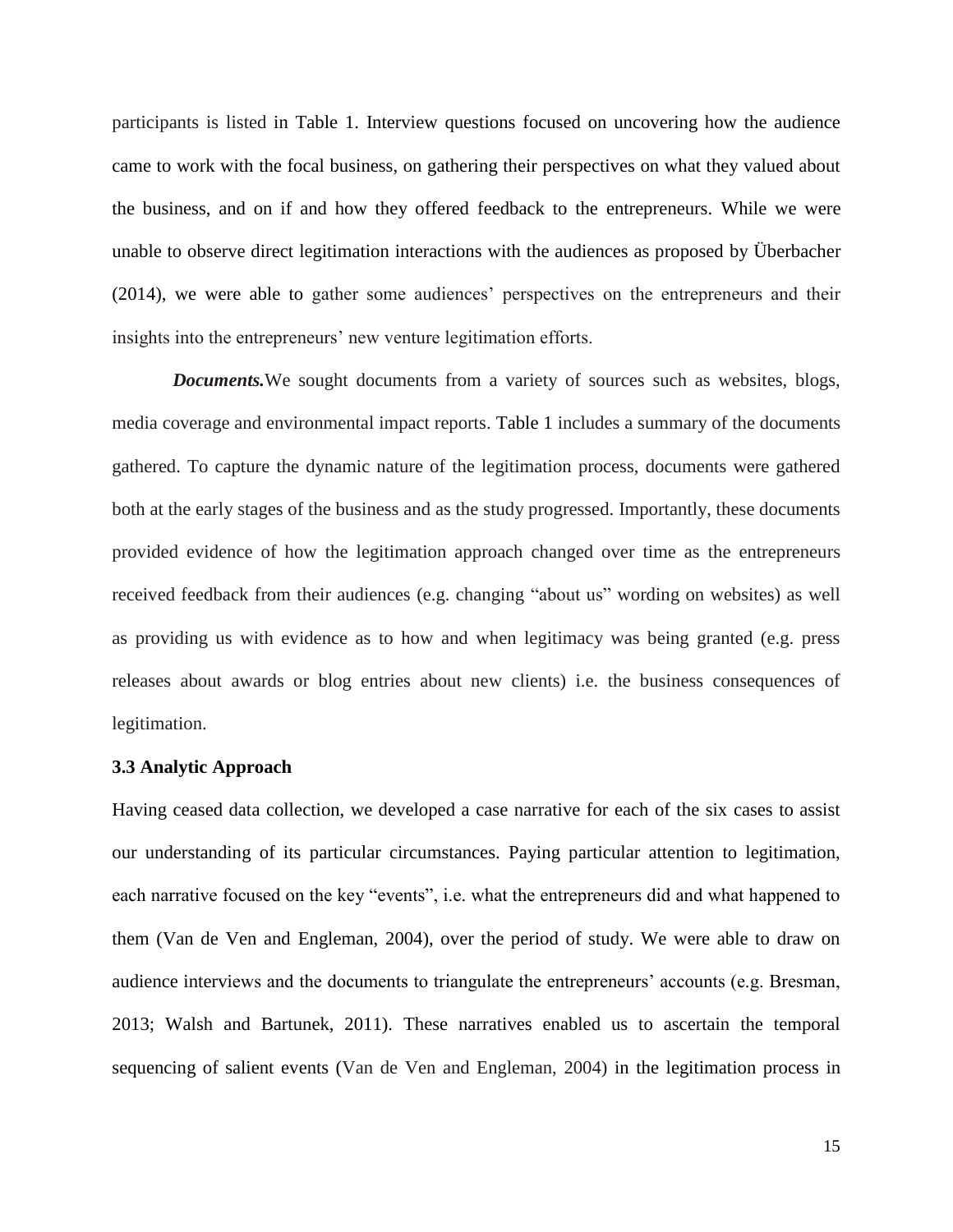each case. This provided the basis for bracketing three approximate stages in the legitimation process with each one characterized by the entrepreneurs' values and beliefs differently. This step also allowed us to explore other sequences of unfolding events (e.g. audiencefeedback) as well as the apparent legitimation consequences o (e.g. both the entrepreneur's concerns and emotions – personal consequences - as well as the impact on the business – business consequences).

Our analysis followed "cycles of inductive and deductive reasoning" (e.g. Walsh and Bartunek, 2011: 1021) and was guided by the "GioiaMetholodgy" (Gioiaet al., 2013) as detailed in the four steps below. We used QSR NVivo as a tool to organize our data and access each other"s coding efforts.

**Step One:** This involved the first author inductively developing a tentative list of 48 first order codes, faithful to the data (Gioia et al., 2013), which emerged from a careful process of reading and re-reading all the transcriptions and case narratives. Then, both authors worked to establish any similarities and to clarify and resolve any differences between the codes. Following much discussion and further scrutiny of the codes each author independently coded a sample of founder interviews (across each time point), audience interviews, and documents. We then compared our coding to reveal that we had approximately 92% agreement between the authors; we resolved any inconsistency in our coding through further discussion. For example, we agreed to condense the "environmentalism", "social justice" and "family values" codes into one code to capture references to the participants" own social and environmental values ("Social and environmental values"). We had found that there was much crossover in talk about social and environmental values and family values as illustrated in quotes like "my family always spoke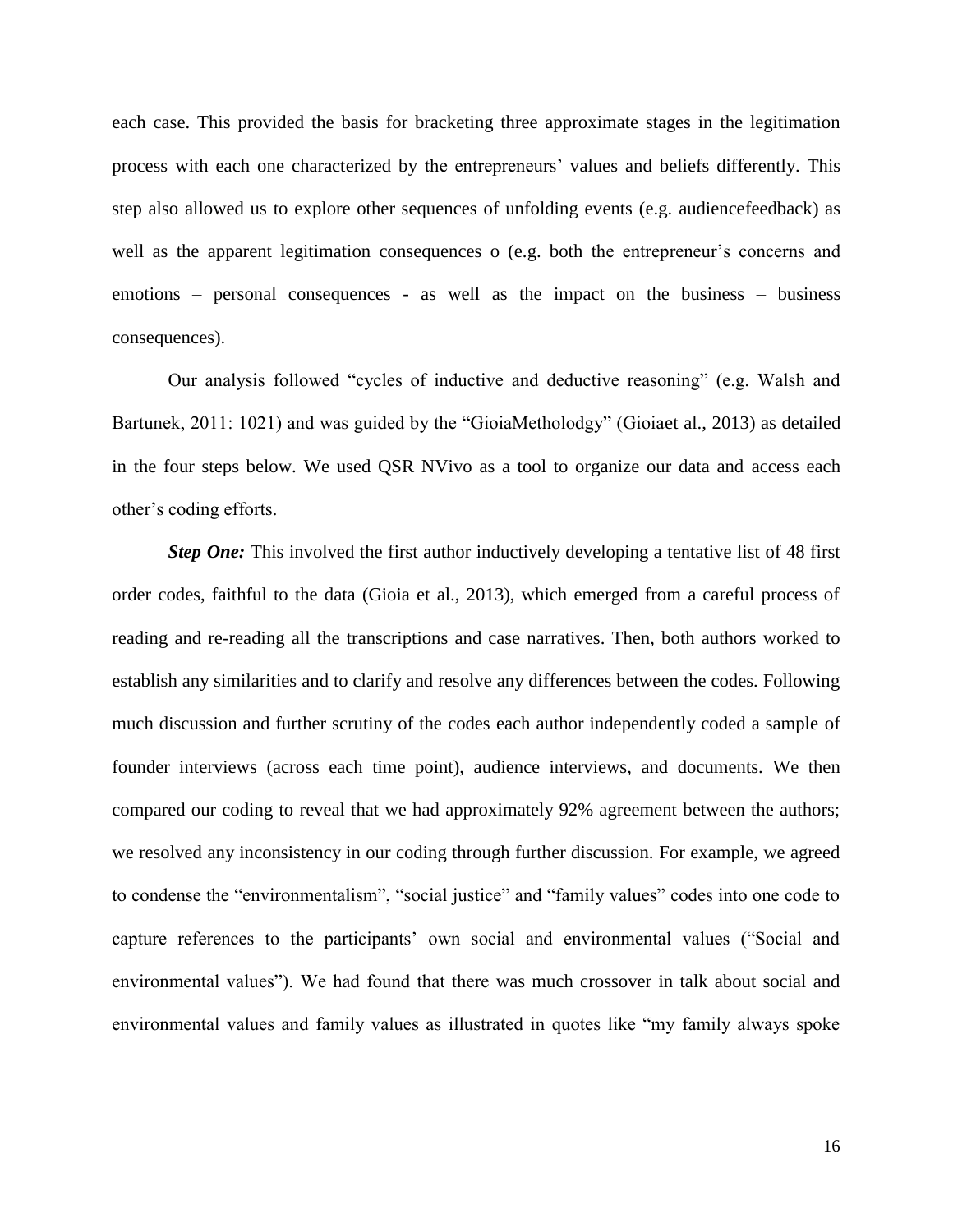about green issues" and "leaving a better world for my children". This process yielded a list of 21 final first-order codes (see Table 2)..

> Insert Table 2 about here ------------------------------------------------

*Step Two:* As recommended by Van Maanen et al. (2007) the next stage involved returning to the literature to gain additional theoretical insights for assistance with data analysis. A more deductive stage ensued whereby, through further exploration of the literature, we were better placed to cluster together the first order codes into second order themes.These themes are categories combining insights from the data and the literature to piece together "what"s going on here" theoretically (Gioia et al., 2013). By returning to literature on legitimation for example (e.g. De Clercq and Voronov, 2011; Navis and Glynn, 2011), we were able to identify clusters of first order codes suggestive of the entrepreneurs" approach to legitimation work. For example, statements that illustrated how they portrayed their values and authenticity in encounters with others, and statements that juxtaposed the entrepreneur"s business to others in the sector were interpreted as conveying "standing out" (De Clercq and Voronov, 2009)when seeking legitimacy; this became one of our second order themes. Over the course of many long meetings, we discussed our, now extremely deep, knowledge of the data and the cases as well as the emerging theoretical explanations concurrently (Gioia et al., 2013) to piece together the 21 codes into a final list of nine second-order themes (see Table 2).

*Step Three:* We next focused our effort on deciphering the relationship between each second-order theme in the legitimation process. To do so we scrutinized the themes during many in-depth discussions about the deeper theoretical meaning of each of our second order codes. After various iterations, we concluded that we had three aggregate dimensions that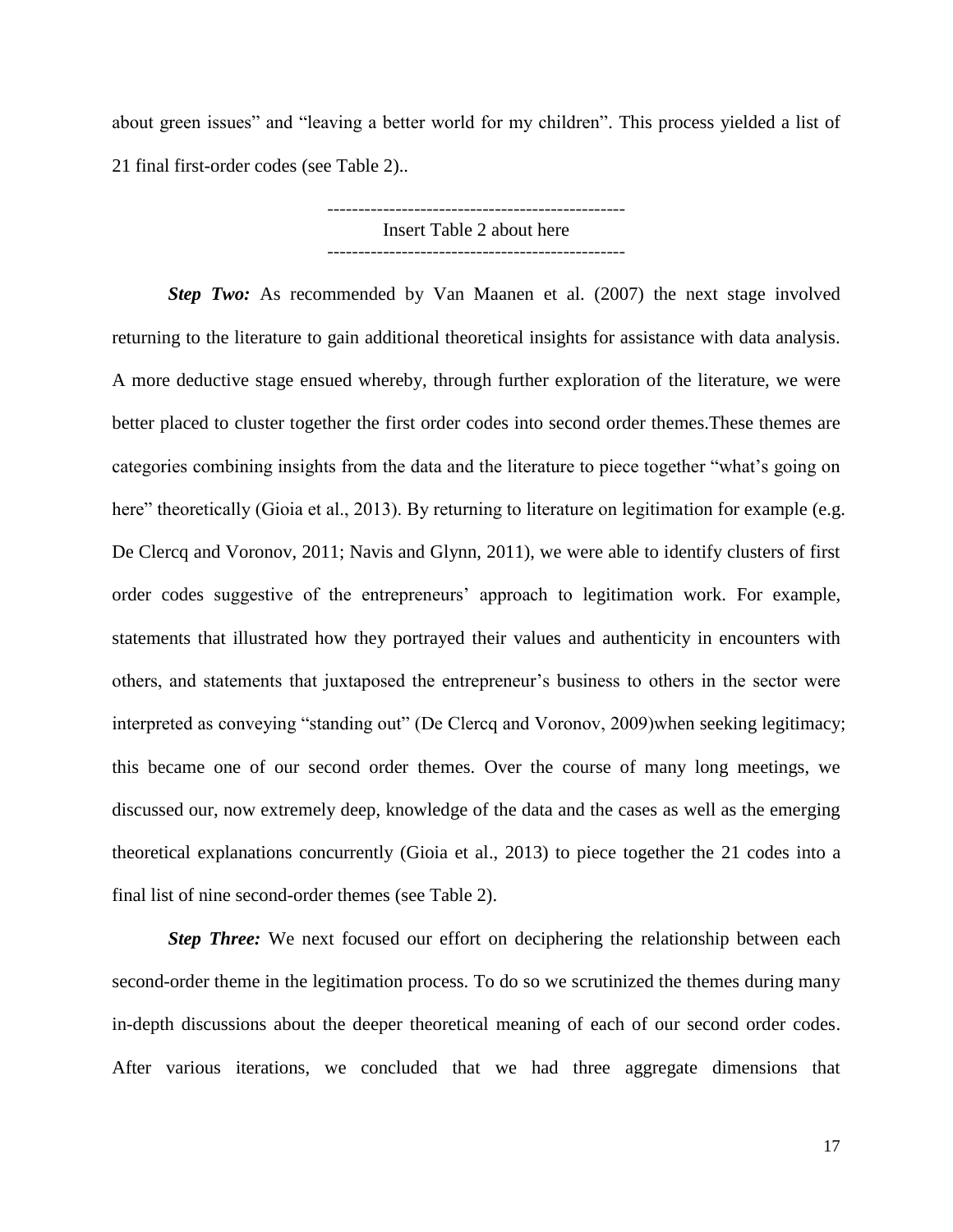clusteredtogether sets of our second order themes according to whether they related to 1) values and beliefs in relation to legitimation 2) the nature of the entrepreneurs' legitimation work, and 3) the aspects that underpinned learning about legitimation that drove change in entrepreneurs" legitimation work and hence progression through the legitimation process (see Table 2).

*Step Four:* The final, critical stage in our process research involved us working with both the second order themes and the aggregate dimensions and returning to each case narrative to establish a process representation (Langley et al. 2013) capable of summarizing how the environmental entrepreneurs" values and beliefs wereenacted inan evolving legitimation process. To this end, we engaged in a temporal bracketing strategy (Langley, 1999) whereby we considered what was happening when, why, and with what consequences, by scrutinizing events, feedback and reflections as noted in our case narratives. Doing so allowed us to derive our process model (see Figure 1).

> ------------------------------------------------ Insert Figure 1 about here ------------------------------------------------

### **4. FINDINGS**

Below, we use representative quotes and context description to illustrate howthe entrepreneurs' values and beliefs feature in the new venture legitimation process. Our analysis suggests the existence of three stages in the legitimation process characterized by how the entrepreneurs' values and beliefs play out in this process (see Figure 1). These stages are labelled "what matters to me", "what matters to them" and "balancing what matters to me and them". Further examples of data are included in the Appendix in case-by-case tables.

## **4.1 "Standing Out" Legitimation Work: Portraying "What Matters to Me"**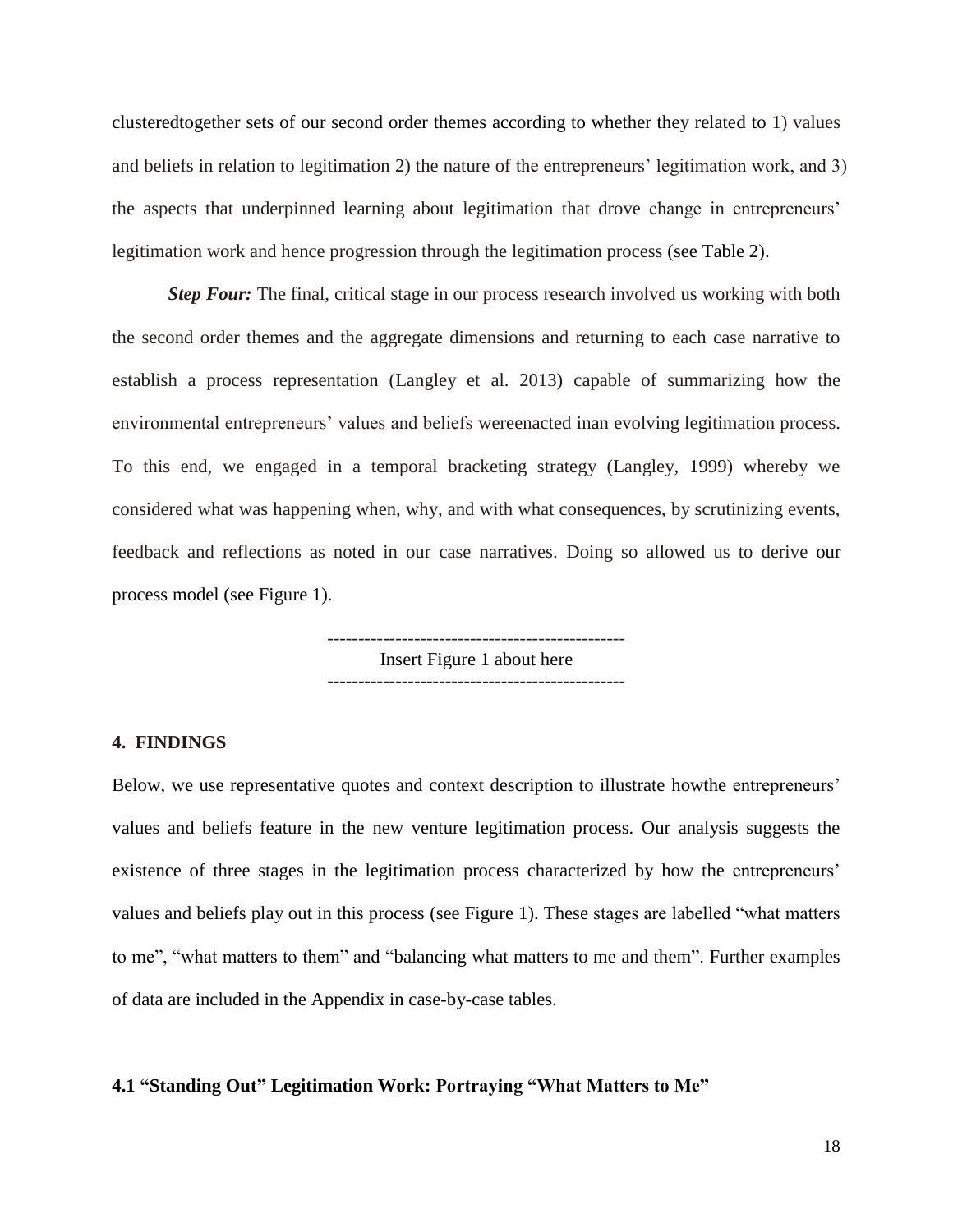*Eco-pioneer [name] has put in to action what most people are only beginning to get their heads around. Whilst some supermarkets are trying to cut down on packaging or charging for plastic bags to minimize their global footprint, [name] has eradicated the need for packaging entirely. The concept of re-using and re-cycling is high on [name"s] agenda. Her flat in [place], which was renovated by an eco-building company has been furnished entirely from re-used furniture. (Press Article, Poplars)*

As illustrated in the except from the above, entrepreneurs often embark their entrepreneurial journey by being open about their passion for addressing environmental sustainability and green issues; the entrepreneurs we studied were keen to tell others how this was central to their business. Indeed, the founder of Poplars told us jokingly how her friends hid disposable plastic shopping bags from her because "*amongst my family and friends, I"m like the eco-terrorist*" and explained "[these] e*thics are really at the core of what we do…this is the way that I believe the business should be run"* (Poplars). Echoing this, Maple"s founder, who had recently retro-fitted his home with advanced environmentally-sound technologies, spoke unequivocally about his firm belief in business as a route for advancing environmentalism:

"*No-one is really addressing it [the need for environmental change] very well and if they are it is at an academic level and not at the coalface, not at the actual service provision, goods provision, which is exactly what we want to do. So that"s the vision that we have; to provide people with real tangible ways to green their lives*" (Maple).

The entrepreneur"s own belief that business (as opposed to activism and charity work) is "*the best mechanism*" (Maple) for advancing environmentally sustainable practices was clearly expressed to us, for example:

*It was the fact that I wanted to buy products without packaging and…I thought that having a business would be the best way to achieve that aim... rather than having a campaign or being an NGO* (Poplars).

The entrepreneurs we spoke to were firm believers in the legitimacy of blending environmental and market logics (cf. Mars andLounsbury, 2009). Further, our analysis highlighted that these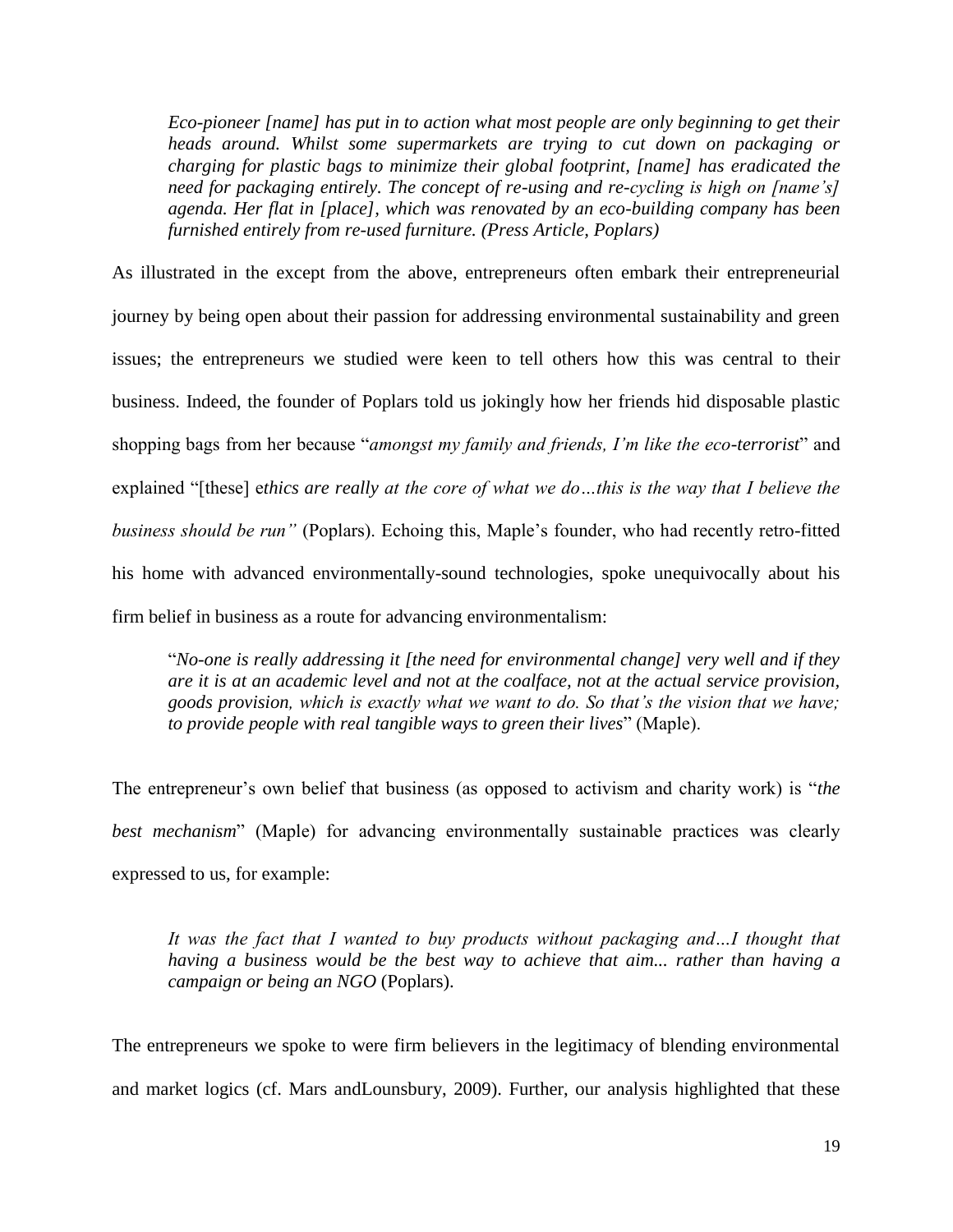entrepreneurs were drawing upon this belief to guide their legitimation approach. For instance, Oak told us: "*we thought we should go with what we believed in and that is why we did it, there was no other reason*". Indeed, the entrepreneurs' beliefs and values were directly feeding into early, transparent statements aimed at their audiences: "*We hope to make more people aware of the widespread environmental and human exploitation within the conventional jewelry industry*" (Ivy, Media Interview). Initially, therefore, the entrepreneurs were deliberately portraying their own ethical and environmental values to others as much as possible. This was achieved by, for example, *"*[asking] *our clients to sign an ethical policy*" (Cedar). Indeed, we found the entrepreneurs hoping to gain legitimacy by demonstrating (1) their values in relation to environmentalism and (2) their belief in the legitimacy of addressing environmental sustainability through the means of business.

By focusing on "what matters to me" in their businesses (e.g. cutting carbon emissions, reducing packaging or tackling unsustainable gold mining practices), we found the environmental entrepreneurs keen to "stand out" (De Clercqand Voronov, 2009) and be "distinctive" (Navis and Glynn, 2011) from incumbent businesses. For example, Willow told us "*We tried very daring positioning [and] by trying to create a personality in its own right we were breaking the mold of the industry*." This stage was characterized by effort to demonstrate that their new ventures" ethos is imbued with the founders" commitment to environmental sustainability; yes they are entrepreneurs but they are ones who "*give a shit*" (Maple).

## *Learning from the Consequences of Enacting "What Matters to Me"*

Across our cases, we found that demonstrating "what matters to me" was resulting in legitimacy being bestowed largely by audiences who shared their values and beliefs: "*I needed someone*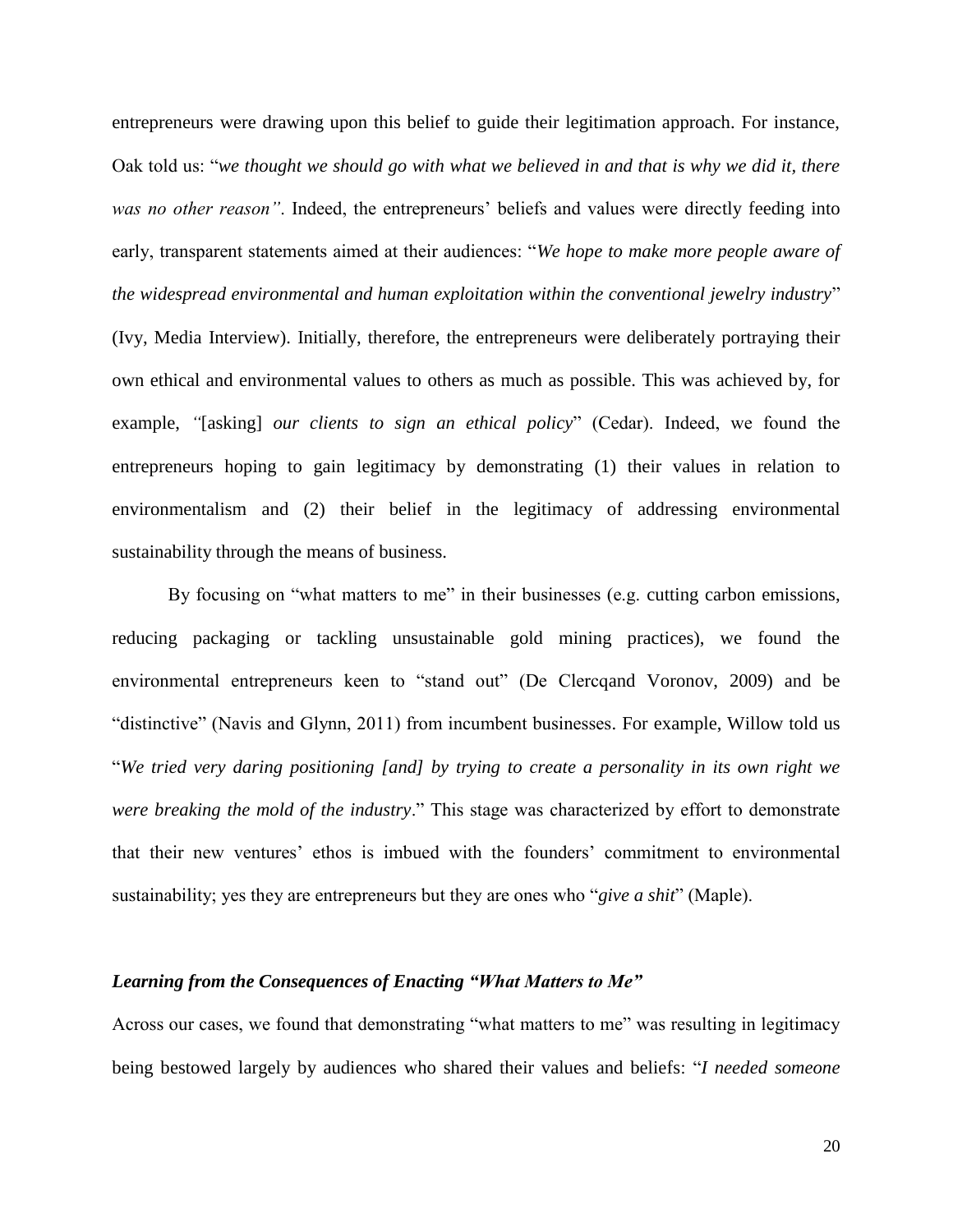*who had the same interests and the same points of view. So that"s what Oak were to me - a natural partner*" (Oak, Early Client) and "*because of our values we have more sales*" (Poplars). However, we sensed a growing concern that a broader set of potential clients, suppliers, investors and others were disengaged with the "*what matters to me*" approach. *"Some of them [customers] came in here; "oh you are ethical, that"s nice. Now can I see some jewelry?"* (Ivy)*.* Conversely, there were some encounters with a "*dark green*" (Poplars) audience whom were even more demanding e.g. *"has it got vegetable ink? … are the rope handles recycled?"* (Willow). Following encounters with audiences holding divergent legitimacy judgments, the entrepreneurs began to note that their positioning was at once both too green or not green enough. Indeed, there was gradual recognition that focusing on "what matters to me" was a barrier to wider legitimacy.

These encounters with audiences who didn't align with the entrepreneurs' values and beliefs led entrepreneurs to reflect on the effects of their initial legitimation work. Firstly, in terms of business consequences, Oak told us that they were losing business due to negative reactions to their passion for combining environmental sustainability with business; "*the mixed messaging was something that actually almost worried them...* [they thought] *that we were going to put the environment before their business needs*" (Oak). We saw the entrepreneurs gradually realizing the limits of occupying a "*specific niche*" which had helped them quickly gain legitimacy from some audiences but which also had a knock-on effect on the business as it "*hindered us from growing*" (Oak). Secondly, we noted the entrepreneurs reflecting on criticism from "ethical and green" audiences. For instance, Cedar had been berated by users on a general green living online forum. The founder shared their reaction:

*People who are interested in ethical and green [issues] can often be quite judgmental… That school of thought had a big influence on us and the way that we want to position ourselves… it has to be attractive to everybody otherwise there is always going to be this weird fringe thing that a few people do* (Cedar).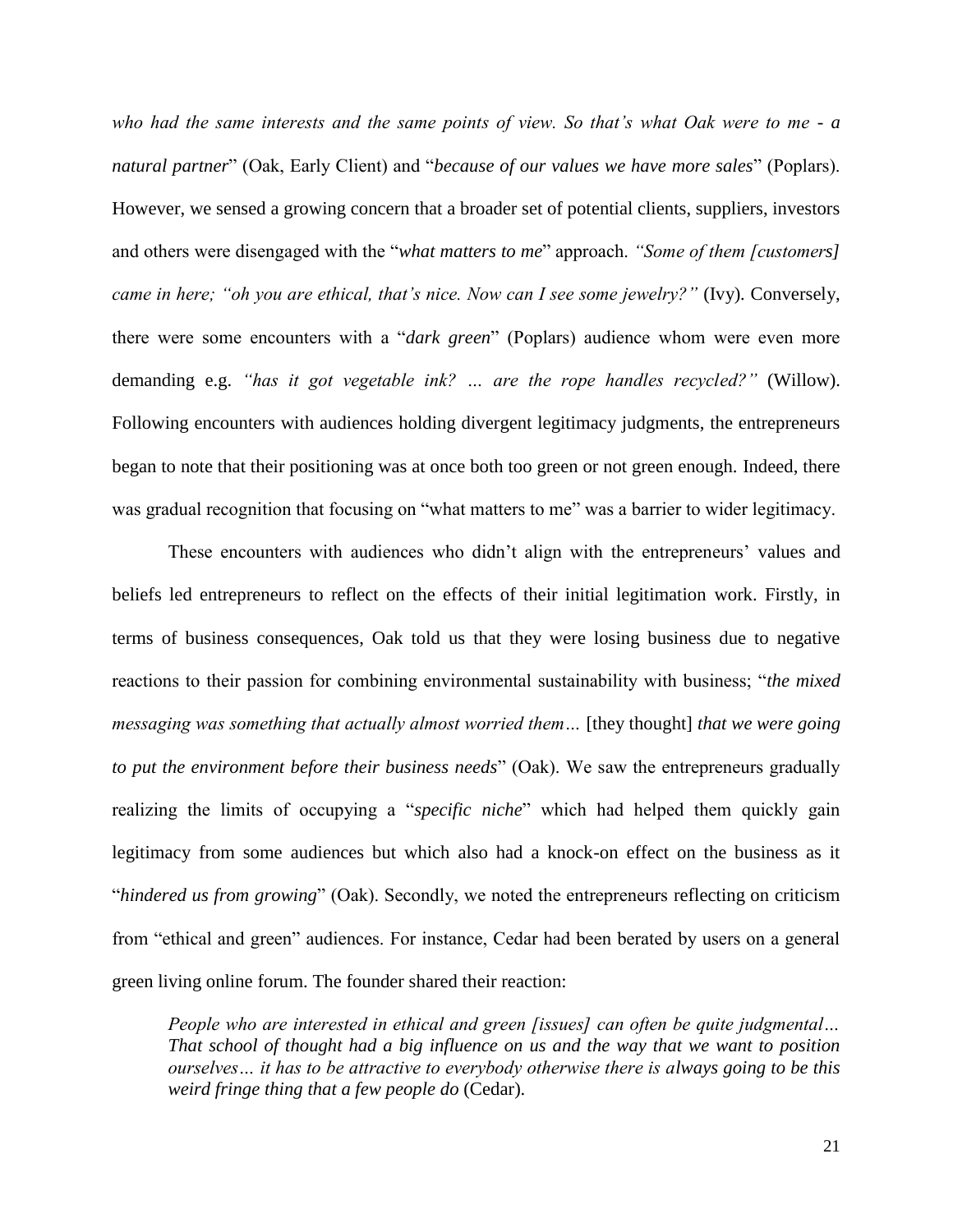These two significant consequences – losing business and being subject to criticism by others – were somewhat surprising to the entrepreneurs: *"I found it strange and I really don"t know… I"m thinking "oh this is not what I"m about""*(Cedar). This set in motion a process of reflecting onand reflexivity evaluating the feedback they were receiving whereby the entrepreneurs were now questioning the durability of a "what matters to me" approach to legitimation:

*[Our being sustainable] doesn"t matter to everybody but the fact that it matters to us, and that we have tried to at least communicate that it matters to us... was a start (Oak).* 

We note that reflexivity goes beyond reflection. The former involves self-consciousness and intentional self-introspection (Brannick and Coghlan, 2007). Reflexivity involves attempting to understand "the many ways in which one"s own presence and perspective influence the knowledge and actions which are created" (Fook, 2002: 43). In terms of reflexivity, Cedar's founder told us that she had started to worry that by sharing her values others might misconstrue this as a type of snobbery: "*I was kind of thinking our being green and ethical isn"t about sitting on a post and feeling that you are superior to everyone*". As a consequence of both mainstream and the ethical and green audience responses to trying to gain legitimacy by displaying "what matters to me", the entrepreneurs were reconsidering their values-based "*positioning*" (Cedar). We noted that when reflected upon, the combination of being viewed as a niche business and having one's values negatively judged, the environmental entrepreneurs began questioning whether portraying their personal values and beliefs about the legitimacy of blending business with environmentalism (Mars andLounsbury, 2009) was the best approach for legitimation. As such, they began exploring alternative approaches to legitimation.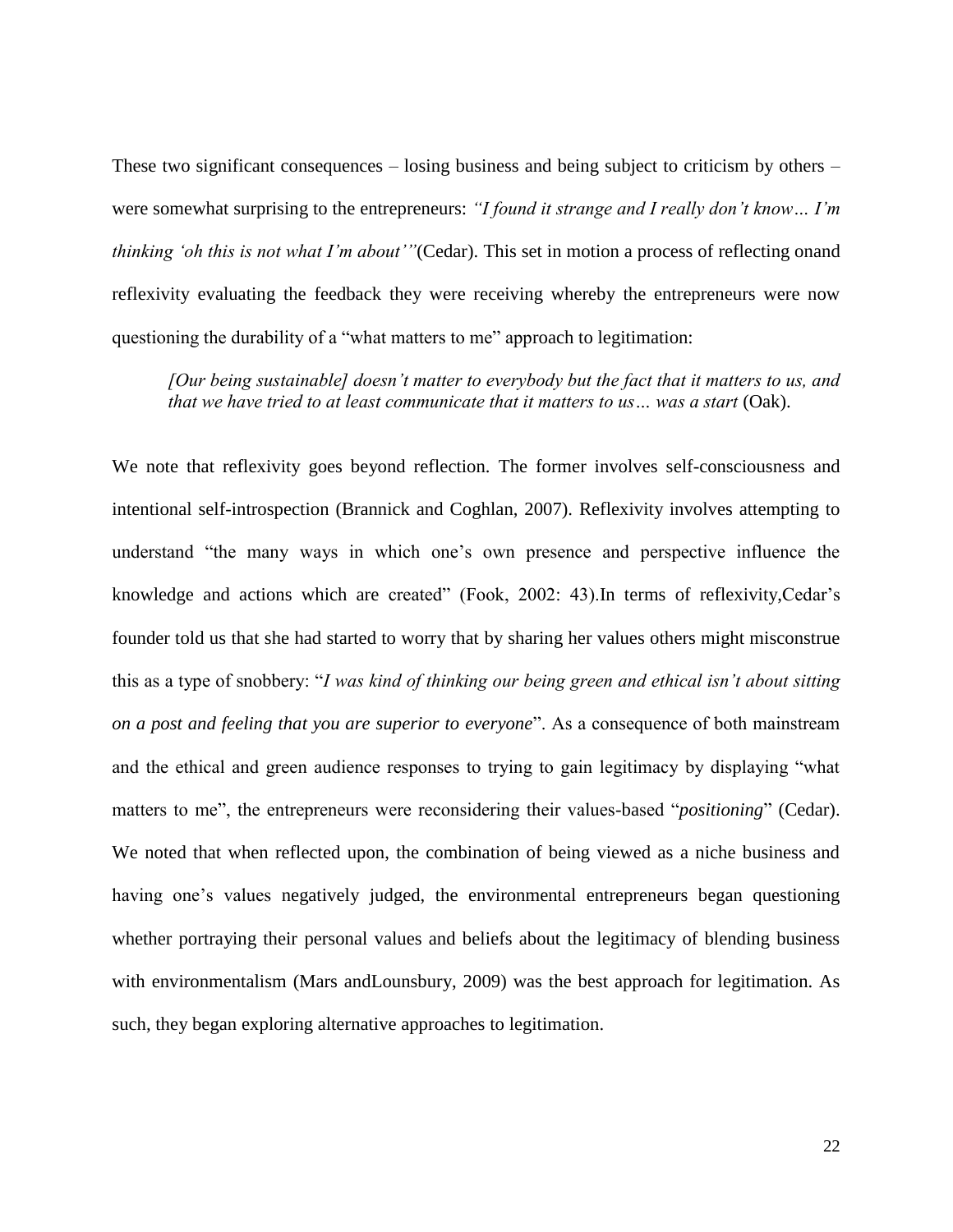#### **4.2 "Fitting In" Legitimation Work: Reflecting "What Matters to Them"**

In six months from now we'll have a much better way of doing things...the only way of *finding that out is to really just go through the process of trial and error (Oak).* 

Upon our return to the field, we witnessed a shift in how the entrepreneurs spoke about their legitimation efforts. Typically this now anchored around survival and being commercially viable e.g. "*The only way to make it perfect is to start it up and show people that you can make money*" (Poplars). The founder of Ivy clearly expressed his shift towards legitimation on the basis of accommodating various audiencespreferences. This entrepreneur had picked up on the fact that many of his customers were, in fact, more interested on their bespoke jewelry than their environmental credentials: "*If we develop the business as we would like to …we"ll push beyond*  [ethical consumers] *into people who are just looking for high quality, bespoke jewelry"* (Ivy). We were witnessing an adjustment towards toning one's own values and beliefs down: *"Sometimes we didn"t really get the response we were looking for so we gradually changed…because we don"t want to drive people away, we don"t want to be preachy"* (Oak). Our analysis showed that the main anchor of legitimation had now shifted away from the entrepreneurs' own values and beliefs – "what matters to me" – towards "what matters to them".

This shift was observed clearly in the case of Willow: When they first launched the business, the emphasis was "*about being green*", however, when later facing a panel of investors who took the entrepreneur to task about "*being on a mission*" the response was "*we started this business because we saw a gap in the market…it is a business not a charity*" (Willow). Legitimation work was now about deciphering others' values and beliefsto find out precisely how to best secure legitimacy from a wider set of audiences. We see this stage of the legitimation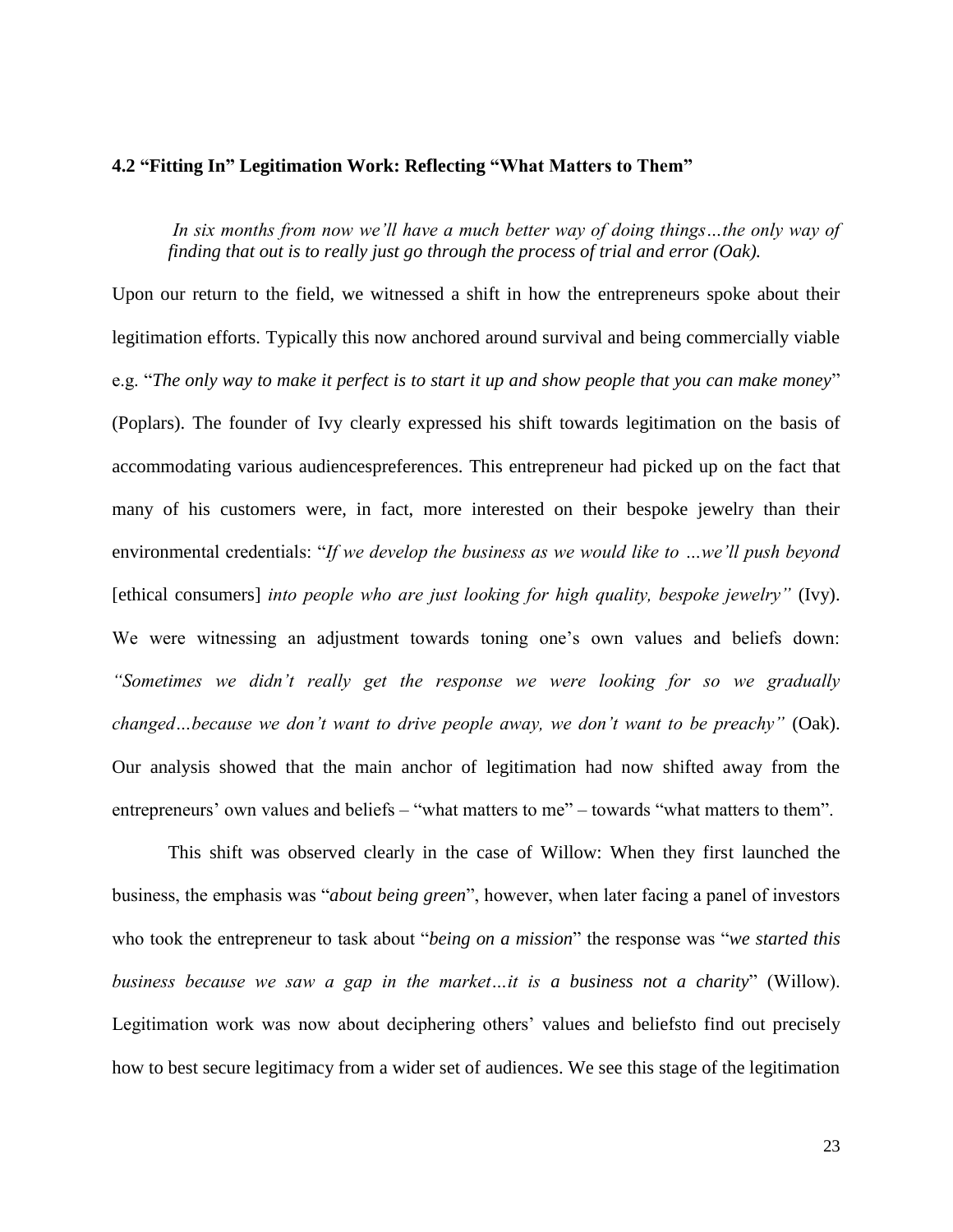process being characterized by an increasing awareness of the need to meet wider business audiences' expectations. We observed this in practice as involving to "fitting in" (De Clercq and Voronov, 2009) legitimation work by displaying that the entrepreneurs understood "what matters to them".

#### *Learning from the Consequences of Enacting "What Matters to Them"*

A direct consequence of the "what matters to them" legitimation approach was attracting different audiences to the business. For example, a new client-facing stakeholder of Ivy"s told us at first she *"hadn"t noticed the ethical dimension"* (Collaborator, Ivy) but wanted to work with Ivy as they shared the same kind of discerning clients. By holding back on "what matters to me", the entrepreneurs were now widening theirventures' appeal:

*It has now got support from upper-middle class, sensible kind of 50 something year olds, and they"ll come in and spend because it"s a really civilized form of rebellion… and it is nice to do something civilized because it makes people think "this is the sensible things to do; I"m supporting local businesses and enhancing our local community". (Poplars, Employee)*

The environmental entrepreneurs were now appealing more to the mainstream as they made use of different messages e.g. focusing on "*shopping locally*" (Poplars) or emphasizing quality; "*we are actually very good at what we do*" (Cedar). While the business consequences of "what matters to them" legitimation were clearly positive, our analysis indicated some emerging personal consequences resulting from moving away from "what matters to me".

The entrepreneurs appeared to deal with the move towards "what matters to them" in two distinctive ways. First, we observed one entrepreneur with a pragmatic stance about having to play down their values Ivy told us "*I had a guy who came in who wasn"t interested in ethics at*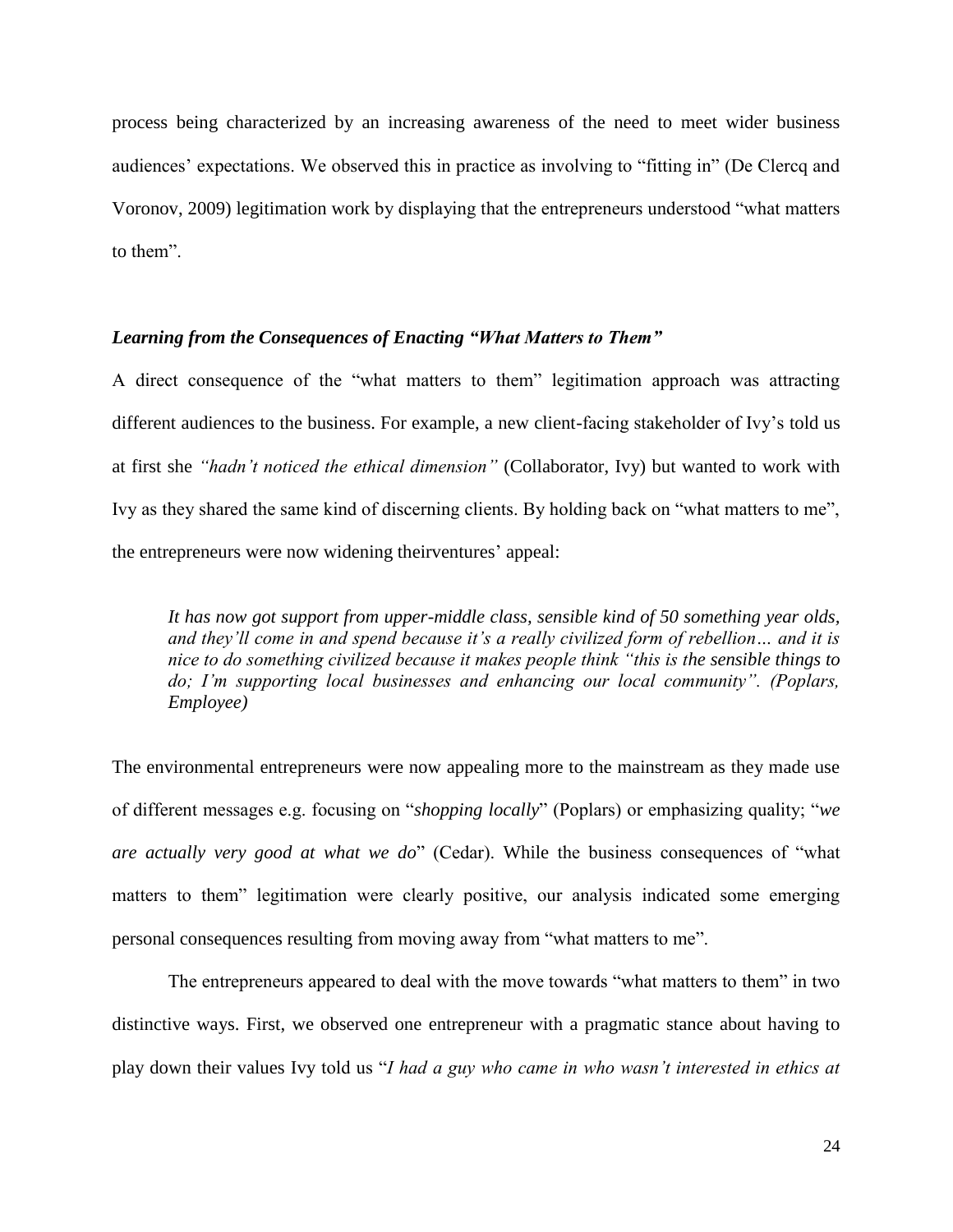*all...So the ethical part of our conversation lasted about ten seconds. He just didn"t care, good luck to him*". However, secondly, we found the majorityreflected much more about how they felt about concealing their own environmentalism from audiences with whom they now interacted. For example, Oak told us of a personal knock-on-effect of avoiding "confusing" potential clients with too much talk of their values:

*We do have these times when we try to find a more sustainable angle to what we are doing…we feel we have become too service-focused and not enough values-focused… I would say it is a personal struggle not so much of a struggle for the business* (Oak).

The founder of Poplars told us: "*I do wonder about advice from mentors who said you have got to be not so purist about that aspect of it. And I personally think I would rather not do it than give up on the ideals behind it"*. Furthermore, Cedar told us how they "*took offence*" when audiences told them to park their values and "*wait until you"ve got some money behind you*". Indeed, other than Ivy<sup>3</sup>, the entrepreneurs all shared with us how they were upset by others' doubts about their legitimation approach. Consequently, having to consider and act upon "what matters to them" had brought about a sense of dissonance for the majority of our environmental entrepreneurs. Dissonance stems from inconsistency between the beliefs one holds or between one"s actions and one"s beliefs (Festinger, 1957). It is particularly evident in situations where an individual"s freely chosen actions conflict with beliefs that are integral to his / her self-concept and when individuals value authenticity (Ashforth and Humphrey, 1993; Pugh et al, 2011). While the entrepreneurs we studied had started their businesses with the hope of being able to prove that environmentalism and business are "*absolutely compatible*" (Maple). However, as they advanced through the legitimation process, they were less able to translate this ethos into

 $\overline{\phantom{a}}$ 

 $3$  Our data shows Ivy's founder expressively dismissing the idea of being effected by other's feedback – "that's their choice".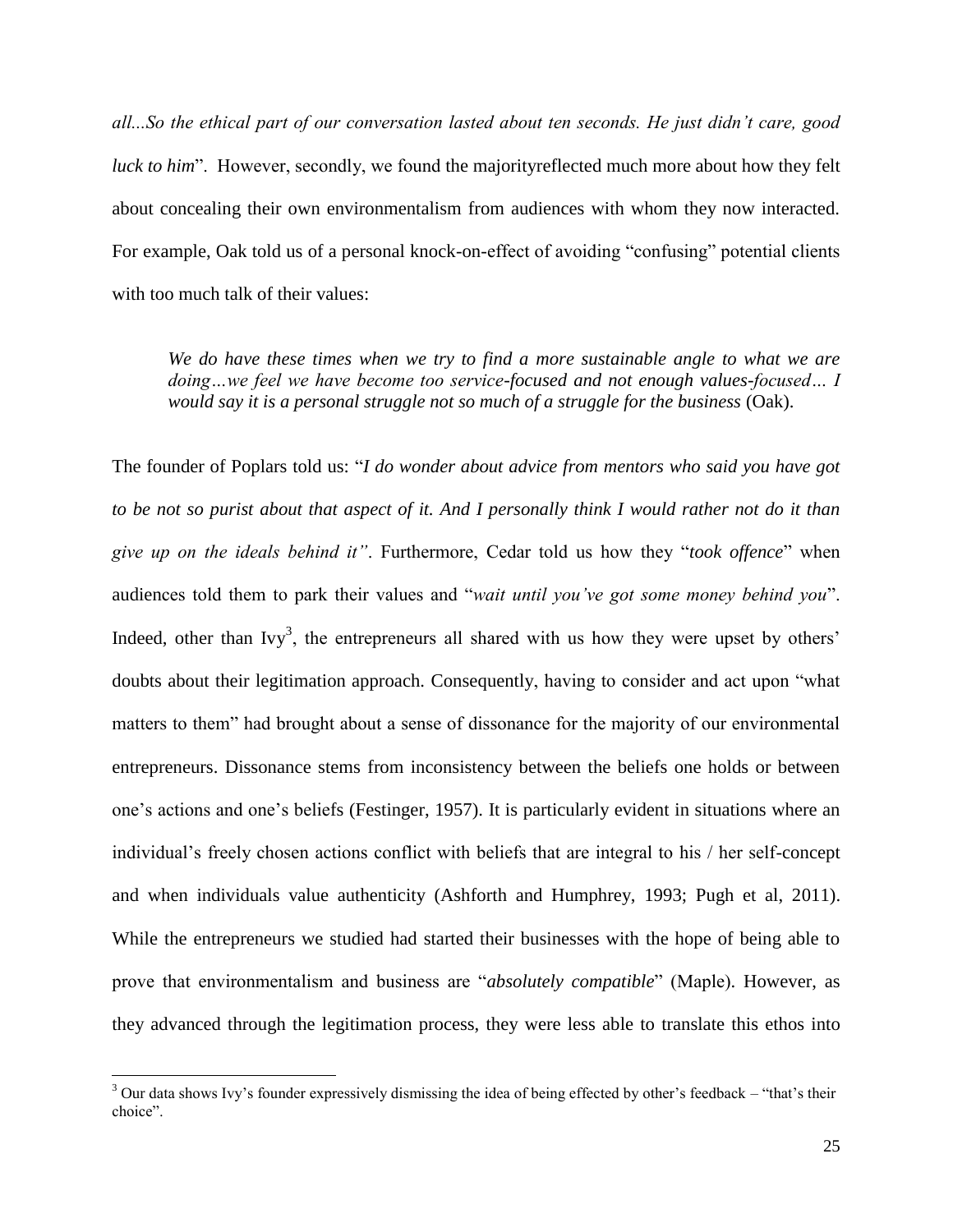their legitimation activity. The "*struggle*" (Oak) therefore, was now one of how to cope with, and progress as an environmental entrepreneur, when one"s legitimation work was less aligned with one"s values than previously hoped. Some entrepreneurs were able to embrace this struggle by viewing it as an opportunity to learn and help refine their offering. Though appearing initially deflated by being criticized for their environmental ("what matters to me") approach, Maple's founder said: "*Sometimes it can just be one thing that can trigger a thought process that you might not have been having before* ... *it's really overwhelming... it's a constant learning process" (Maple)*. Nonetheless, developing a legitimation approach that achieved broader legitimacy but one that they were also personally at ease with (i.e. without experiencing dissonance) was an ongoing struggle for five of the six case studies. Our data showed that Ivy was the exception; this founder was consistently pragmatic about how to approach audiences and simply adapted his messages as he recognized a need. Ivy"s founder expressed to us that any negative feedback about his values "*doesn"t really bother me in the slightest*".

# **4.3 "Legitimate Distinctiveness" Legitimation Work: Balancing "What Matters to Me and Them"**

While it took some time for some entrepreneurs to come to terms with the demands of legitimation, our analysis suggests that all the entrepreneurs eventually found an approach to legitimation capable, to varying degrees, of balancing their own values and beliefs with those of others. We labeled this as"balancing what matters to me and them". To illustrate the nature of this approach we turn to an excerpt from Willow: "*gaining acceptance is about being passionate about your beliefs but not forcing them on other people or pushing people away by your passion or what you believe in*".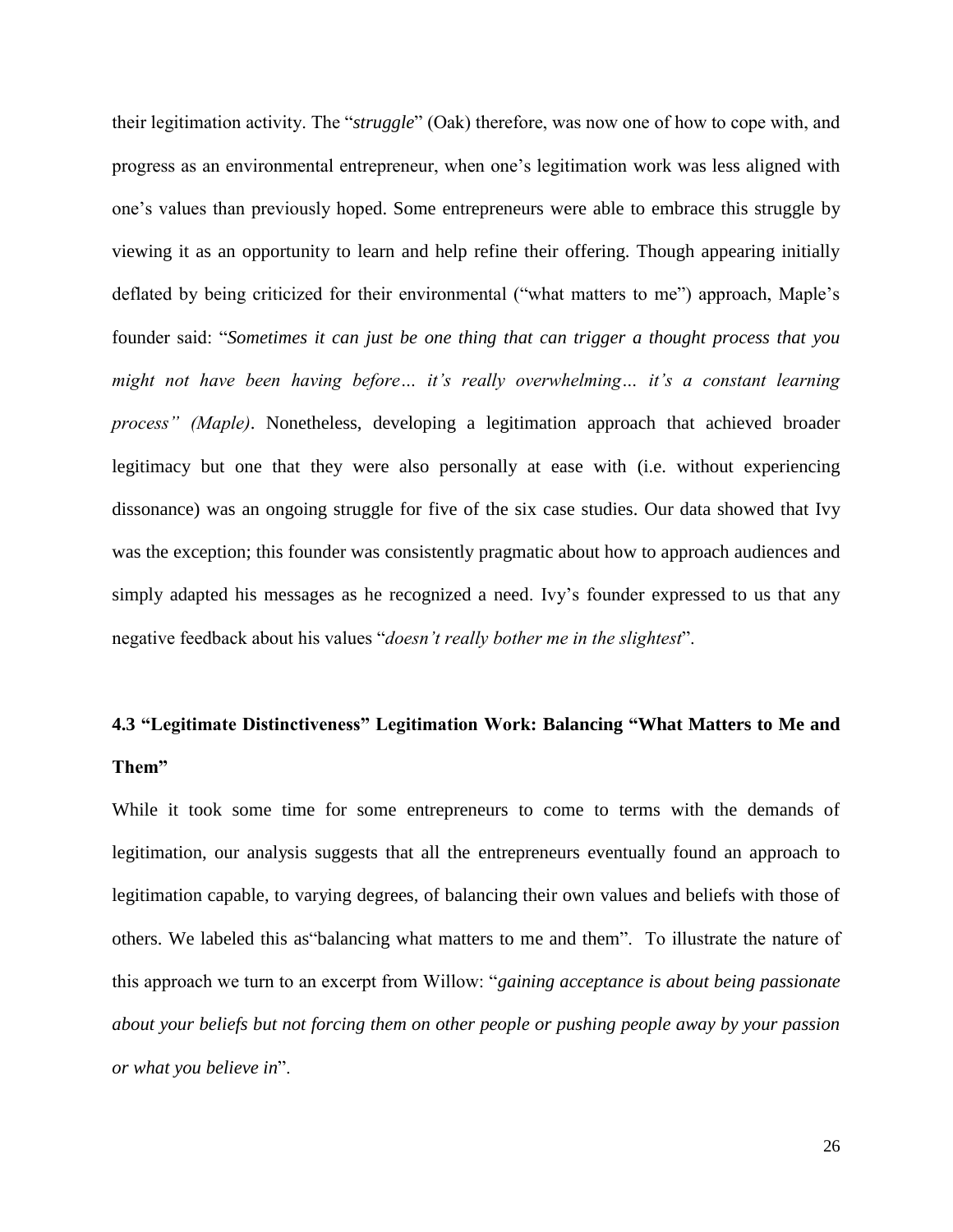We also witnessed a similar balance in a statement on Ivy"s website: "*At Ivy we are passionate about creating beautiful, bespoke jewelry and are committed to ethical sourcing.*" This kept alive Ivy"s own values ("*ethical sourcing*") but encompassed "*bespoke*" as a message with wider appeal. We also saw efforts to reflect both what matters to me and them in Maple's website:

[at the beginning] it wasn't cool to be "green" and ecological businesses were seen as *offering low quality at high prices. We wanted to change that perception and show how running or working with green businesses was a good idea – indeed, better than the conventional alternative. In practice, that meant – and still means today – just two things. First, being as good as possible at what we do. Second, doing it in the most environmentally friendly way we can. (Maple, Website)* 

Our final round of conversations with the entrepreneurs suggested that they were now well positioned to demonstrate an optimal balance of "distinctiveness" while "conforming" to others" beliefs about legitimacy i.e. legitimate distinctiveness (Navisand Glynn, 2011). This approach to gaining legitimacy underlines being both *good businesses* and *environmentally responsible* by emphasizing their congruence.

#### *"Balancing What Matters to Me and Them": Consequences and Continuing Learning*

When we made our last visits to the six cases, the entrepreneurs were happy to reveal that their learning and adaptation throughout the legitimation process had paid off and now they were not only recognized as viable businesses but also as the environmentally-driven businesses they"d set out to be:

Last year we won the small business recycler of the year at the National Recycling *Awards. Which was a major feat for us…it has definitely raised our profile, [we are] more credible in that industry... We'd [already] succeeded gaining investment but that didn"t make us environmentally friendly, you know? (Willow).*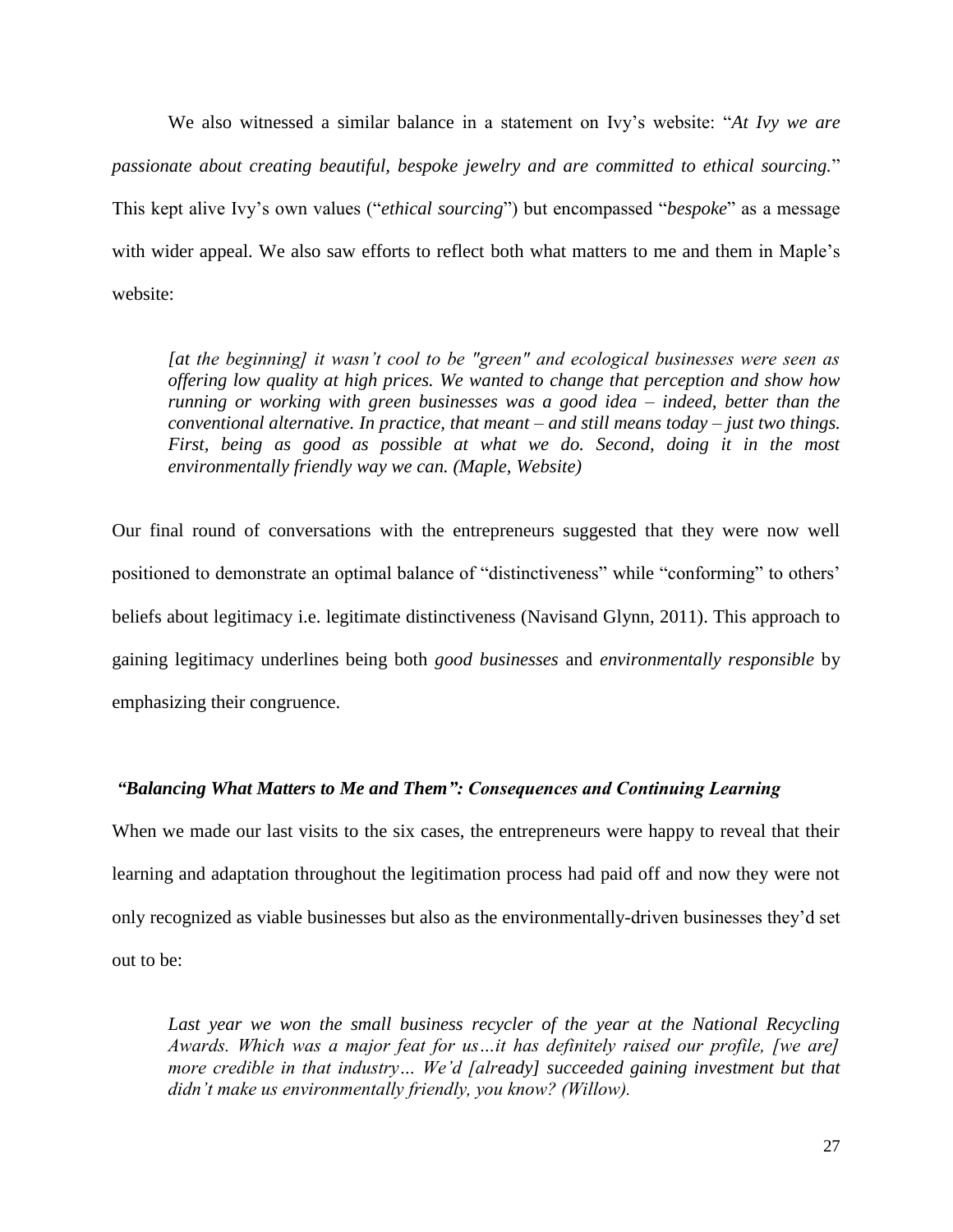Furthermore, Oak were celebrating a new client:

*We have a contract now with a serious start-up business that"s got millions of pounds of funding. I think they want to work with people who have energy and they don"t want to*  work with stuffy corporate agencies. They wanted someone who was excited about what *they were doing in terms of their solar products. But at the same time they wanted to use Word Press, I don"t think they would"ve hired us unless we were word press experts just because we were green, that wouldn"t have been enough [but] I think they thought "oh great" that we have this [environmental] policy.* 

In terms of the business consequences, being able to balance"what matters to me and them" was a fine-tuned approach to gaining wider legitimacy that connects the interests of audiences without obscuring the environmental values of the entrepreneurs. Importantly, our analysis demonstrated that legitimate distinctiveness (Navisand Glynn, 2011) was obtained by carefully balancing"what matters to me" with "what matters to them".

It is worth noting that while our model of the legitimation process appears to end at this stage, our analysis recognizes the continually evolving nature of the legitimation process. This fluidity can be attributed to a need for sensitivity to shifts in environmental conditions as well as any resultant shift in audiences' legitimacy judgments. For example, in the case of Ivy, a new fair-trade market emerged over the course of our research. The entrepreneur told us about the impact of this; "*the Fair Trade Foundation has started certifying fair-trade gold; I think it is significant because it increases consumer awareness of these issues. It feels like we are swimming with the tide a little bit which is nice.*" For Ivy, being an ethical jeweler was gaining public acceptance, which made it easier to embed environmental messages in their legitimation work.

Interestingly, about a year into our study there was a significant global economic downturn. Willow spoke about this issue and its impact on their approach to legitimation: "*In the*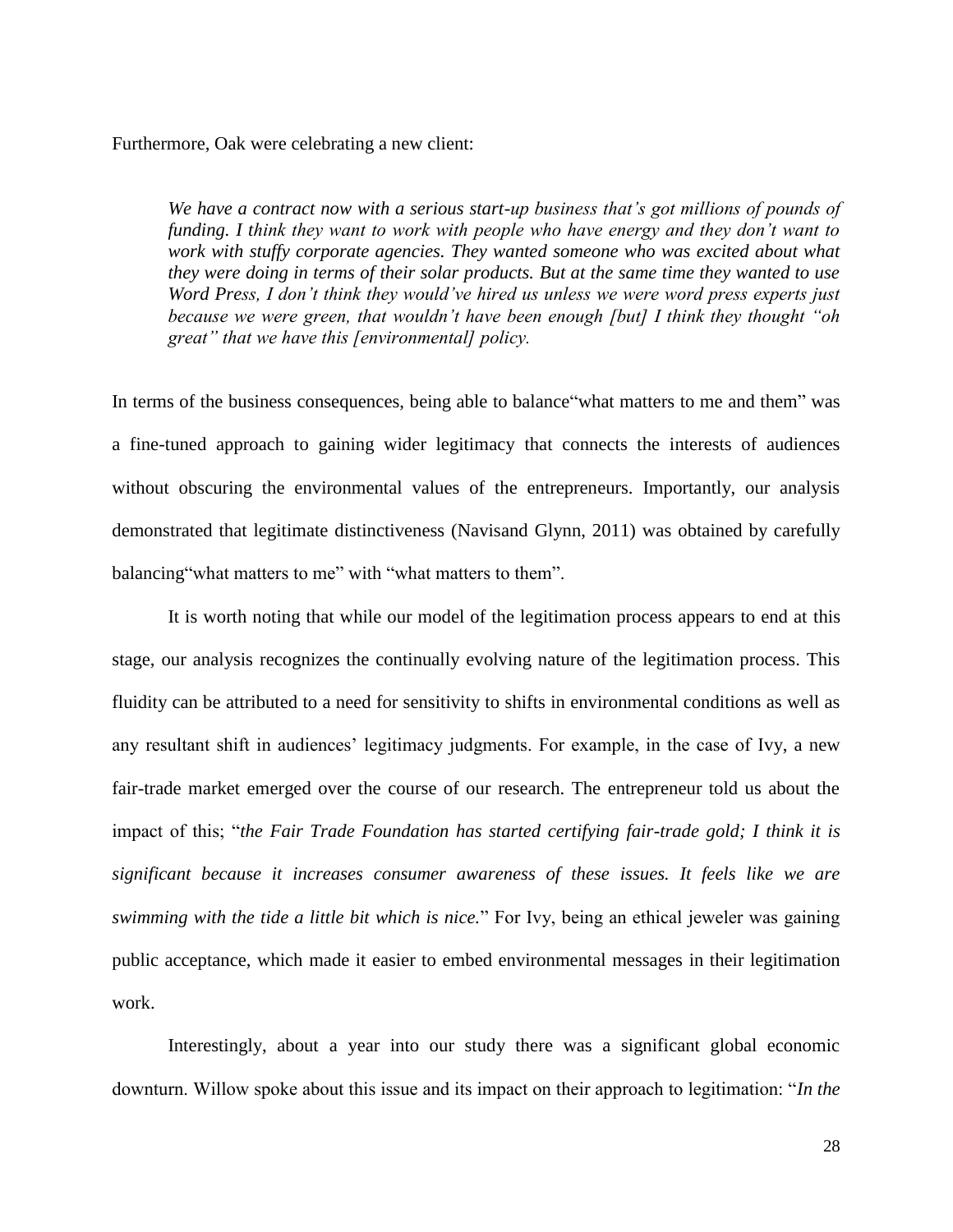*recession people are more worried about price than anything else. There are lots of people that supposedly cared about environmental issues now saying "it has got to be cheap*". Our data suggest that continuous reflection is required to take into consideration any changes in external conditions, and how one"s audiences are responding to such changes.

Despite the positive business consequences of the "balancing what matters to me and them" approach to legitimation illustrated above, focusing on the business masks a number of personal effects of legitimation efforts in the individual entrepreneurs. On a positive note, we also observed the entrepreneurs' becoming more resilient and less emotional if challenged. For example:

*There have been times when people questioned our approach and said "how can you describe yourself as green" but then you just switch to another mode and go "well because of this and this" so you give them reasons* (Cedar).

Further, we found that some of our entrepreneurs who had been experiencing a sense of dissonance by not being able to adequately reflect their personal values in the "what matters to them" stage of legitimation had found ways of resolving this dissonance. For example although the entrepreneurs" legitimation work had become less about reflecting their own values and beliefs than they had originally hoped, we found one way to cope with dissonance was to offer one"s values as a "*second layer*": "*our messaging about our business is now more focused on our own capability and what we can do and what services we provide…and the values are a second layer, that if you are interested, then this is who we are*" (Oak). This widely deployed option kept the values message alive from the entrepreneur perspective even though the scope to reach others was much reduced: "*I"d say about 5% of people have really noticed that green message now*" (Oak).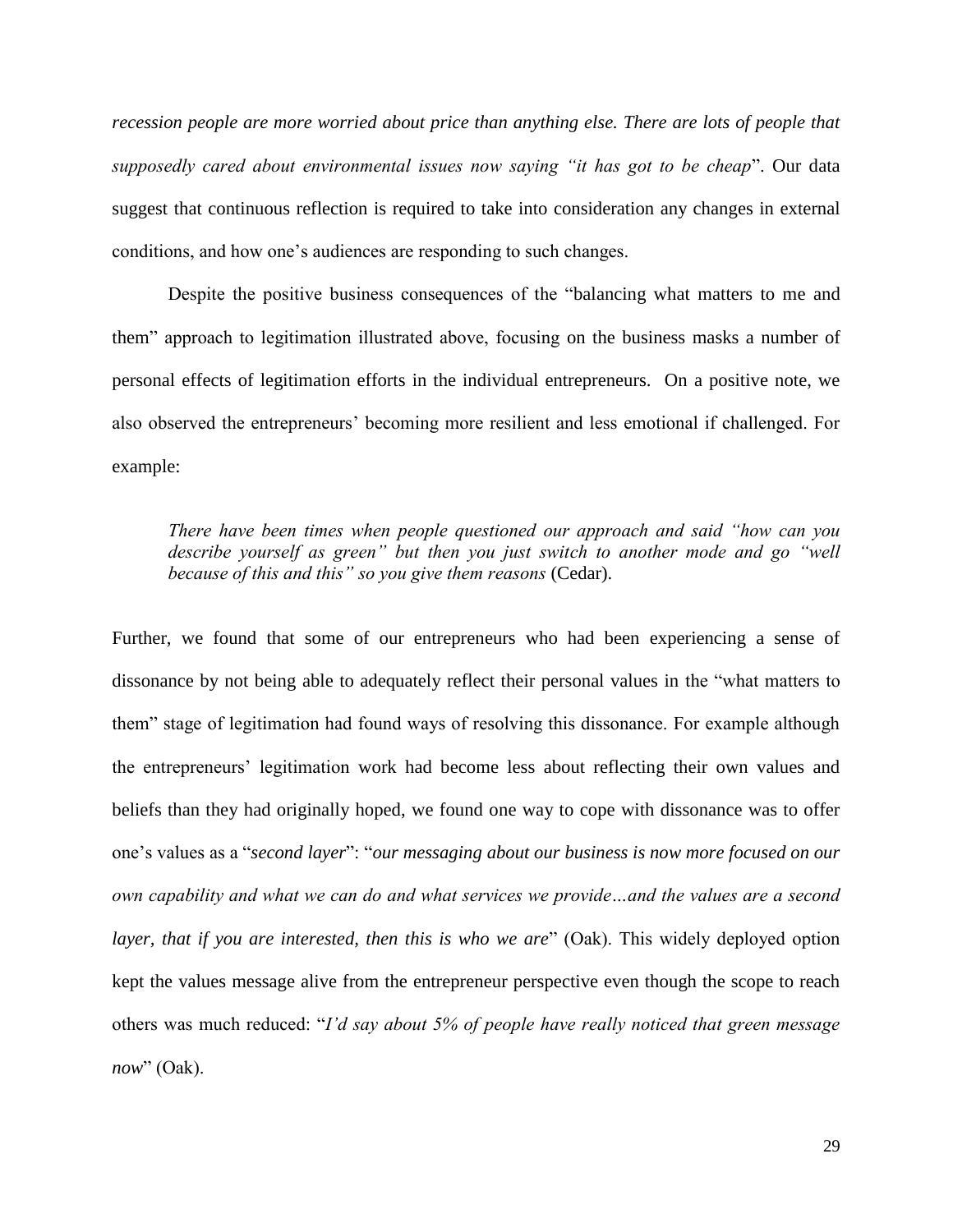An alternative approach to resolving prior feelings of dissonance involved the entrepreneurs seeking out alternative audiences to whom they could express their values: "*I don"t talk about my values enough, particularly at the moment. I think I need to talk about them more… one of the ways [to tackle that] is by being yourself more - focusing on the minor things is not the way to inspire people*" (Maple). At the same time, recognizing that external legitimation audiences might not be the best place to illuminate one"s values, Maple"s founder increasingly drew on his environmental values when talking to employees as a way to "*inspire people*". Accordingly, for some of our entrepreneurs we found them resolving their feelings of dissonance by finding different outlets to talk about their values.

Yet, our findings also point to some residual feelings of dissonance. We found that the time and effort spent devoted to learning how to balance multiple interests during legitimation could take its toll on an entrepreneur. For example, the founder of Poplars revealed "*suddenly you realize you are sacrificing a lot*" and "*packaging: do I really care that much?*" (Poplars). When questioned further the founder told us:

"*The thing is we are still doing what we are doing, in fact I"ve had a lot of thoughts recently about jacking the whole thing in because it just feels like an uphill struggle, it just feels like the interests of the big corporates are so stacked against us, but then I can"t quite let it go... If we do the next shop and it doesn"t work out then I probably have to go you know what, we gave it a go, we changed some people"s thinking*…" (Poplars)

We found for some entrepreneurs continuing feelings of dissonance, stemming from not being able to *fully* (i.e. authentically) display one's values, were creating stress sufficient to create doubt over whether or not to continue the business.Some felt that after over three years of running their businesses, they had yet to realize the dreams they had hoped entrepreneurial activity would afford them.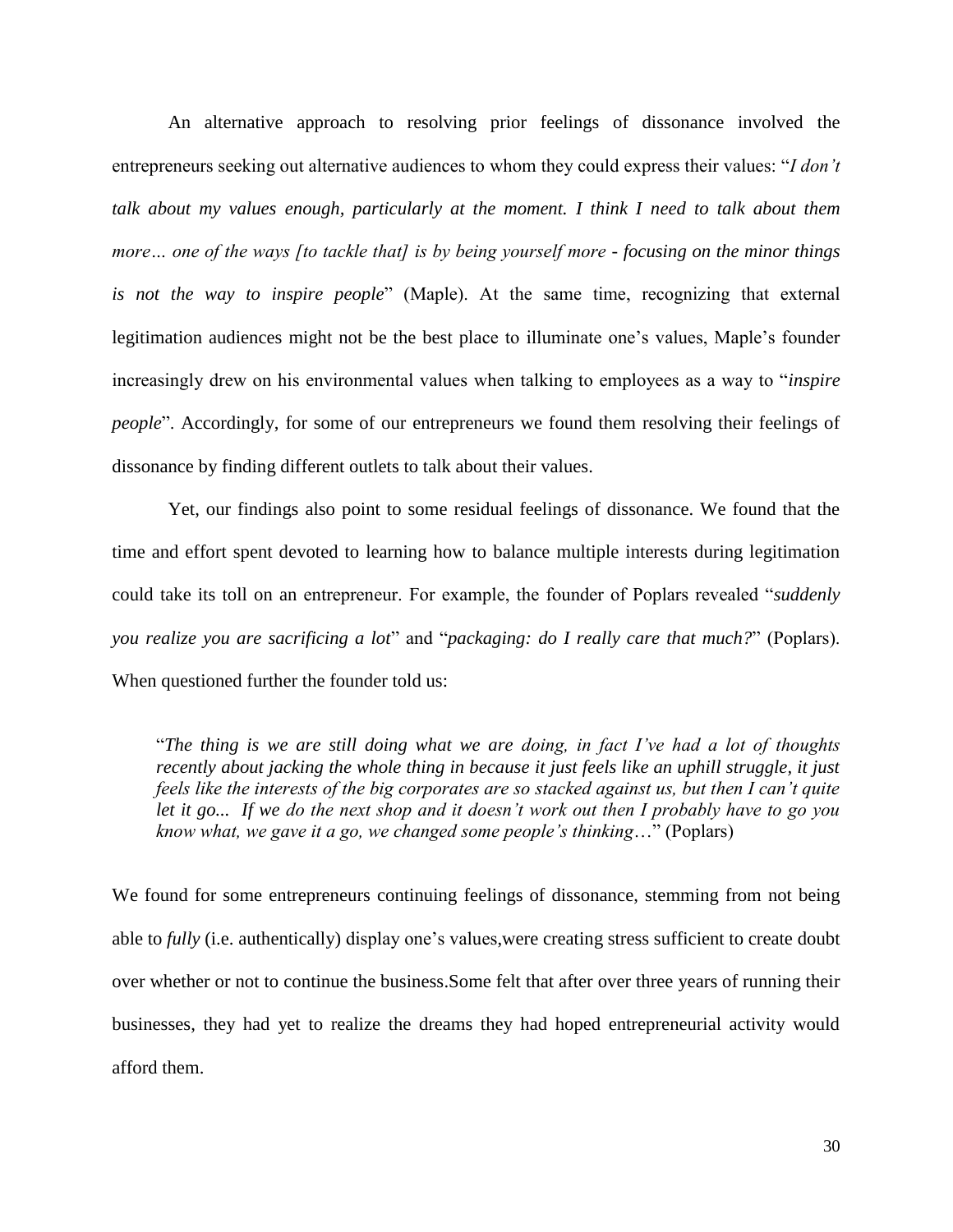*"The big challenge that I"m feeling at the moment is that if you look at the challenge that we face environmentally, what we need is really big changes and what I have done with [Maple] is not big enough. It's great and it sort of builds credibility but it's not a more ambitious entity where you raise millions of pounds to finance a business, for example. I haven"t developed that…" (Maple)*

Some entrepreneurs, however, held onto the hope that an opportunity to have the bigger impact is just round the corner (e.g. "*the next shop*" for Poplars' founder); their hopes and dreams to make a difference were still simmering away.

Overall, our data suggest swings in the pendulum whereby legitimation work is guided by "what matters to me", then by "what matters to them" before arriving at an approach that balances what matters to me and them". However, our data show that while the entrepreneurs hadachieved a degree of "legitimate distinctiveness" (as evidenced by recognition and greater access to resources),this was not without internal challenges for the entrepreneur. Feelings of dissonance stemming from not fully reflecting their personal values in their businesses can be demotivating and even lead some entrepreneurs to question their entrepreneurial ambitions. We propose truly skillful" legitimators are those who are able to achieve widespread legitimacywhile remaining authentic (true to their own values and beliefs).

#### **5.DISCUSSION**

We began our paper by noting the absence of a detailed theoretical and empirical understanding of a "fundamental paradox" (Rindova et al., 2009: 483) for entrepreneurs: While they frequently embark on their entrepreneurial journey to have the freedom and autonomy to pursue their dreams (e.g. enact their (environmental) values, make a positive difference to society), they must do so while gaining legitimacy from diverse audiences. To understand how entrepreneurs go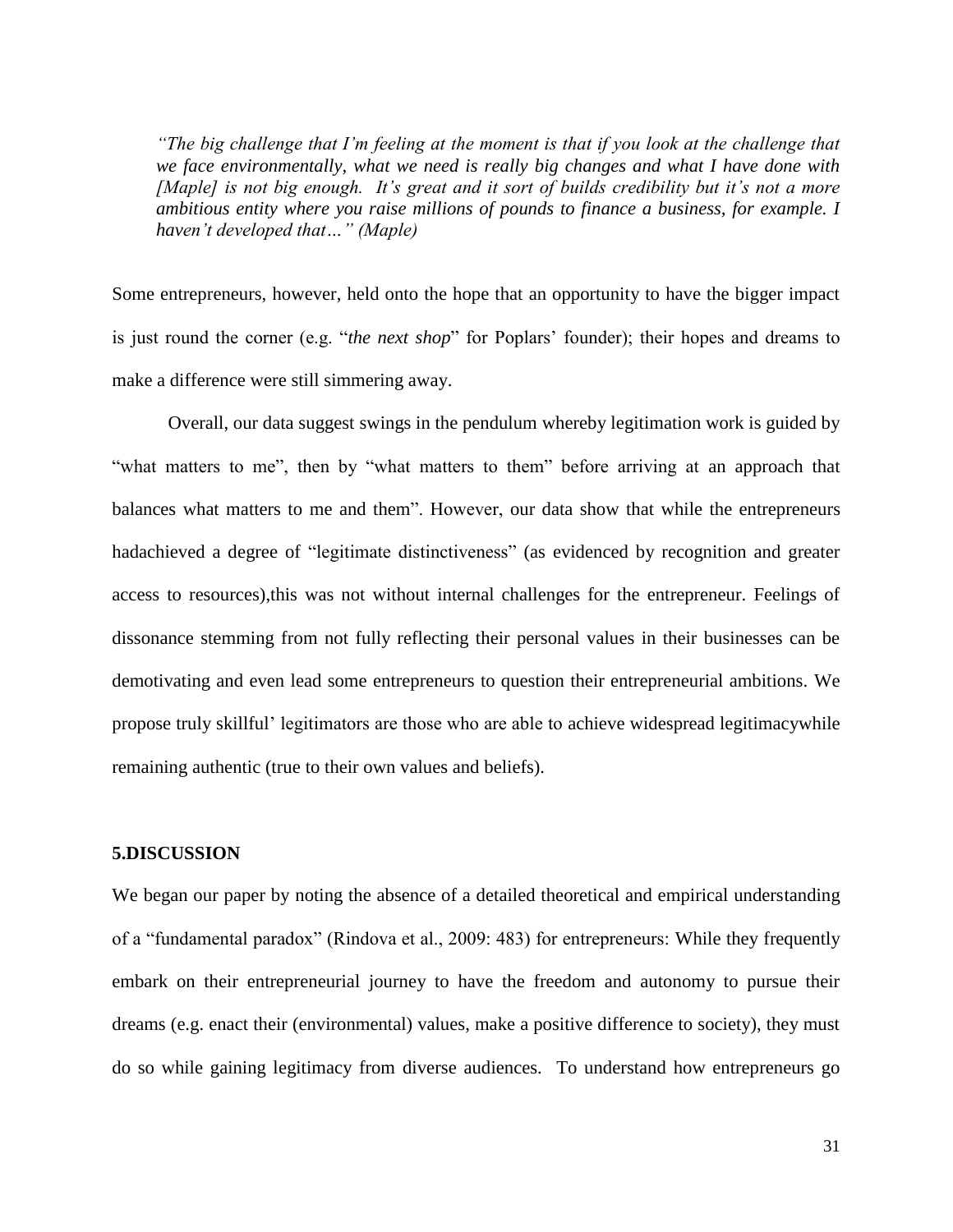about resolving this paradox we set out to address the research question: *How, and with what consequences, do entrepreneurs (skillfully) enact their values and beliefs in the new venture legitimation process?*

Our empirical answer to this question was an inductively-derived, process model explaining how environmental entrepreneurs' values and beliefs shape their new venture legitimation work over time while explicating resultant business and personal consequences. We believe that our research enables us to address the shortcomings associated with extant research and contribute to the field of entrepreneurship in three important ways: First, we contribute to knowledge of new venture legitimation as well as the emancipatory entrepreneurship perspective by explaining the role of values and beliefs in entrepreneurs" legitimation work. Second, we provide a more complete understanding of new venture legitimation by explaining a process that incorporates the legitimacy seeker"s values and beliefs and not just their actions. Third, we offer novel insights into the consequences of new venture legitimation for entrepreneurs. We elaborate on each of these below.

#### **5.1 The Role of Entrepreneurs' Values and Beliefs in New Venture Legitimation**

Our focus on the values and beliefs of the entrepreneur in new venture legitimation contributes to extant knowledge by taking a more rounded view of the legitimacy seeker. That is, one that goes beyond explicating the activities of the legitimacy seeker to also include an explanation of how and why these activities are chosen and evolve.It has been noted that motivations are an important component of the legitimation process because they provide the "lubricant for individual action" (Drori and Honig, 2013: 347). Indeed, we propose that without taking into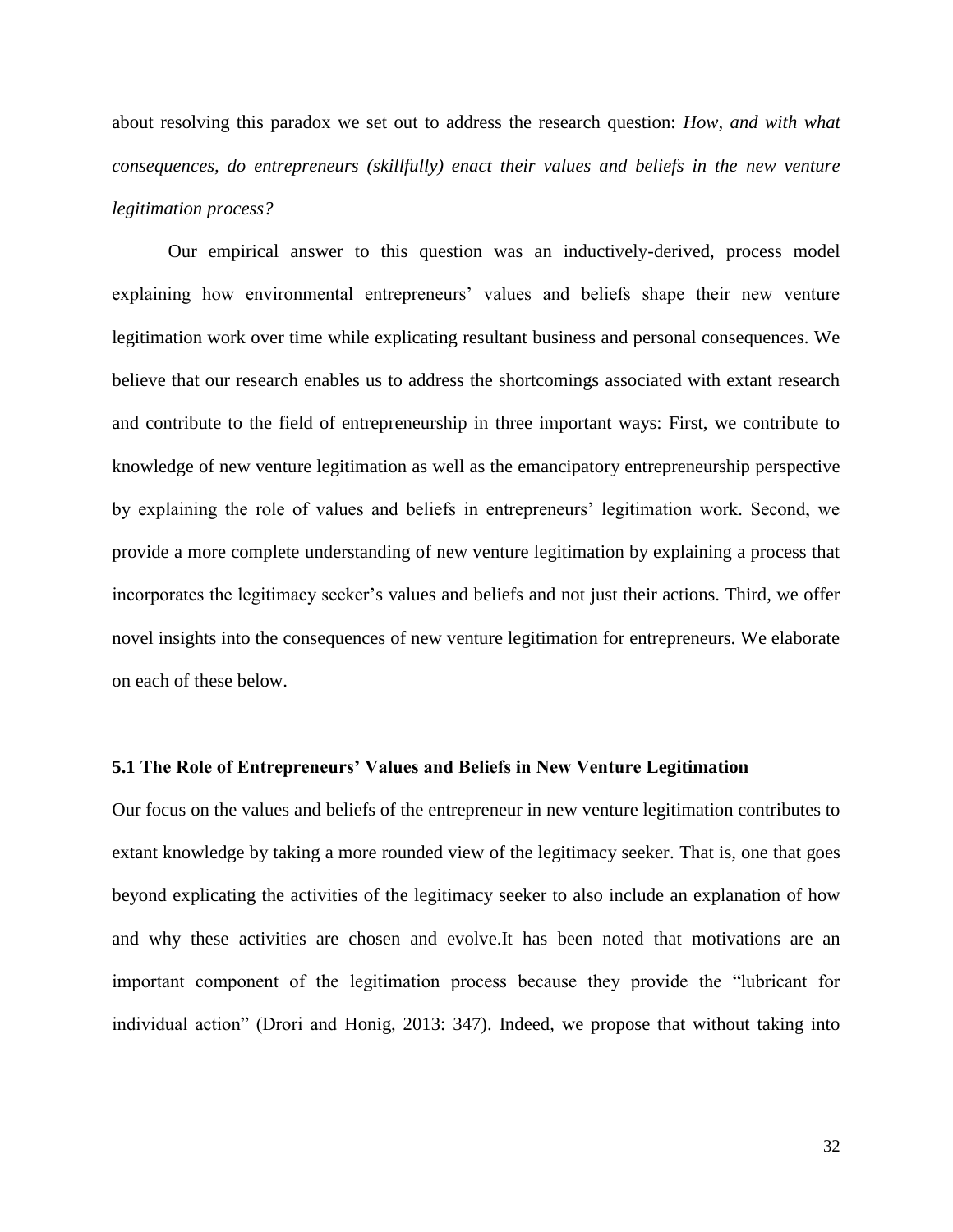account what motivates the legitimacy seeker it is difficult to fully explain entrepreneurs" new venture legitimation activities.

Possessing only limited experience of navigating the uncertainties of new venture legitimation, our entrepreneurs" own values and beliefs (regarding the importance and legitimacy of environmentally-orientated business entities) acted as an initial anchor to guide their legitimation work. The emancipatory perspective championed by Rindova and colleagues (2009) suggests that rather than disguising and masking how the new venture differs from the status quo, in an attempt to fulfill their dreams, entrepreneurs may explicitly expose these differences to garner support for the intended change. Indeed, driven by the belief that businesses blending environmental and market logics are legitimate, the environmental entrepreneurs we studied did set out to demonstrate the viability of alternative, "greener" approaches to business (i.e. "what matters to me"). Yet, only by studying legitimation from a temporal process perspective are we able to see the effects of these ambitions unfold. Our findings revealed that attempts to "stand out" from incumbents by portraying the entrepreneurs" own values and beliefs were, in most part, counterproductive for gaining wider legitimacy. Perhaps due to the relatively early stage context characterizing our research, our entrepreneurs' ambitions to "break free" and enact their "hopes and dreams to make a difference" often needed to be tempered.We acknowledge that there are numerous high profile cases of businesses that appear to have gained legitimacy while portraying the founders' values and beliefs such as the Body Shop<sup>4</sup> and Innocent Drinks. The Body Shop founder, Anita Roddick acknowledges that they were up against the institutionalized practices of the world of business but argues "*We dealt with these dilemmas by coming out of the closet and declaring publicly that we intended to be a force for social change"* (Roddick, 1991, p.24). … "*We communicate with passion – and passion persuades*" (Roddick, 1991, p.25). Yet

 $\overline{\phantom{a}}$ 

<sup>&</sup>lt;sup>4</sup>We thank one of our reviewers for raising this point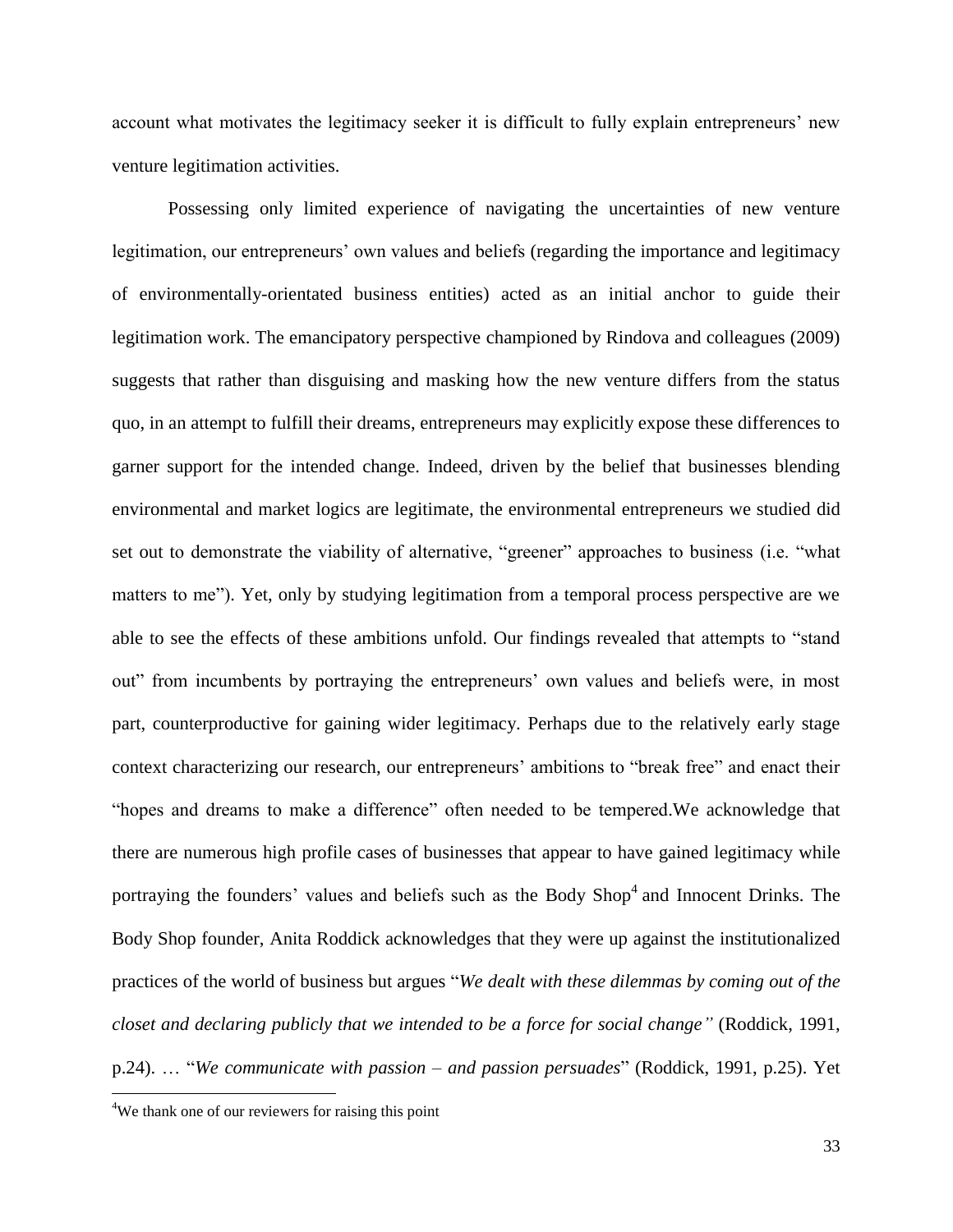one must remain cognizant that such retrospective accounts may not fully capture the struggles even these high profile founders faced initially when seeking legitimacy. Further, once a business gains a basis of legitimacy, the founder(s) may be in a better position to reconsider the extent to which they are able to portray their own values and beliefs. Personal historical accounts of the founding of high profile businesses may not fully capture these chronological nuances.

While our entrepreneurs were initially surprised by some of their audiences' resistance to their vision of "making a difference" through environmental entrepreneurship, the need to ensure the continued survival of their ventures acted as a catalyst for change. Indeed we observed changes in entrepreneurs" legitimation work as they moved from behavior based on "what matters to me" to behavior that accommodated "what matters to them", and eventually, came to balance what matters to me and them. Underpinning these changes in legitimation work was the development of greater awareness and understanding of the interests and perspectives of others, that is, greater perspective taking. Perspective taking is an essential skill entrepreneurs need in order to successfully navigate the uncertain entrepreneurial process (McMullen, 2013). Perspective taking helps balance attention between self- and other-interests (Galinsky, Maddux, Gilin and White, 2008) and "allows an individual to anticipate the behavior and reactions of others" (Davis, 1983: 115). We found that greater perspective taking helped the entrepreneurs shape their offering into one that is likely to be more widely accepted (cf. McMullen, 2010). That is to say,the greater degree of perspective taking that developed overtime allowed entrepreneurs to accommodate "what matters to them" into their legitimation work. Yet, the development of perspective taking is not automatic; our evidence suggests it is contingent on the entrepreneurs' ability to reflect on and reflexively evaluate the personal and business consequences of their legitimation work.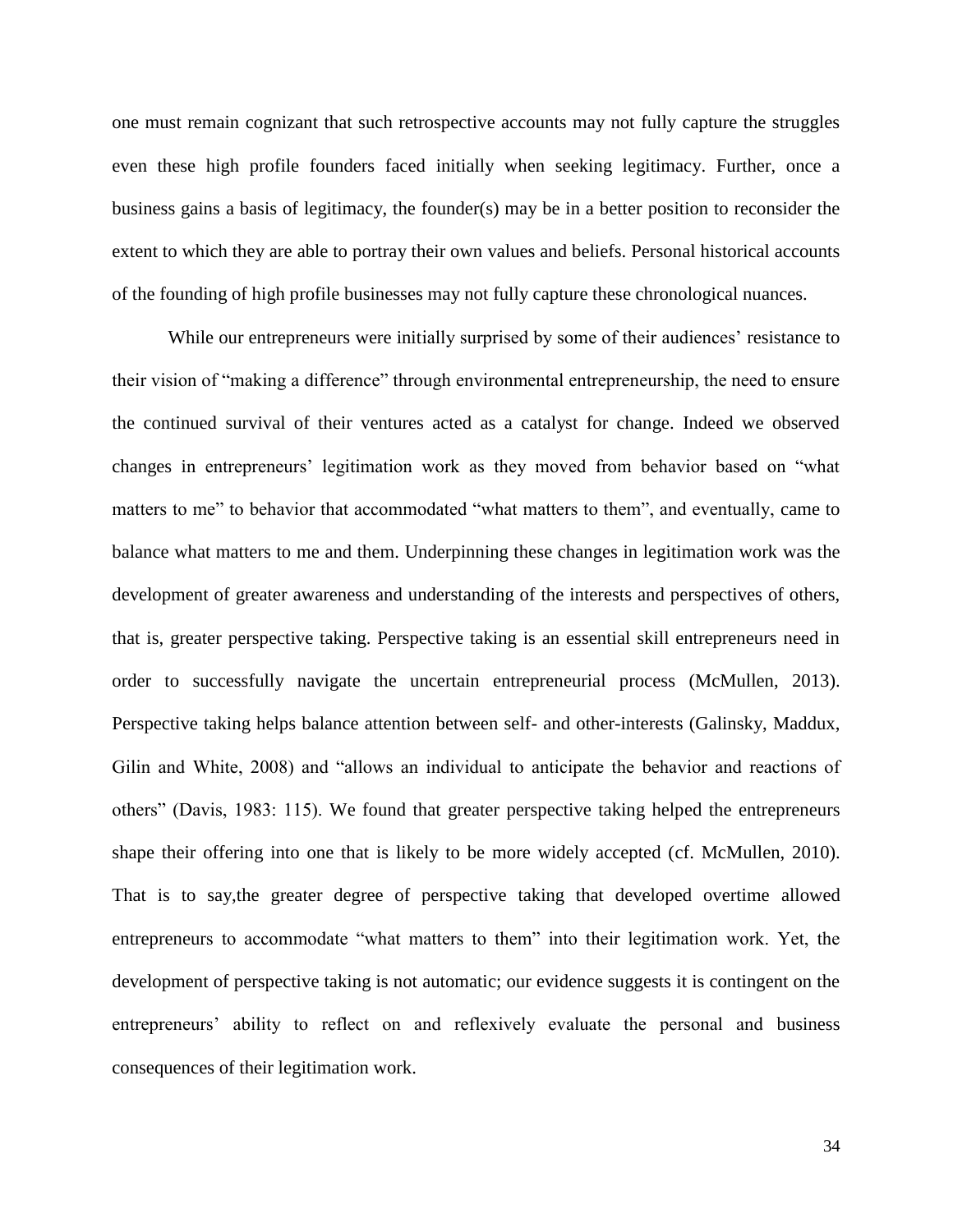We believe therefore that our findings about the role of the legitimacy seeker's environmental and social values in their legitimation work contributes to the "entrepreneuring as emancipation perspective" (Jennings et al., 2014) by demonstrating how entrepreneurs in practice enact "freedom and autonomy relative to an existing status quo" (Rindova et al., 2009: 478). Further, we believe accommodating a broader view of the legitimacy seeker allows us to contribute to a deeper understanding of the new venture legitimation process, which we elaborate on next.

#### **5.2 The New Venture Legitimation Process**

Our research responds to calls for a more process-oriented approach to understanding (new venture) legitimation (Barley, 2008; DroriandHonig, 2013; Garud et al., 2014; Überbacher, 2014; Voronov et al., 2013). Our process-oriented approach helps explain *how* entrepreneurs develop the requisite legitimation skills highlighted in the literature while also illuminating how the entrepreneurs" own values and beliefs help or hinder the development of these skills. By explaining how entrepreneurs learn to become skillfullegitimacy seekers over time (i.e. gaining legitimacy for their ventures while remaining true to their values), our staged process model of new venture legitimation complements existing research employing a variance theorizing approach (i.e. explaining what entrepreneurs can do to gain legitimacy).

Our model of the new venture legitimation process reveals the three-way relationship between entrepreneurs' values and beliefs as they relate to legitimation, their actual legitimation work and the learning that follows this work. Above, we elaborated on how entrepreneurs' values and beliefs featured in their legitimation work varied as the legitimation process evolved. We also explained the importance of the development of perspective taking which allowed our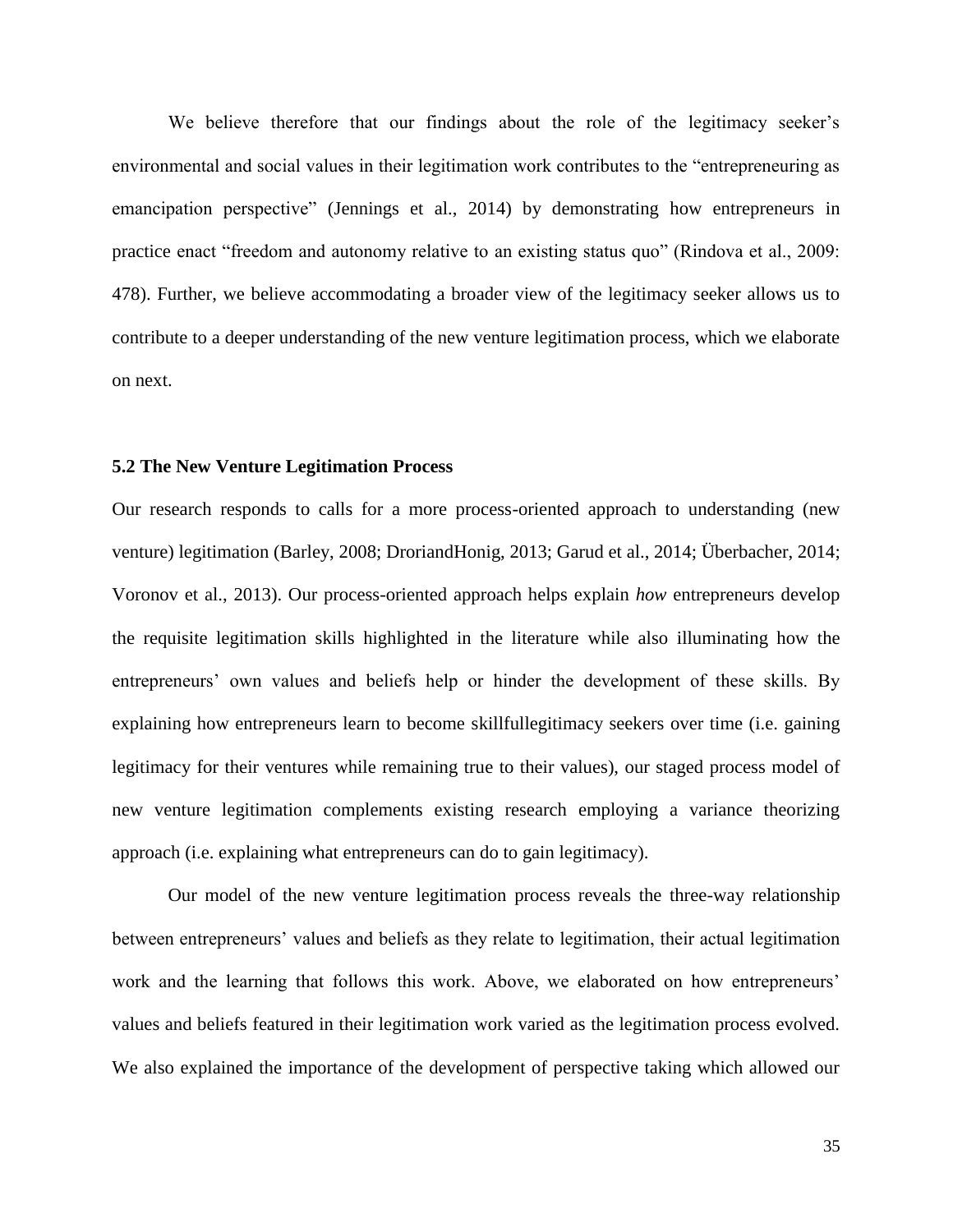entrepreneurs to accommodate the perspective of their audiences in their legitimation work. Learning about their audiences' perspectives did not happen automatically.

Our findings suggest that entrepreneurs must reflect on and reflexively evaluate the consequences of their legitimation work before they can learn (i.e. develop greater perspective taking and as a result change their behavior). Reflection is an in-depth consideration of events or situations outside of oneself (Bolton, 2014). For our entrepreneurs experiencing a "jolt" something that leads them to questions their current thinking (Hill and Levenhagen, 1995) triggered reflection. These jolts often took the form of interactions with audiences that revealed, to the entrepreneurs, that their personal values and corresponding beliefs about how to gain legitimacy were not aligned with those of their audiences. Indeed, our participants were often surprised by the wide gambit of responses to their initial framing of their environmental ventures; some were not interested in their environmental aims (e.g. some of Ivy"s customers) and others were wholeheartedly critical of their efforts to use the business world to try to achieve greater environmental sustainability (e.g. the negative feedback Cedar received from environmentalists).

These surprising audience responses triggered not only reflection but, to varying degrees, reflexivity [i.e. self-consciousness and intentional self-introspection (Brannick and Coghlan, 2007)] which goes beyond reflection. Reflexivity was evident when we observed our entrepreneurs trying to make sense of not only the business consequences of their legitimation work but also its personal consequences. This reflexive evaluation of the consequences of their legitimation work involved thinking about the impact of their legitimacy work on any achieved legitimacy (i.e. business consequences) as well as on themselves and the ambitions they initially set out to fulfil (i.e. personal consequences).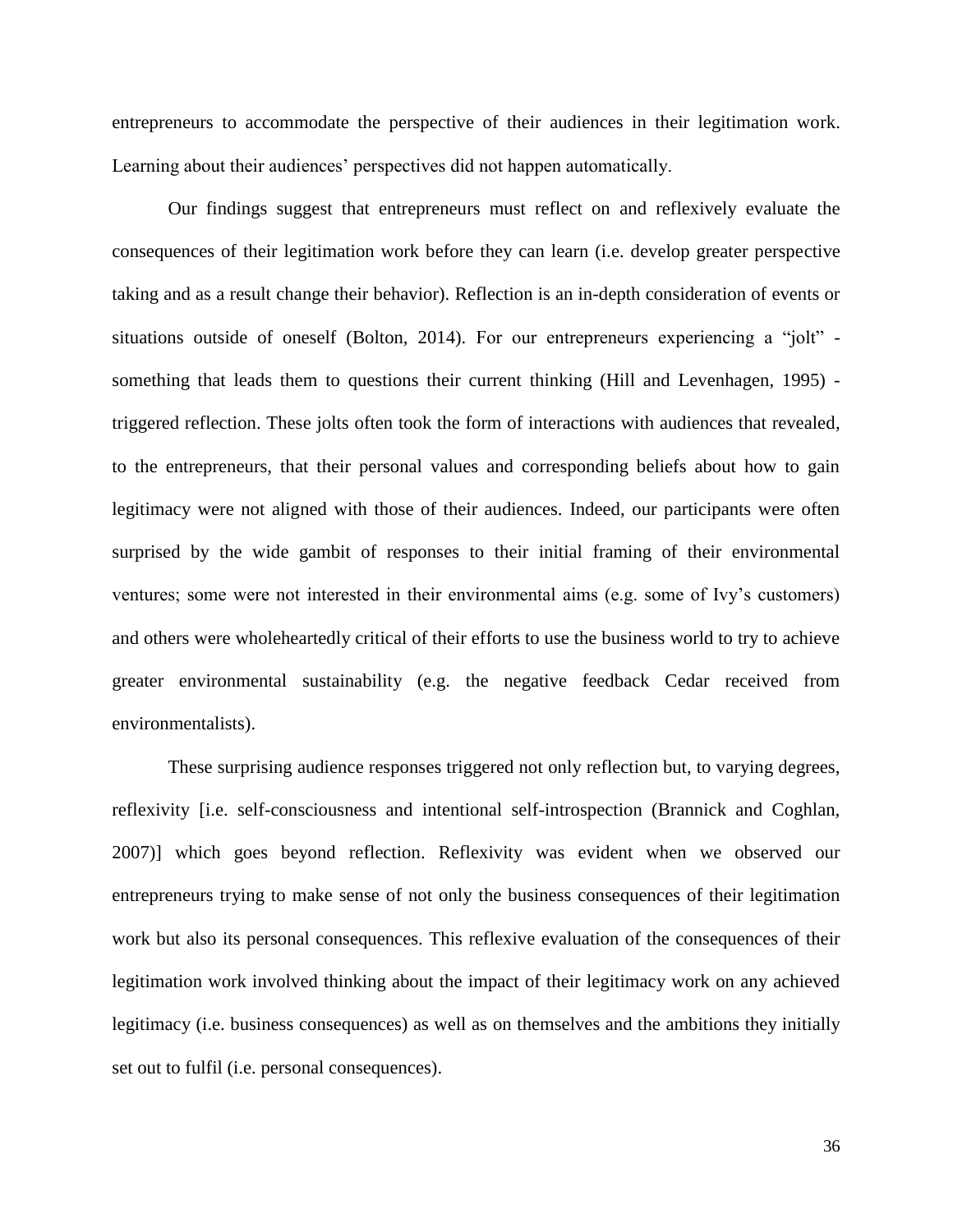This ability to reflect and reflexively engage with the feedback our entrepreneurs received ultimately lead to learning as observed in changes in legitimation work (i.e. behavior). By demonstrating these constructs at work in the process, we are able to explain not only *why* entrepreneurs engage in certain legitimation work (e.g. initially to enact their values and beliefs and later to ensure they were demonstrating congruence with wider audiences" values and beliefs) but also show *how* this work changes over time (i.e. through learning). In so doing, we contribute to knowledge of new venture legitimacy by presenting an empirically derived model of the new venture legitimation process. Our staged process model also allowed us to identify some hitherto overlooked consequences of new venture legitimation, which we now turn to.

#### **5.3 The Consequences of New Venture Legitimation: Business and Personal**

Our final contribution stems from us responding to calls to take a broader view of the consequences of new venture legitimation (Überbacher, 2014). As illustrated above, as entrepreneurs learned more about their audiences, they were able to adjust their legitimation work to make their ventures more appealing to these audiences and as a result, obtain greater support from a wider range of audiences (e.g. more sales, a wider range of clients / customers) as well as recognition (e.g. in the form of awards). Notwithstanding the importance of these business consequences for the ongoing survival of the ventures we studied, we consider the personal consequences of the entrepreneurs" legitimation work to be a novel contribution.

While our entrepreneurs learned how to gain more legitimacy from a wider audience, we also noted some less desirable personal consequences. In particular, we witnessed some entrepreneurs experiencing dissonance stemming from believing one thing (e.g. that blending environmental and market logics islegitimate and indeed superior to the status quo) and having to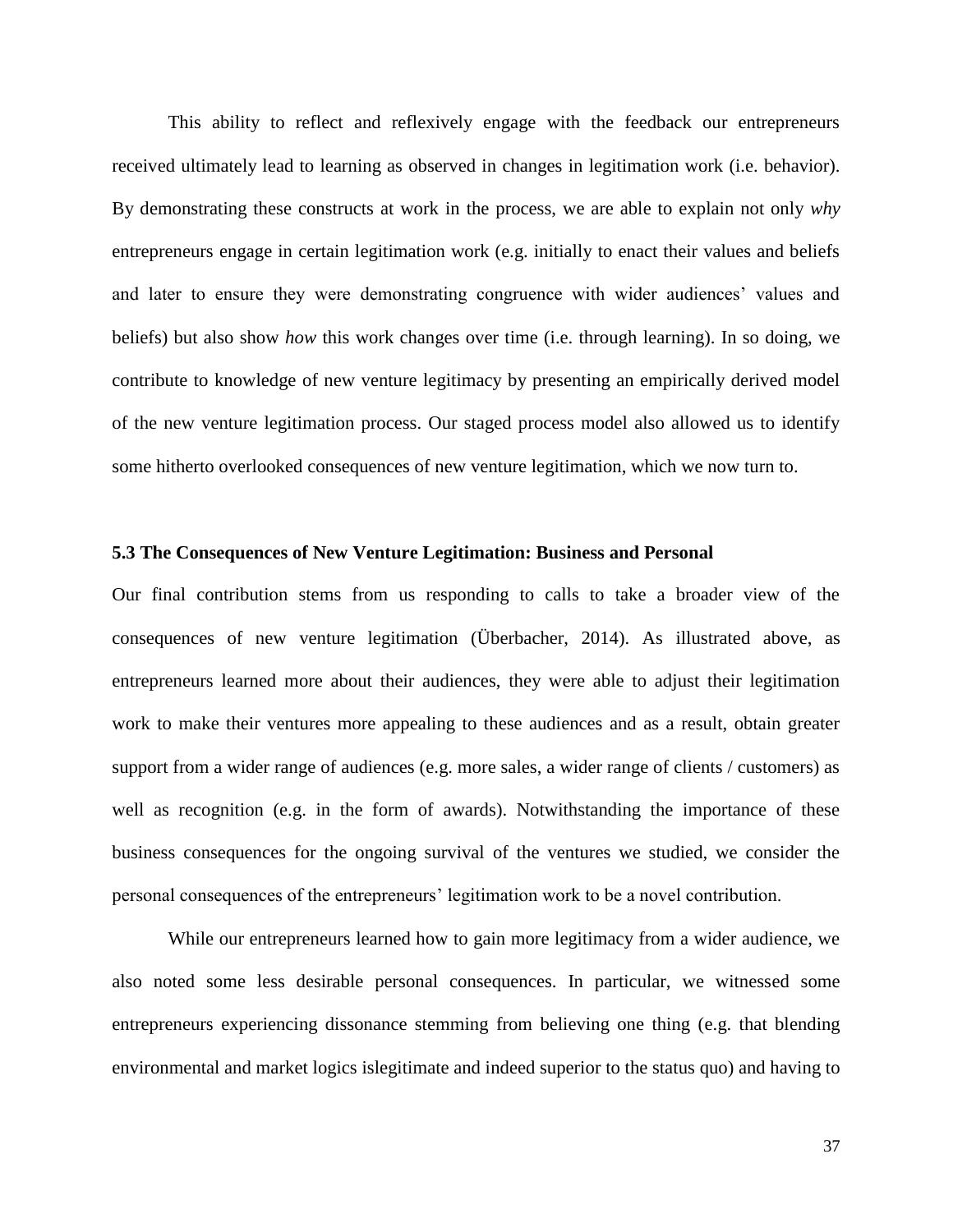do another (e.g. toning down these values and beliefs in their legitimation work). Feelings of inauthenticity and mental stress resulting from dissonance motivate individuals to seek out ways of regaining congruence between the private and public domains of one"s self (Svejenova, 2005: 951).We observed our entrepreneurs developing different strategies for coping with dissonance and the accompanying sense of inauthenticity. Some entrepreneurs ensured that their environmental message was kept alive by being "available" to those who were interested in it. Others took comfort in identifying audiences that might be more receptive to their values, such as employees. Others coped by dreaming about new projects as outlets for their values.

Despite these coping strategies, some feelings of dissonance and, hence, inauthenticity remained. We posit that if left unresolved, these emotions might interfere with the entrepreneur"s well-being and the effective running of the business. Indeed, feelings of dissonance and inauthenticity have been found to be consistently associated with reduced well-being (cf. Hoschild, 1983 and Grandey and Gabriel, 2015 on emotional labor). We therefore echo Überbacher"s (2014) call to move beyond the singular focus on the positive consequences of legitimacy (e.g. gaining the support of resource-holders) to further explore some of the more adverse consequences (e.g. dissonance experienced by the entrepreneur).

Our inclusion of a wider plethora of consequences associated with new venture legitimation leads us to question current conceptualizations of 'skillfulness' as it relates to legitimation. We propose that in the new venture setting, skillful legitimacy-seekers are those who are able to deploy a legitimation approach that secures resources and support for their ventures while doing so in an authentic manner. That is, skillfulness involves the ability to adjust legitimation work to appeal to a variety of audiences (i.e. the customization element of Zottand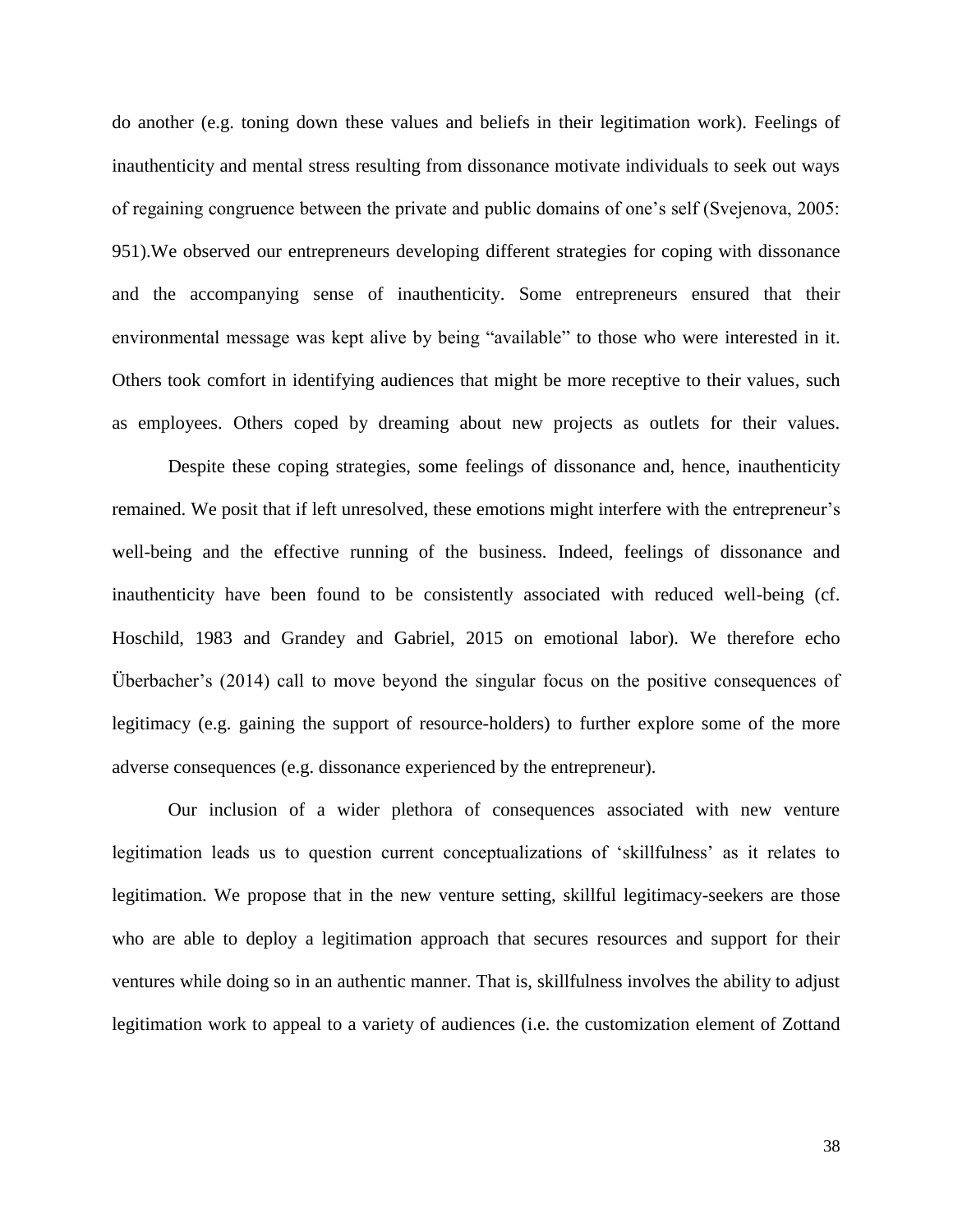Huy"s(2007) conceptualization of skillfulness) but without leaving the entrepreneur feeling overly comprised.

#### **6. FUTURE RESEARCH**

Our research took place in the setting of the first four years of environmental entrepreneurship ventures, an extreme setting where we anticipated that the role of the legitimacy seeker"s (the entrepreneur) values and beliefs would be discernible via inductive process research. Given the nature of the environmental entrepreneurship setting, we suggest that scholars explore the extent to which our theorizing helps explain the legitimation process in more "commercial" settings. Indeed, we posit that there are many areas warranting research that focuses on how the entrepreneur"s values and beliefsinfluence the legitimation process for all types of new ventures. One avenue to pursue might relate to how legitimacyseekers with different prior experience of entrepreneurship might enact their values and beliefs in new venture legitimation. For example, how do repeat entrepreneurs with prior entrepreneurial experience (Ucbasaran, Baldacchinoand Lockett, 2014) approach legitimation? Why and how might prior entrepreneurial experience affect the speed with which legitimacy is attained? Would values-driven entrepreneurs with greater prior experience of the diverse views of audiences in the business world encounter less dissonance? If so, might they employ different, more effective strategies to cope with the personal consequences of legitimation? Others may wish to turn their attention to how entrepreneurs who have experienced failure (Ucbasaran, Shepherd, Lockett and Lyon, 2013) might differ in their approach to portraying their values and beliefs during legitimation. Others yet may seek to explore how the entrepreneur"s values and beliefs impact upon legitimation in different contexts such as those surrounding social entrepreneurs (cf. Ruebottom, 2013) or those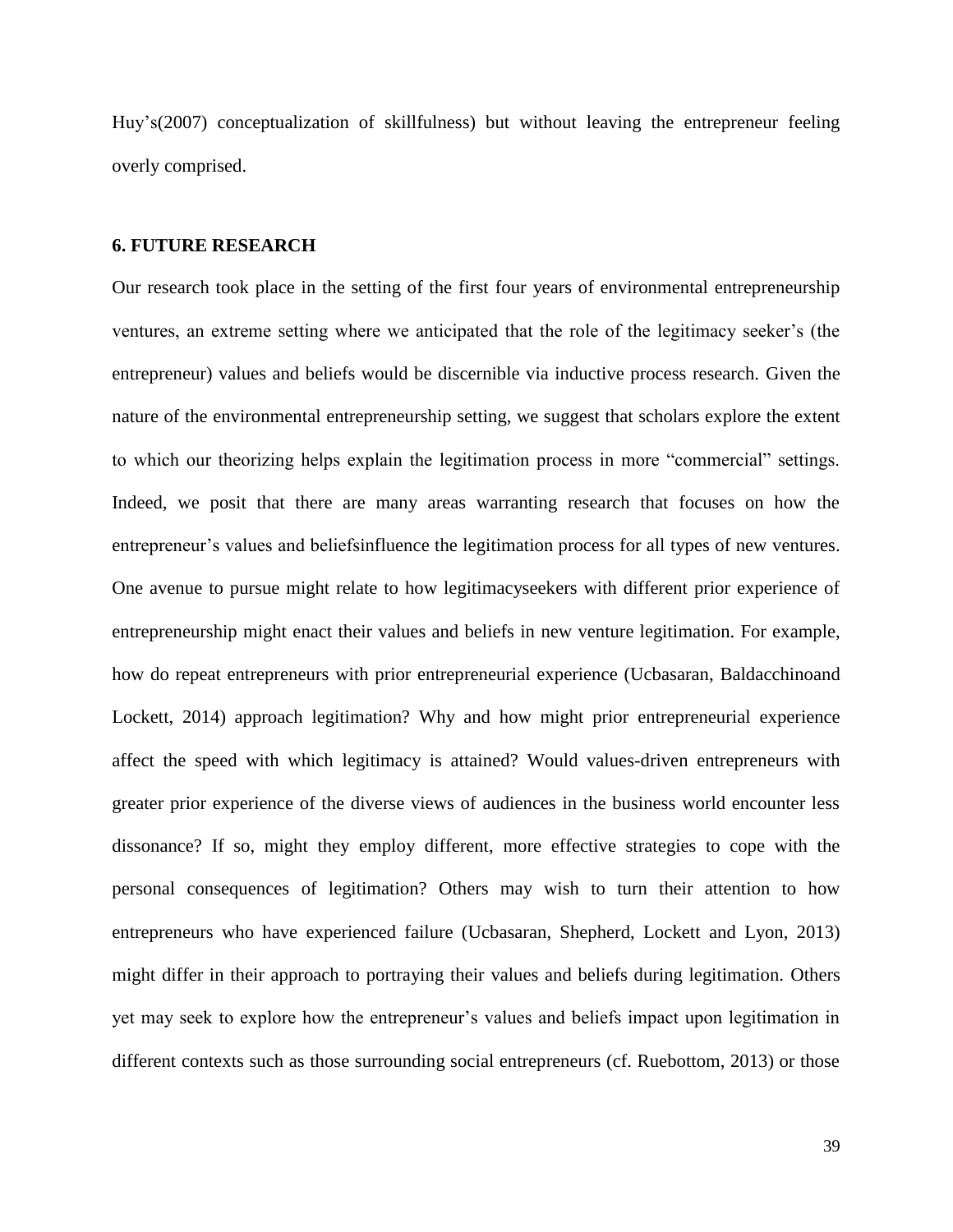entrepreneurs bringing a new technology to new audiences (cf. McMullen (2013) who explores this in relation to perspective taking).

Additionally, we suggest that it might be fruitful to track how legitimation work continues as the venture grows and as the surrounding context changes. For example, Garud et al. (2014) touched upon delegitimation, so we wonder how entrepreneurs draw upon their values and beliefs to navigate any external, delegitimizing jolts. Alternatively, it may be interesting to pursue how jolts internal to the venture, such as the recruitment of senior managers with different values and beliefs, have an impact. To tackle such research needs, one would need to deploy a study design capable of tracking ongoing legitimation work at different stages in the entrepreneurial process. Such future legitimation process research may concurrently wish to consider how values and beliefs may impact upon ensuing outcomes for entrepreneurial ventures,such as failure, and the personal consequences for those individual entrepreneurs involved. Our research participants all survived, an outcome we could not have predicted at the start of our study. We believe a study that included surviving and failing ventures would be valuablewhile acknowledging that sampling for such things a priori would be a real challenge (McMullen and Dimov, 2013).

Our research provided interesting findings about how values-driven environmental entrepreneurs learnt how to navigate the uncertain and socially complex process of new venture legitimation and how they begun to cope with the emergent sense of dissonance. However, we believe researchers could usefully explore how other "strangers in a strange land<sup>5</sup>" cope therein and maybe change as a consequence. While our research did suggest that the entrepreneurs were faced with others challenging their identities (e.g. Maple was asked "are you an environmentalist or an entrepreneur?"), our research scope did not extend to assessing any enduring identity

 $\overline{\phantom{a}}$ 

 $<sup>5</sup>$  We thank the editor for this insight.</sup>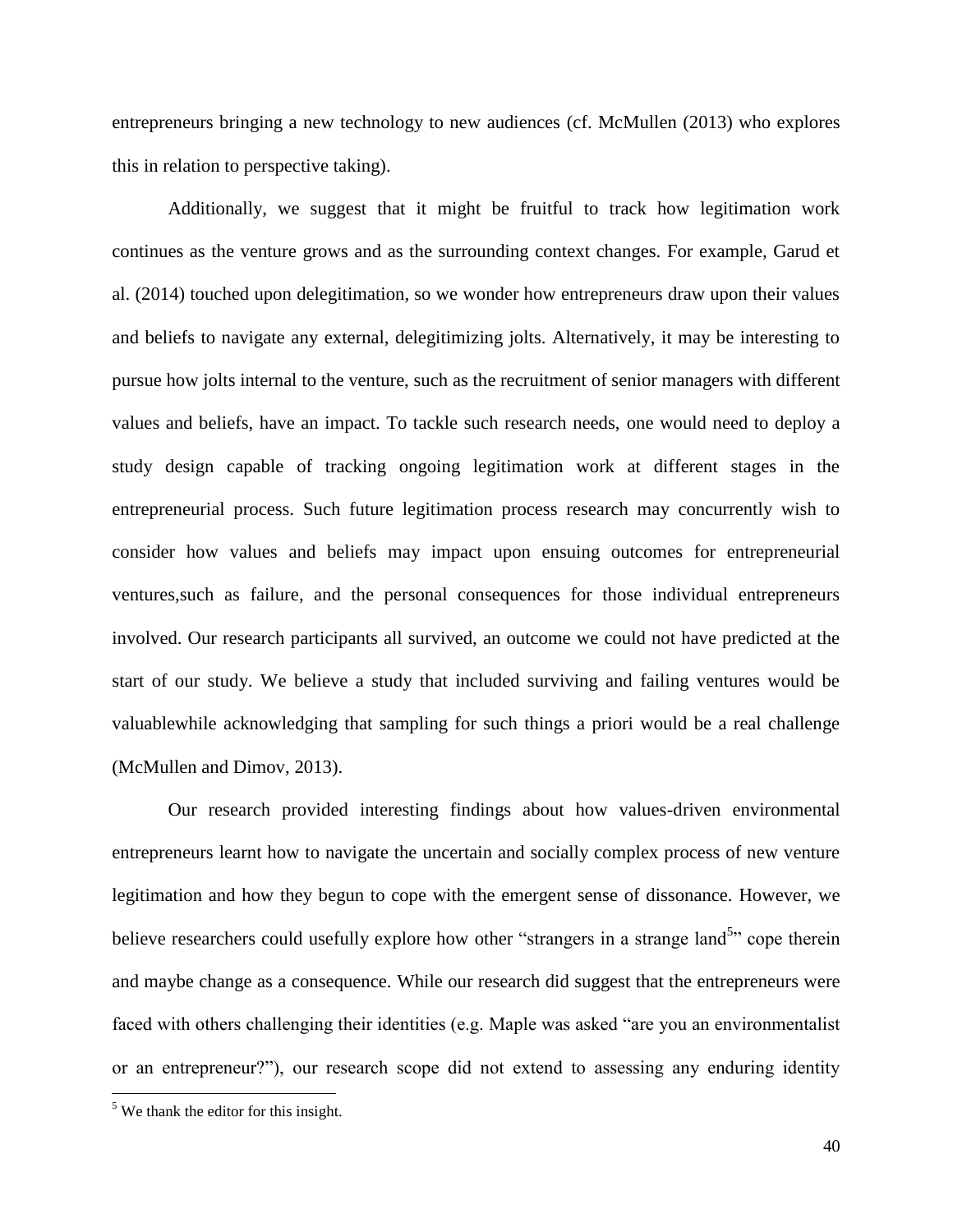implications of engaging in particular legitimation activities. We suggest that future research on the legitimation process may wish to draw on identities theories. For example, research could consider how any identity tensions (Kreiner et al., 2006) experienced by (environmental) entrepreneurs during legitimation are resolved through identity work (cf.Lok, 2010). Specifically, we also propose that there would be value in exploring how being a "stranger in a strange land" during the legitimation processimpacts upon an individual"s emergent and changing entrepreneurial identity; a concept that is attracting growing attention (e.g. Cardon et al., 2009; Fauchart and Gruber, 2011; Wry and York, 2015).

Finally, in relation to deepening our understanding of new venture legitimation, we concur with Überbacher (2014) that entrepreneurship research must engage more deeply with the audiences who bestow legitimacy. While we gathered some data from interviews with audiences about their perspectives of the legitimation process, our research here focused largely on the legitimacy seeker's perspective. We believe that future studies based on audience data, particularly if obtained from observing entrepreneurs" real time encounters with audiences, could be invaluable. For example, the ability to scrutinize data on what feedback is given, when, and with what reaction from the entrepreneurs (both at the time and post-encounter) could deepen our understanding of how entrepreneurs adapt their legitimation work. Such knowledge could contribute to theory building about others' roles in shaping entrepreneurs' journey towards being "skillful" legitimacyseekers.

#### **7. CONCLUSION**

Our research helps explain how entrepreneurs learn to skillfully enact their values and beliefs in the new venture legitimation process. Our detailed examination of how entrepreneurs adapt their legitimation work over time suggests that the notion of skillful needs to go beyond a

41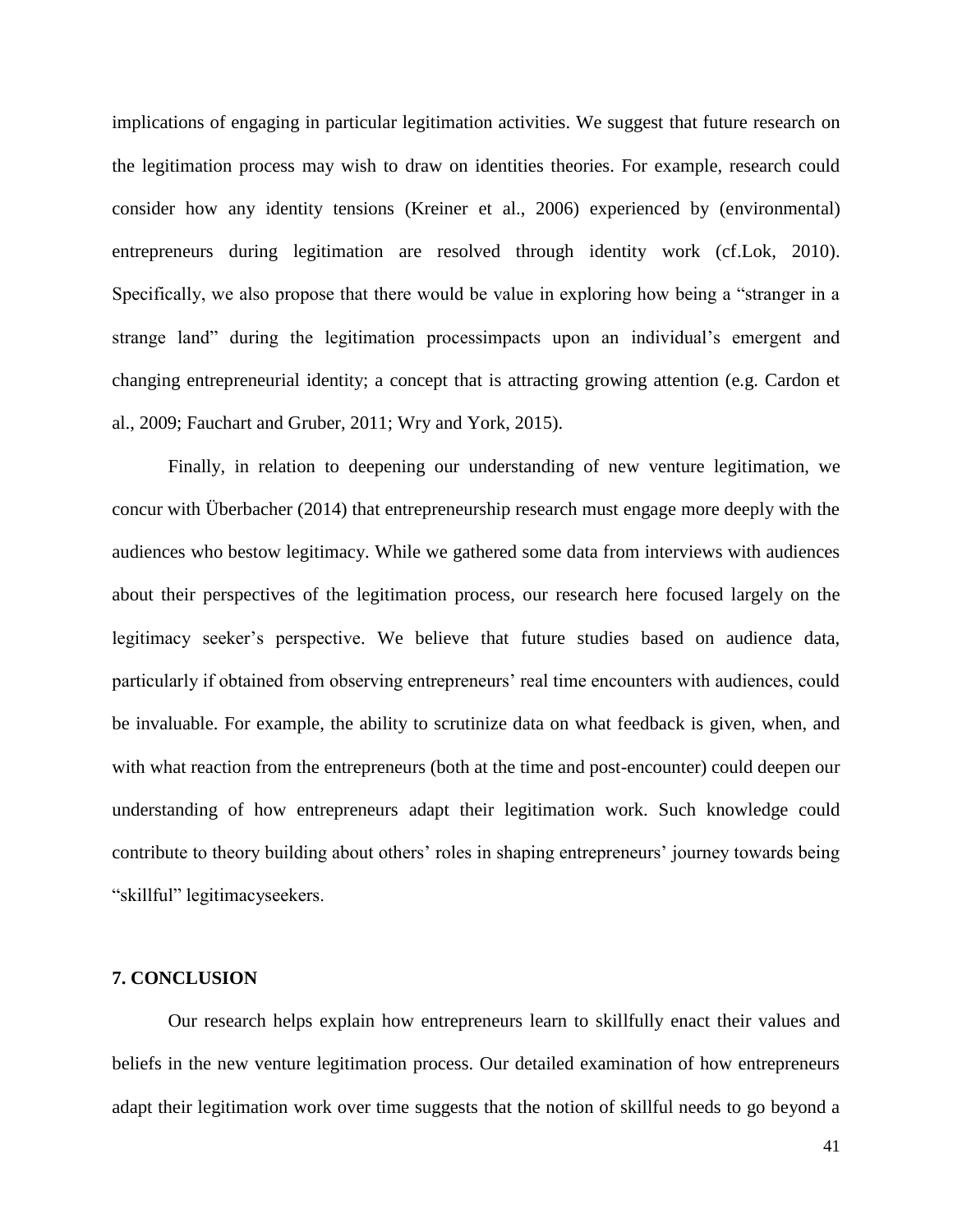focus on the positive outcomes for the business alone. We propose that being a skillful legitimacy seeker involves balancing both the external demands of legitimacy evaluators (i.e. audiences) while also remaining true to one's own values and beliefs. However, we must offer a note of caution to entrepreneurs seeking to embed their values and beliefs into their businesses; balancing "what matters to me" with "what matters to them" during legitimation is likely to demand less discussion of environmental, or social change, goals than perhaps hoped for. Indeed, the passionate entrepreneur (Cardon et al., 2009) might need to be prepared for some soul searching as "enacting a brave new world" (Rindova et al., 2009) through launching a new venture is unlikely to be without concession to others' values.

## **Acknowledgments**

The authors would like to extend our thanks to the editor, Jeff McMullen, and to the three anonymous reviewers for their invaluable feedback and support during the review process.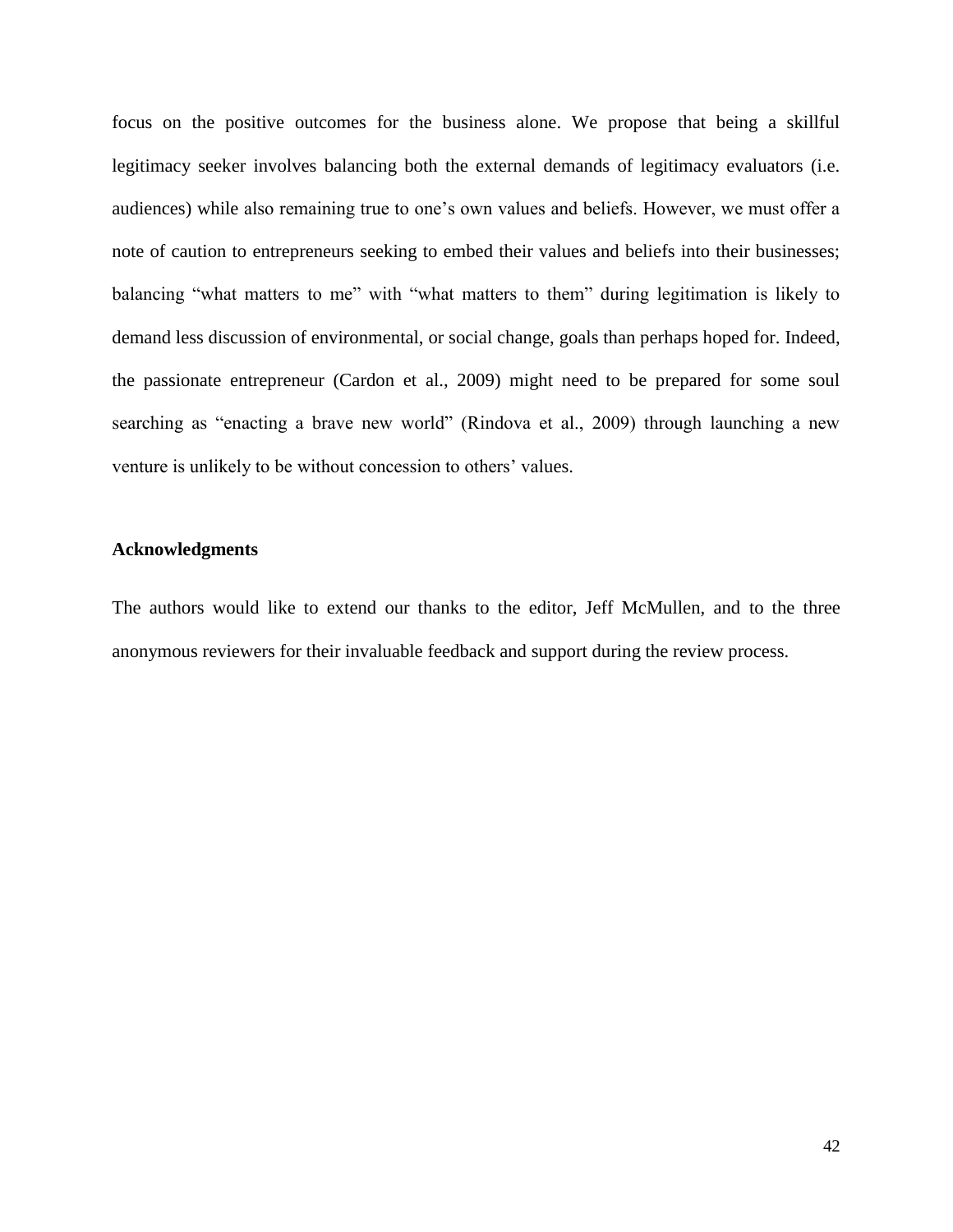| Case           | <b>Business Area</b>                                    | Founder $(s)$<br>Background                                        | Founder(s)<br>Interviews | Stakeholder<br>Interviews                          | <b>Other Documents</b>                                                                 |
|----------------|---------------------------------------------------------|--------------------------------------------------------------------|--------------------------|----------------------------------------------------|----------------------------------------------------------------------------------------|
| Cedar          | E-media<br>service: website<br>design, green<br>hosting | Charity                                                            | 3                        | 4 customers                                        | Founder's blog<br><b>Brochure</b><br>Environmental policy<br>Ethical policy<br>Website |
| <b>Ivy</b>     | Sustainable/<br>ethical/fair-<br>trade jeweler          | Freelance TV<br>producer                                           | 3                        | 1 collaborator<br>1 supplier<br>2 competitors      | Website<br>Media coverage                                                              |
| <b>Maple</b>   | Hybrid taxi<br>company                                  | Commercial<br>Lawyer                                               | 3                        | 3 employees<br>1 customer<br>2 competitors         | CSR report<br>Training manual<br>Press releases<br>Media coverage<br>Website           |
| Oak            | Design and<br>brand<br>consultancy                      | Electronic<br>Engineer<br>(founder 1)<br>Researcher<br>(founder 2) | 3                        | 2 customers<br>1 supplier<br>1 associate           | <b>Brochure</b><br>Client testimonials<br>Website                                      |
| <b>Poplars</b> | Grocery store<br>without<br>packaging                   | Worked in $(1)$<br>start-up<br>$(2)$ Non-for-<br>profit            | 3                        | 1 employee<br>1 customer<br>1 supplier<br>1 mentor | Environmental impact<br>report<br>Media coverage<br>Website                            |
| <b>Willow</b>  | Recycled<br>packaging<br>supplier                       | <b>IT Consultant</b><br>(in large<br>firm)                         | 3                        | 1 employee<br>1 collaborator                       | Website<br>Television appearance<br>Founder's blog                                     |

# **Table 1: Description of Cases and Data Sources**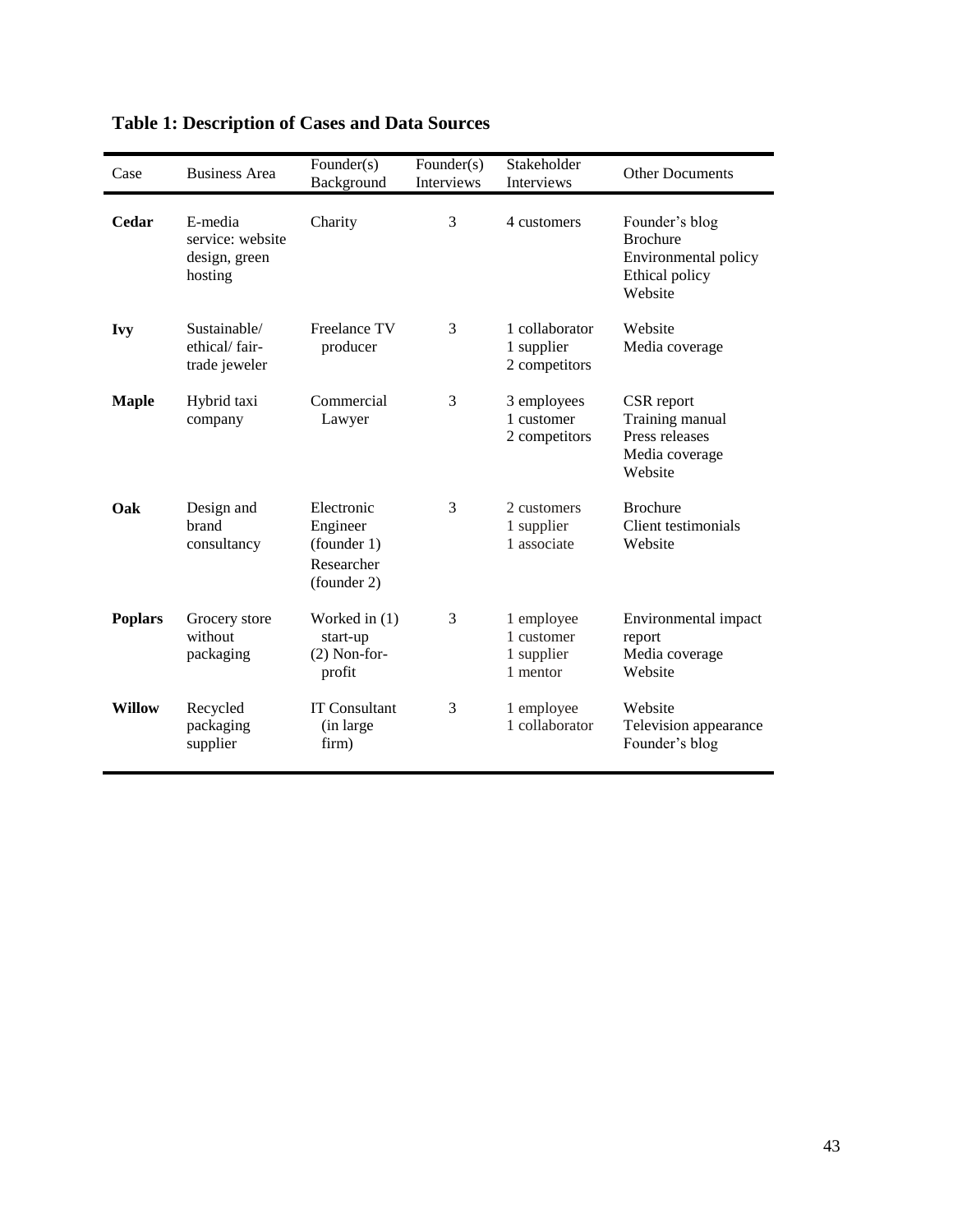## **Table 2: Data Structure**

|                                     | <b>First-Order Codes</b>                                                                                                                                                                                                                                   | Second-Order Themes                               | Aggregate<br>Theoretical<br><b>Dimensions</b> |
|-------------------------------------|------------------------------------------------------------------------------------------------------------------------------------------------------------------------------------------------------------------------------------------------------------|---------------------------------------------------|-----------------------------------------------|
| $\bullet$<br>$\bullet$<br>$\bullet$ | Social and environmental values<br>Beliefs about need to embed and portray values in business<br>ethos<br>Exasperation with "business as usual"                                                                                                            | What matters to me                                | Values and                                    |
| $\bullet$<br>$\bullet$              | Increasing concern about the business' profit/ growth<br>Heightened belief in need to match others' priorities                                                                                                                                             | What matters to them                              | Beliefs about<br>Legitimation                 |
| $\bullet$<br>$\bullet$              | Belief in balancing the dual foci of environmental<br>entrepreneurship<br>Valuing the role of tact for business encounters                                                                                                                                 | Balancing what matters<br>to me and them          |                                               |
| $\bullet$<br>$\bullet$              | Evidence showing commitment to own values and identity<br>in encounters<br>Juxtaposition of own approach with that of other<br>businesses                                                                                                                  | <b>Standing Out</b>                               |                                               |
| $\bullet$<br>$\bullet$              | Effort to reach and appeal to mainstream audiences<br>"Playing up" and "playing down" tailoring of approaches                                                                                                                                              | Fitting In                                        | Legitimation<br>Work                          |
| $\bullet$<br>٠                      | Demonstrating balance of environmental and "business"<br>messages in legitimation efforts<br>Displaying confidence in legitimation approach decisions                                                                                                      | Legitimate<br><b>Distinctiveness</b>              |                                               |
| $\bullet$<br>$\bullet$              | Evidence of reflection about the personal and business<br>consequences of legitimation<br>Considerations of the business' positioning, legitimacy<br>effort and their fit with the entrepreneurs' values and<br>beliefs                                    | <b>Entrepreneur Reflection</b><br>and Reflexivity |                                               |
| $\bullet$<br>$\bullet$<br>$\bullet$ | Audience comments about the niche appeal of the business<br>New audiences coming onboard (e.g. different clients, new<br>partnerships)<br>Evidence of legitimacy being granted widely (e.g.<br>prestigious clients/ awards and recognition/ collaboration) | <b>Business Consequences</b>                      | Learning about<br>Legitimation                |
| $\bullet$<br>$\bullet$              | Founder "Surprise" in relation to feedback/ events<br>Recognition of dissonance<br>Coping with dissonance                                                                                                                                                  | <b>Personal Consequences</b>                      |                                               |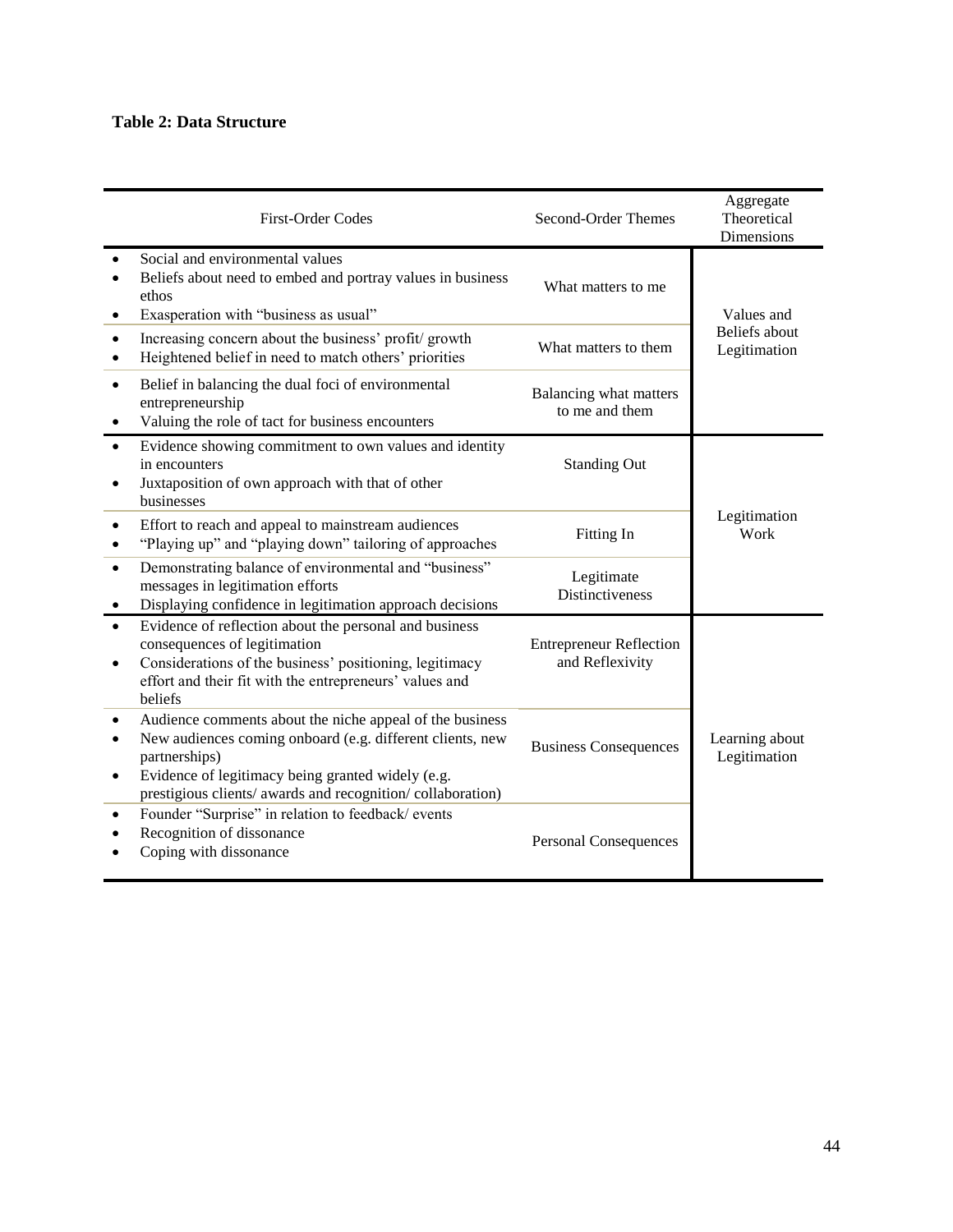

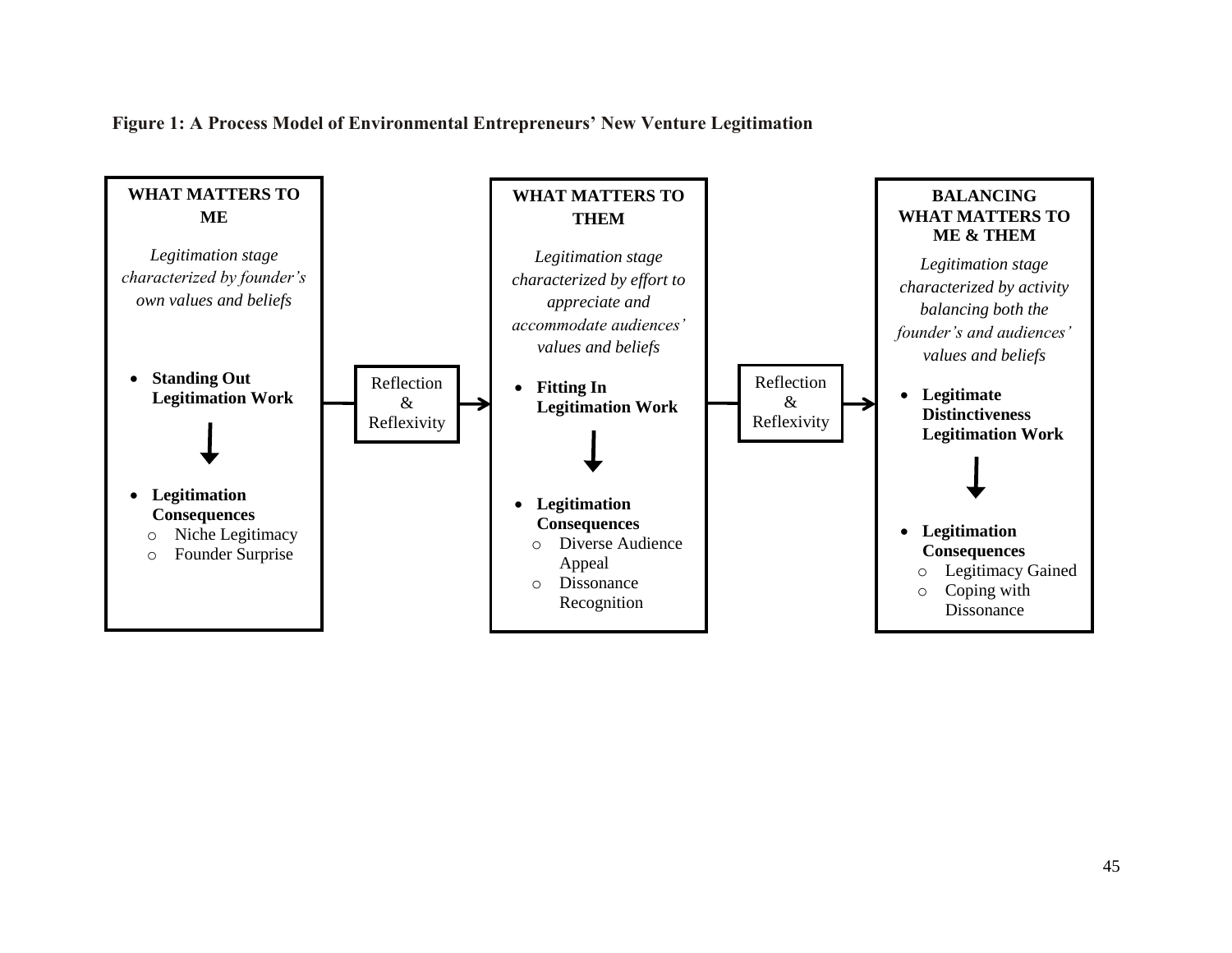#### **REFERENCES**

- Aldrich, H.E., and Fiol, C.M. 1994. Fools rush in? The institutional context of industry creation.*Academy of Management Review***,** 19: 645-670.
- Ashforth, B. E., and Gibbs, B. W. 1990. The double-edge of organizational legitimation.*Organization science*, 1(2), 177-194.
- Ashforth, B. E., & Humphrey, R. H. 1993. Emotional labor in service roles: The influence of identity. *Academy of Management Review*, 18, 88–115.
- Barley, S. R. 2008. 'Coalface institutionalism'. In R. Greenwood, C. Oliver, R. Suddaby, and K. Sahlin-Andersson (Eds.), *The Sage handbook of organizational institutionalism*: 491–518. Thousand Oaks. CA: Sage.
- Bitektine, A.2011. Toward a theory of social judgments of organizations: The case of legitimacy, reputation, and status. *Academy of Management Review*, 36(1), 151-179.
- Bitektine, A., and Haack, P. 2015. The macro and the micro of legitimacy: Towards a multi-level theory of the legitimacy process. *Academy of Management Review*, 40(1): 49-75.
- Bolton, G.E.J. 2014. *Reflective Practice*, 4th Edition, London: Sage
- Brannick, T., and Coghlan, D. 2007. In defense of being "native": The case for insider academic research. *Organizational research methods*, 10(1), 59-74.
- Bresman, H. 2013. Changing routines: A process model of vicarious group learning in pharmaceutical R&D. *Academy of Management Journal,* 56: 35-61.
- Bruns, H. 2013. Working alone together. Coordination in collaboration across domains of expertise.*Academy of Management Journal*, 56(1): 62-83.
- Cardon, M.S., Vincent, J., Singh, J. and Drnovsek, M. 2009. The nature an experience of entrepreneurial passion. *Academy of Management Review*, 34(3):511-532.
- Clarke, J. 2011. Revitalizing entrepreneurship: How visual symbols are used in entrepreneurial performances. *Journal of Management Studies***,** 48:1365-1391.
- Cohen, B., and Winn, M. I. 2007. Market imperfections, opportunity and sustainable entrepreneurship.*Journal of Business Venturing*, 22(1), 29-49.
- Davis, M. 1983. Measuring individual differences in empathy: Evidence for a multi-dimensional approach. *Journal of Personality and Social Psychology*, 44: 113-126.
- Dean, T. J., and McMullen, J. S. 2007. Toward a theory of sustainable entrepreneurship: Reducing environmental degradation through entrepreneurial action. *Journal of Business Venturing*, 22(1), 50-76.
- De Clercq, D., and Voronov, M. 2009. The role of cultural and symbolic capital in entrepreneurs' ability to meet expectations about conformity and innovation.*Journal of Small Business Management,* 47: 398-420.
- De Clercq, D., and Voronov, M. 2011. Sustainability in entrepreneurship: A tale of two logics. *International Small Business Journal***,** 29: 322-344.
- Drori, I., and Honig, B. 2013. A process model of internal and external legitimacy.*Organization Studies*, 34(3), 345-376.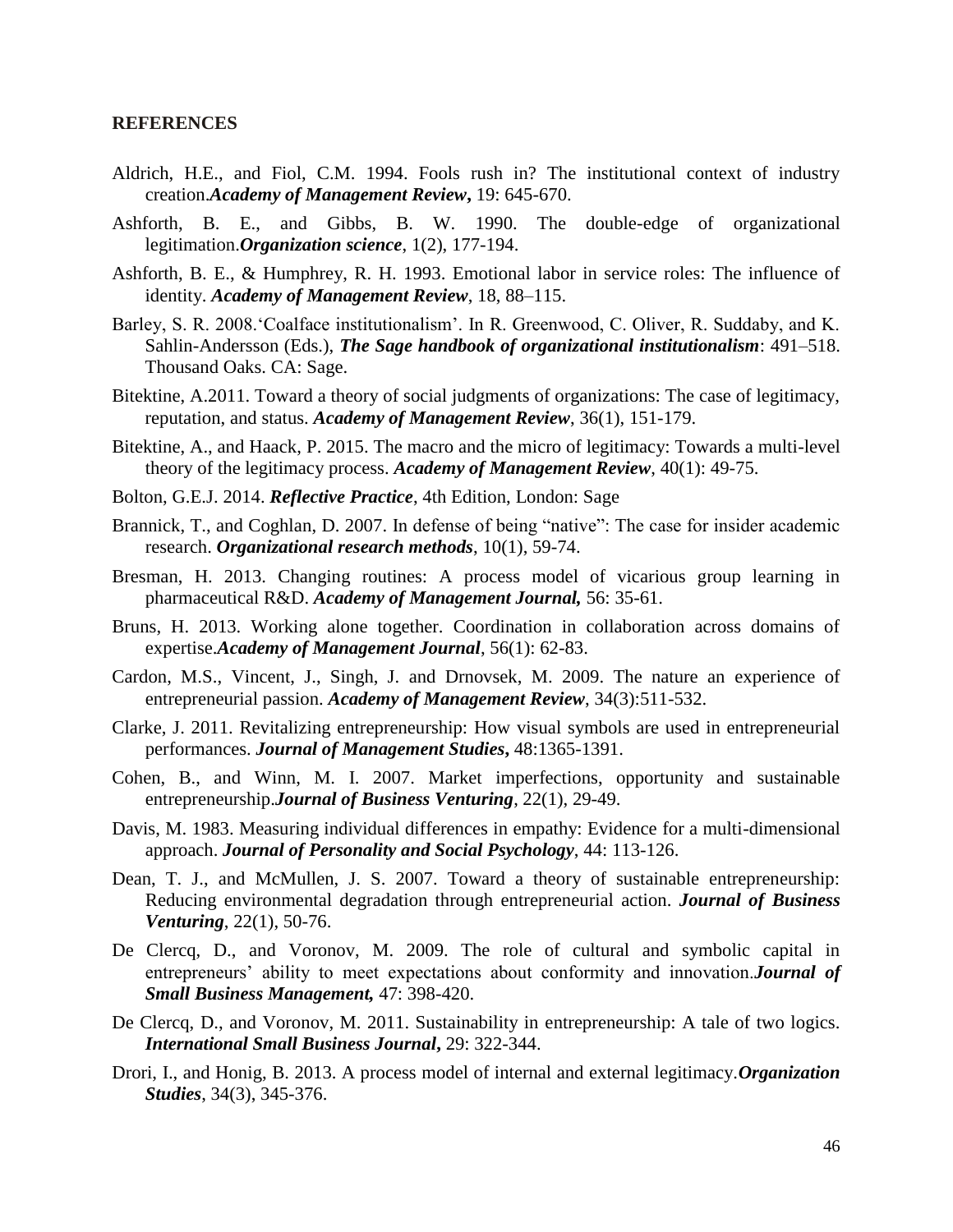- Drori, I., Honig, B., and Sheaffer, Z. 2009. The life cycle of an internet firm: Scripts, legitimacy, and identity. *Entrepreneurship Theory and Practice*, 33(3), 715-738.
- Eisenhardt, K. M., and Graebner, M. E. 2007. Theory building from cases: opportunities and challenges. *Academy of Management Journal***,** 50: 25-32.
- Fauchart, E., and Gruber, M. 2011. Darwinians, communitarians, and missionaries: The role of founder identity in entrepreneurship. *Academy of Management Journal,* 54: 935-957.
- Festinger, L. 1957. *A theory of cognitive dissonance*. Stanford, CA: Stanford University Press.
- Fook, J. 2002. *Social Work: Critical Theory and Practice*. London: Sage.
- Galinsky, A. D., Maddux, W. W., Gilin, D., and White, J. B. 2008. Why it pays to get inside the head of your opponent the differential effects of perspective taking and empathy in negotiations. *Psychological Science*, 19(4), 378-384.
- Garud, R., Schildt, H. A., and Lant, T. K. 2014. Entrepreneurial storytelling, future expectations, and the paradox of legitimacy.*Organization Science*, 25(5), 1479-1492.
- Gioia, D. A., Corley, K. G., and Hamilton, A. L. 2013. Seeking qualitative rigor in inductive research notes on the Gioia methodology. *Organizational Research Methods***,** 16: 15-31.
- Glaser, B., and Strauss, A. 1967. *The discovery grounded theory: Strategies for qualitative inquiry.*New York: Aldine.
- Grandey, A.A. and A.S. Gabriel 2015. Emotional Labor at the Crossroads: Where do we go from here? *Annual Review of Organizational Psychology and Organizational Behavior*, 2: 323- 349.
- Hall, J. K., Daneke, G. A., and Lenox, M.J. 2010. Sustainable development and entrepreneurship: Past contributions and future directions. *Journal of Business Venturing***,** 25: 439-448.
- Harmon, D. J., Green, S. E., and Goodnight, G. T. 2015. A model of rhetorical legitimation: The structure of communication and cognition underlying institutional maintenance and change. *Academy of Management Review*, 40(1), 76-95.
- Hill, R. C., and Levenhagen, M. 1995. Metaphors and mental models: Sensemaking and sensegiving in innovative and entrepreneurial activities. *Journal of Management*, 21(6), 1057-1074.
- Hochschild, A. R. 1983. *The managed heart: Commercialization of human feeling.* Berkeley, CA: University of California Press.
- Hoffman, A. J. 1999. Institutional evolution and change: Environmentalism and the US chemical industry. *Academy of Management Journal***,** 42: 351-371.
- Huy, Q. N., Corley, K. G., and Kraatz, M. S. 2014. From support to mutiny: Shifting legitimacy judgments and emotional reactions impacting the implementation of radical change. *Academy of Management Journal*, 57(6), 1650-1680.
- Jay, J. 2013. Navigating paradox as a mechanism of change and innovation in hybrid organizations. *Academy of Management Journal*, 56(1):137-159.
- Jennings, J. E., Jennings, P. D., and Sharifian, M. 2014. Living the Dream? Assessing the "Entrepreneurship as Emancipation" Perspective in a Developed Region. *Entrepreneurship Theory and Practice.*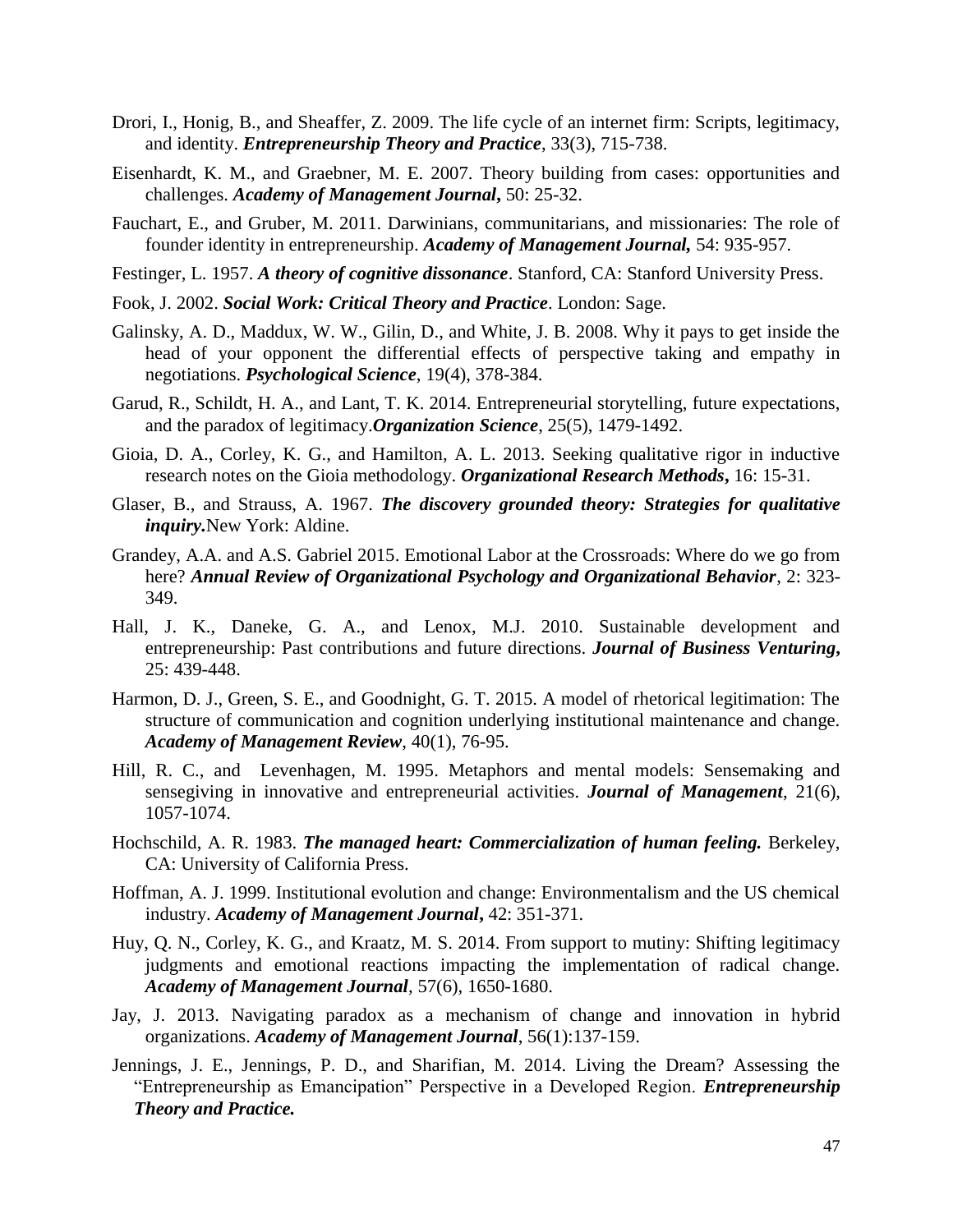- Kreiner, G.E. Hollensbe, E.C., and Sheep, M.L. 2006 Where is the "me" among the "we"? Identity work and the search for optimal balance.*Academy of Management Journal,*  49:1031-1057.
- Langley, A. 1999. Strategies for theorizing from process data. *Academy of Management Review*, 24(4), 691-710.
- Langley, A., Smallman, C., Tsoukas, H., and Van de Ven, A. H. 2013. Process studies of change in organization and management: Unveiling temporality, activity, and flow. *Academy of Management Journal***,** 56: 1-13.
- Lok, J. 2010. Institutional logics as identity projects.*Academy of Management Journal*, 53(6): 1305-1335.
- Lounsbury, M., and Glynn, M.A. 2001. Cultural entrepreneurship: Stories, legitimacy, and the acquisition of resources. *Strategic Management Journal,* 22: 545-564.
- Mars, M. M., and Lounsbury, M. 2009. Raging against or with the private marketplace? *Journal of Management Inquiry,*18: 4-13.
- Martens, M. L., Jennings, J. E., and Jennings, P.D. 2007. Do the stories they tell get them the money they need? The role of entrepreneurial narratives in resource acquisition.*Academy of Management Journal***,** 50: 1107-1132.
- McMullen, J. S. 2010. Perspective taking and the heterogeneity of the entrepreneurial imagination.*Advances in Austrian Economics*, 14(1), 113-143.
- McMullen, J. S. 2013. Entrepreneurial judgment as empathic accuracy: a sequential decisionmaking approach to entrepreneurial action. *Journal of Institutional Economics*, 1-31.
- McMullen, J. S., and Dimov, D. 2013. Time and the entrepreneurial journey: the problems and promise of studying entrepreneurship as a process. *Journal of Management Studies*, 50(8), 1481-1512.
- Meek, W. R., Pacheco, D. F., and York, J. G. 2010. The impact of social norms on entrepreneurial action: Evidence from the environmental entrepreneurship context. *Journal of Business Venturing*, 25(5), 493-509.
- Miller, T. L., Grimes, M. G., McMullen, J. S., and Vogus, T. J. 2012. Venturing for others with heart and head: How compassion encourages social entrepreneurship. *Academy of Management Review,* 37(4), 616-640.
- Muñoz, P., and Dimov, D. 2015. The call of the whole in understanding the development of sustainable ventures.*Journal of Business Venturing*, 30(4), 632-654.
- Nagy, B. G., Pollack, J. M., Rutherford, M. W., and Lohrke, F. T. 2012. The influence of entrepreneurs' credentials and impression management behaviors on perceptions of new venture legitimacy. *Entrepreneurship Theory and Practice*, 36(5), 941-965.
- Navis, C., and Glynn, M. A. 2011. Legitimate distinctiveness and the entrepreneurial identity: Influence on investor judgments of new venture plausibility. *Academy of Management Review***,** 36: 479-499.
- Pacheco, D. F., Dean, T. J., and Payne, D. S. 2010. Escaping the green prison: Entrepreneurship and the creation of opportunities for sustainable development. *Journal of Business Venturing*, 25(5), 464-480.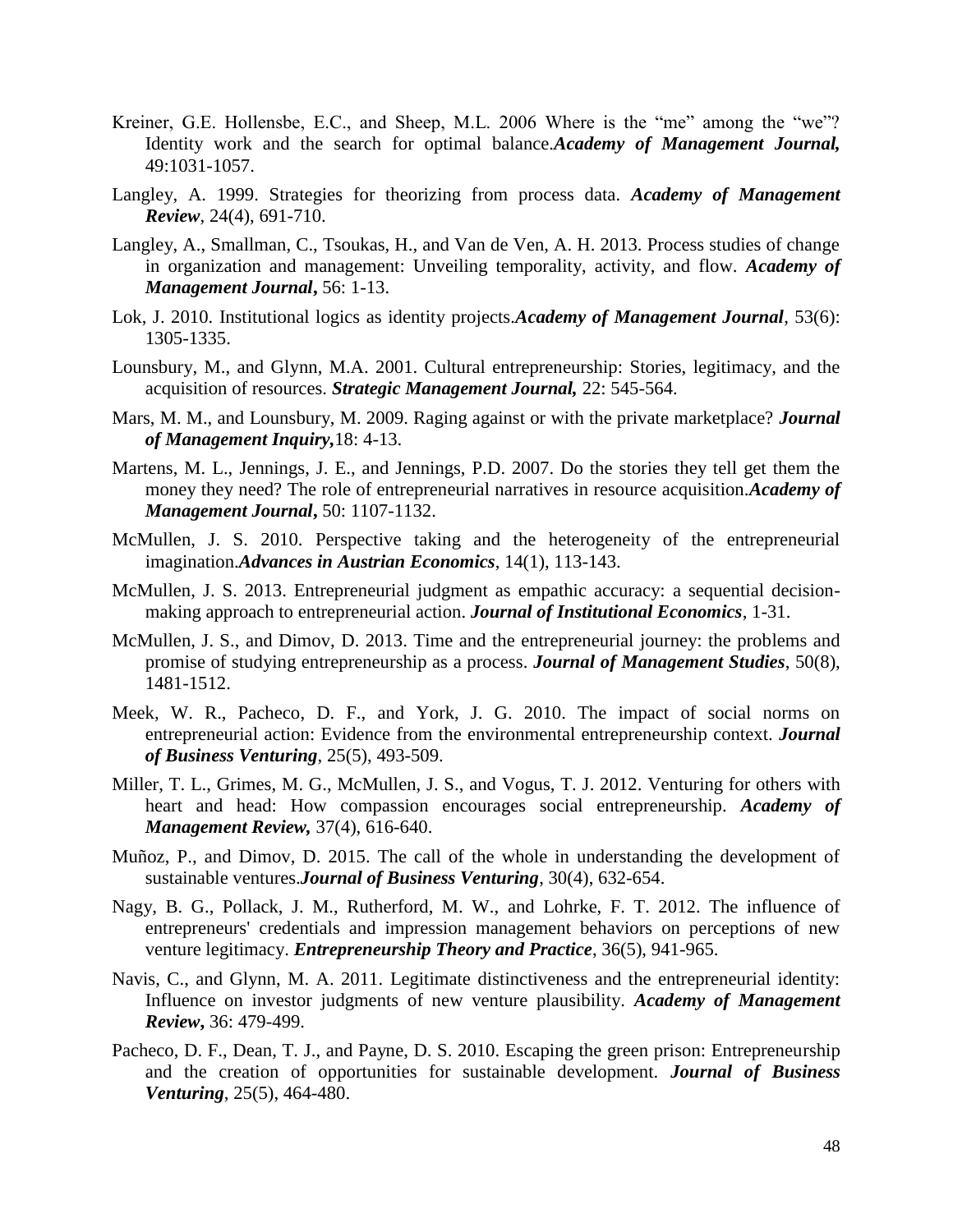- Patzelt, H., and Shepherd, D. A. 2011. Recognizing opportunities for sustainable development. *Entrepreneurship Theory and Practice,* 35: 631-652.
- Pettigrew, A. M. 1990. Longitudinal field research on change: Theory and practice. *Organization Science*, 1(3), 267-292.
- Pugh SD, Groth M, Hennig-Thurau T. 2011. Willing and able to fake emotions: a closer examination of the link between emotional dissonance and employee well-being. *Journal of Applied Psychology,*96(2):377–90
- Rindova, V., Barry, D., and Ketchen, J. 2009.Entrepreneuring as emancipation.*Academy of Management Review***,** 34: 477-491.
- Roddick, A. (1991). *Body and Soul*. New York: Crown Trade Paperbacks
- Rokeach, M. (1968). *Beliefs, attitudes and values: A theory of organization and change*. San Francisco: Jossey-Bass Inc Pub.
- Ruebottom, T. 2013. The microstructures of rhetorical strategy in social entrepreneurship: Building legitimacy through heroes and villains. *Journal of Business Venturing***,** 28: 98- 116.
- Russo, M. V. 2003. The emergence of sustainable industries: Building on natural capital. *Strategic Management Journal,* 24: 317–331.
- Sarasvathy, S.D. 2008. *Effectuation: Elements of entrepreneurial expertise***.** Cheltenham, UK: Edward Elgar Publishing Limited.
- Strauss, A., and Corbin, J. 1998. *Basics of Qualitative Research: Techniques and Procedures for Developing Grounded Theory.*  $(2^{nd}ed.)$  Thousand Oaks, CA: Sage Publications
- Suchman, M.C. 1995. Managing legitimacy strategic and institutional approaches. *Academy of Management Review***,** 20: 517-610.
- Svejenova, S. 2005. The path with the heart: Creating the authentic career. *Journal of Management Studies***,** 42: 947-974.
- Thornton, P. H. 2004. *Markets from culture***.** Stanford, CA: Stanford University Press.
- Tornikoski, E. T., and Newbert, S. L. 2007. Exploring the determinants of organizational emergence: A legitimacy perspective. *Journal of Business Venturing***,** 22: 311-335.
- Tost, L.P. 2011. An integrative model of legitimacy judgments.*Academy of Management Review,* 36: 686-710.
- Townsend, D. M., and T. A. Hart. 2008. Perceived institutional ambiguity and the choice of organizational form in social entrepreneurial ventures. *Entrepreneurship Theory Practice,* 32: 685–700.
- Treviño, L. K., den Nieuwenboer, N. A., Kreiner, G. E., and Bishop, D. G. 2014. Legitimating the legitimate: A grounded theory study of legitimacy work among Ethics and Compliance Officers. *Organizational Behavior and Human Decision Processes*, 123(2), 186-205.
- Überbacher, F. 2014. Legitimation of new ventures: A review and research programme. *Journal of Management Studies*, 51(4), 667-698.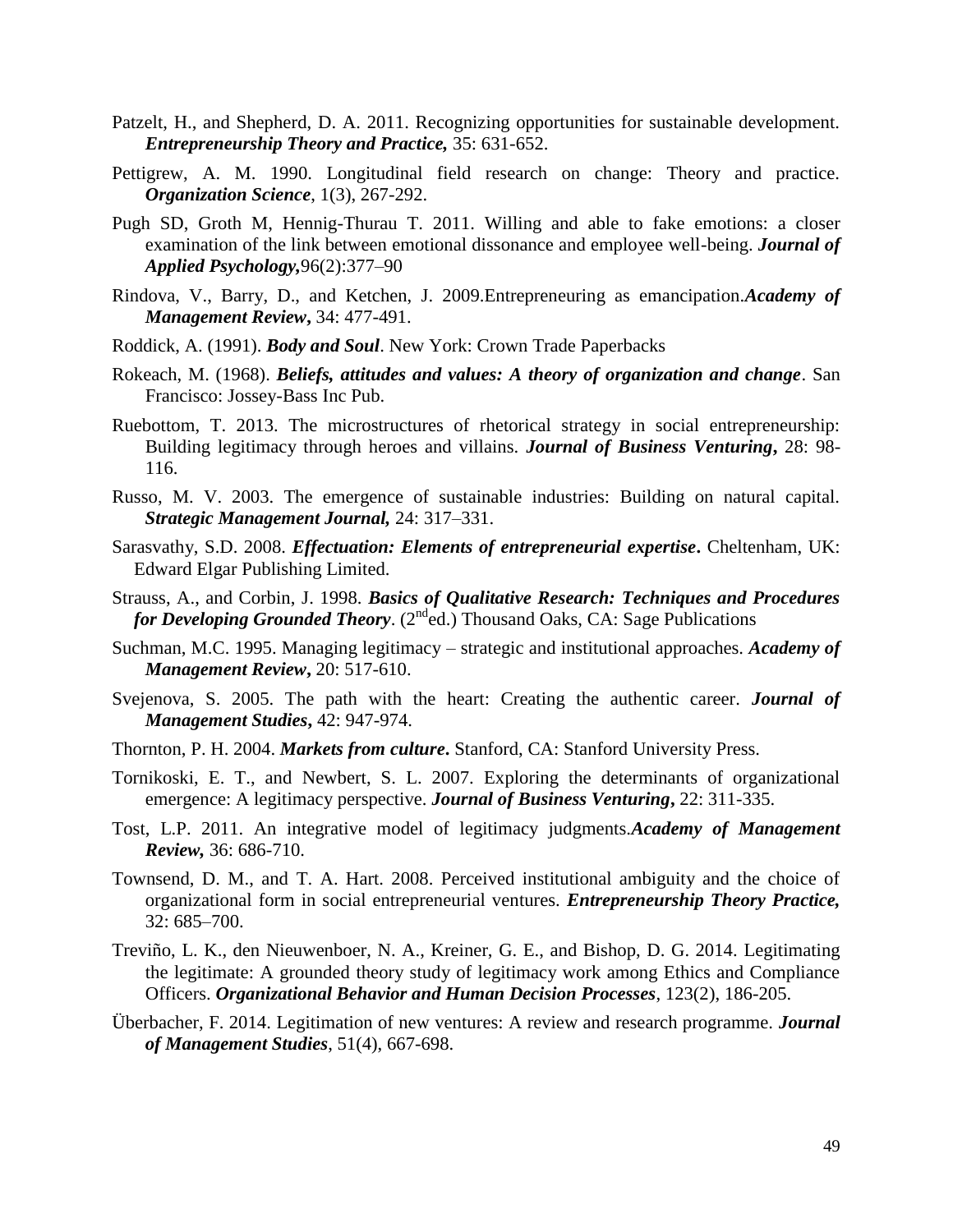- Ucbasaran, D., Shepherd, D., Lockett, A. and Lyon, J. 2013. Life after business failure: the process and consequences of business failure for entrepreneurs. *Journal of Management*, 39: 163-202
- Ucbasaran, D., Baldacchino, L. and Lockett, A. 2014. Try it Again? Habitual Entrepreneurship. In Welter, F. and Baker, T. (Eds) *Handbook of Entrepreneurship Research, Routledge*.
- Van de Ven, A. H. 2007. *Engaged scholarship: A guide for organizational and social research***.** Oxford, UK: Oxford University Press.
- Van de Ven, A. H., and Engleman, R. M. 2004.Event-and outcome-driven explanations of entrepreneurship.*Journal of Business Venturing***,** 19: 343-358.
- Van Maanen, J., S. Rensen, J. B., and Mitchell, T. R. 2007. Introduction to special topic forum: The interplay between theory and method. *Academy of Management Review***,** 32: 1145- 1154.
- vanWerven, R., Bouwmeester, O., and Cornelissen, J. P. 2015. The power of arguments: How entrepreneurs convince stakeholders of the legitimate distinctiveness of their ventures. Journal of Business Venturing, 30(4), 616-631.
- Voronov, M., De Clercq, D., and Hinings, C. R. 2013. Conformity and distinctiveness in a global institutional framework: The legitimation of Ontario fine wine. *Journal of Management Studies*, 50: 607-645.
- Walsh, I. J., and Bartunek, J. M. 2011. Cheating the fates: Organizational foundings in the wake of demise. *Academy of Management Journal***,** 54: 1017-1044.
- Wry, T. and York, J.G. 2015. An Identity Based Approach to Social Enterprise. Academy of Management Review doi: 10.5465/amr.2013.0506
- York, J. G., and Venkataraman, S. 2010. The entrepreneur–environment nexus: Uncertainty, innovation, and allocation. *Journal of Business Venturing*, 25(5), 449-463.
- Zimmerman, M.A., and Zeitz, G.J. 2002. Beyond survival: Achieving new venture growth by building legitimacy. *Academy of Management Review***,** 27: 414-431.
- Zott, C., and Huy, Q. N. 2007. How Entrepreneurs use symbolic management to acquire resources. *Administrative Science Quarterly***,** 52: 70-105.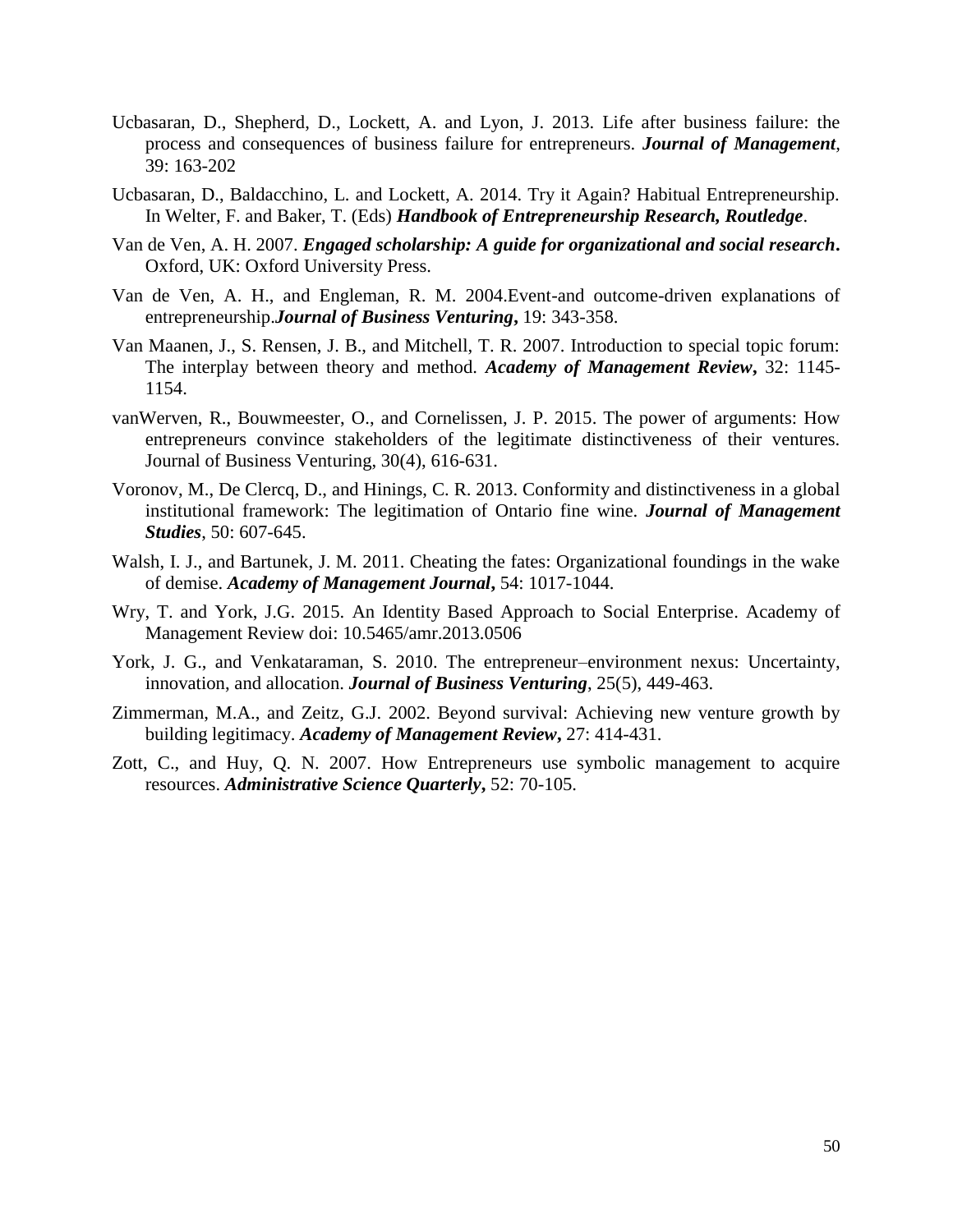# **APPENDIX A**

| Second-Order<br>Theme                                 | Illustrative Evidence (interview unless stated)                                                                                                                                                                                                                                                                                                                                                                                                                                                                                                             |
|-------------------------------------------------------|-------------------------------------------------------------------------------------------------------------------------------------------------------------------------------------------------------------------------------------------------------------------------------------------------------------------------------------------------------------------------------------------------------------------------------------------------------------------------------------------------------------------------------------------------------------|
| <b>What Matters</b><br>to Me                          | The fact that we are a green and ethical business is an intrinsic part of who we are.<br>My values come from my family My Dad used to say "look, if you are ever unsure of the<br>motives for something, always follow the money, people do really bad things for money".<br>We're also very interested in spreading ethical business as a whole and in encouraging<br>businesses to change their ways. Blog                                                                                                                                                |
| <b>What Matters</b><br>to Them                        | I think the early part of this year has been the most challenging out of the past two years we<br>were getting approached less by new clients or new projects.<br>We do still do free jobs for charities and those things. But I think it is about being sensible and<br>about thinking "we've got a living to earn too".                                                                                                                                                                                                                                   |
| Balancing<br><b>What Matters</b><br>to Me and<br>Them | We have come to this way of thinking that you can't be ethical unless you are really, really<br>good at what you do as well.<br>We want this to be mainstream, we don't want green and ethical businesses to be niche and to<br>be sat there on a pedestal.                                                                                                                                                                                                                                                                                                 |
| <b>Standing Out</b>                                   | It is true that many big businesses seem to be taking advantage of customers' demand for<br>more responsible products and services It is also true that not all of these businesses are as<br>genuinely committed to being environmentally friendly as they'd have us believe. Blog<br>In the very early days we got approached by a mining company and by somebody who owned<br>a horse racing track. Our approach was to say, we don't want to make money out of<br>thatour clients wouldn't want to work with a company that would support those things. |
| Fitting In                                            | Sometimes people think "oh well they mean well but they are probably not that good" and that<br>is what we are trying to move away from, so "we are actually really good at what we do!"<br>We joined the chamber of commerce because it was this whole thing about "god we'd better<br>take some advertising out, things are looking a bit quiet". And I went to a couple of<br>networking events I introduced myself, said what we did.                                                                                                                   |
| Legitimate<br>Distinctiveness                         | We are not trying to set ourselves aside because of the ethical thing anymore that is just what<br>we do and you either want to work with an ethical business or you don't, but we don't go<br>too heavy on that anymore.<br>We're not about being judgmental but we are about making a positive difference. That's why<br>we have ethical and environmental policies which guide our work. Website                                                                                                                                                         |
| Entrepreneur<br>Reflection and<br>Reflexivity         | Hardcore ethical business isn't always the most positive way to go because it is isolating and<br>it is a bit judgmentalwe want to be part of something bigger to make a change but I<br>suppose where we are positioning ourselves in that group to achieve that is changing.<br>If you want to get the message across in the right way you have got to, because you can't force<br>your way of thinking on someone else and if you do that will have a negative effect, so you<br>are not doing yourself any favors.                                      |
| <b>Business</b><br>Consequences<br>Personal           | Now we are attracting more national organizations and things like that which is good for us<br>because it means secure on-going work rather than one-off or individuals who are setting up<br>a blog and not really wanting to do much after.<br>We had loads of comments from people saying "just work with anyone to start off with, until<br>you've got some money behind you" we'd take offenceif we did that then we wouldn't                                                                                                                          |

# **A.1 Illustrative Data: Cedar**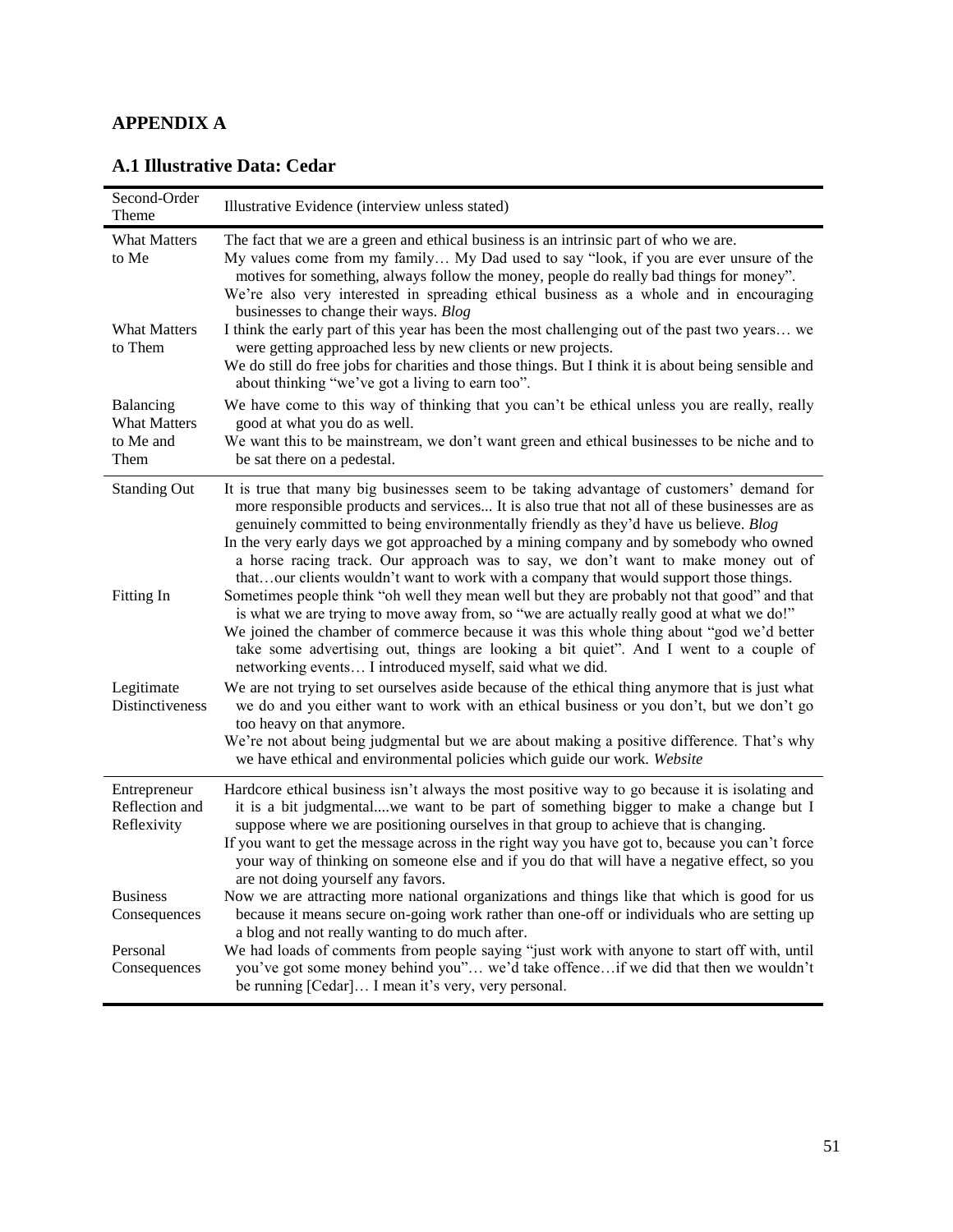| Second-Order<br>Theme                              | Illustrative Evidence (interview unless stated)                                                                                                                                                                                                                                                                                                                                                                                                                            |
|----------------------------------------------------|----------------------------------------------------------------------------------------------------------------------------------------------------------------------------------------------------------------------------------------------------------------------------------------------------------------------------------------------------------------------------------------------------------------------------------------------------------------------------|
| What Matters to<br>Me                              | NGOs have just sat on the side line $-$ "this is what you can do, this is what we want you to<br>do", you know they don't work in the industry and it will take people in the industry to<br>create change.                                                                                                                                                                                                                                                                |
| What Matters to<br>Them                            | We've all seen exposés of how high street chains manufacture their goods, you know<br>sweatshop labour and it is just not something that I want to be involved in.<br>I would suspect, if we developed the business as we would like to, the proportion of 'ethical'<br>clients would go downwe'll push beyond that into people that are just looking for high<br>quality, bespoke jewellery.<br>[Our customers' interest in ethics] is much more diluted now              |
| <b>Balancing What</b><br>Matters to Me<br>and Them | I don't see any contradictions in ethical business, it is how a lot of well-run businesses are<br>run anyway. So I would say that ethical business and "smart" business have a massive<br>overlap.<br>There's a danger you can't be all things to all people, but at the same time you have to be a<br>little bit flexible.                                                                                                                                                |
| <b>Standing Out</b>                                | The issues of blood diamonds, environmental damaged caused by mining particularly gold                                                                                                                                                                                                                                                                                                                                                                                     |
|                                                    | mining, and human exploitation along the supply chain are the issues that we've tried to<br>address on setting up our enterprise.                                                                                                                                                                                                                                                                                                                                          |
| Fitting In                                         | We're now very much focused on doing the bespoke thing and pushing that to higher worth<br>clients basically it has become increasingly obvious to us that it's more about doing low<br>volume, high value pieces                                                                                                                                                                                                                                                          |
|                                                    | How do you gain credibility in the eyes of consumers?; [it's] the website, brochures,<br>presentation. You can get away with stuff if you're Cartier or Tiffany that you can't get<br>away with if you're Ivyyou have to have 100% product knowledge.<br>All you need really is one trigger and then you can hopefully say something that is helpful to<br>them or intelligent in some way and then you are off [but] they don't want to come in<br>here and be lectured.  |
| Legitimate<br>Distinctiveness                      | Next year, possibly, we may be looking for some funding. In terms of how we would present<br>ourselves, I guess we would say we are a high-end jeweller who specializes in made to<br>order wedding and engagement rings, the unique selling point is they are sourced ethically.                                                                                                                                                                                          |
| Entrepreneur<br>Reflection and<br>Reflexivity      | Perhaps I don't get out enough but the people I mix with tend to have, tend to assume that<br>eco business or ethical businesses are an established area now and it is not that cutting edge<br>in that sense.                                                                                                                                                                                                                                                             |
|                                                    | You reach a point where you're looking at how you're defined; are you an ethical bespoke<br>jeweller? or are you a bespoke ethical jeweller?                                                                                                                                                                                                                                                                                                                               |
| <b>Business</b><br>Consequences                    | It is good to see people who are putting a lot of energy into starting [an ethical jewellery]<br>business, especially in London as it makes a lot of noise for the community. Supplier<br>We still have all the ethical clients we used to, probably more because we are better known.<br>But on top of that a lot of the growth I would say is people whose primary focus is looking<br>for a custom-made engagement ring or bespoke wedding ring and they have found us. |
| Personal<br>Consequences                           | Occasionally people talk about this "fad of ethical jewellery" or being slightly kind of<br>derogatory Those people, if you spoke to them, would have nothing but negative things<br>to say about us but it doesn't really bother me in the slightest.                                                                                                                                                                                                                     |

# **A.2 Illustrative Data: Ivy**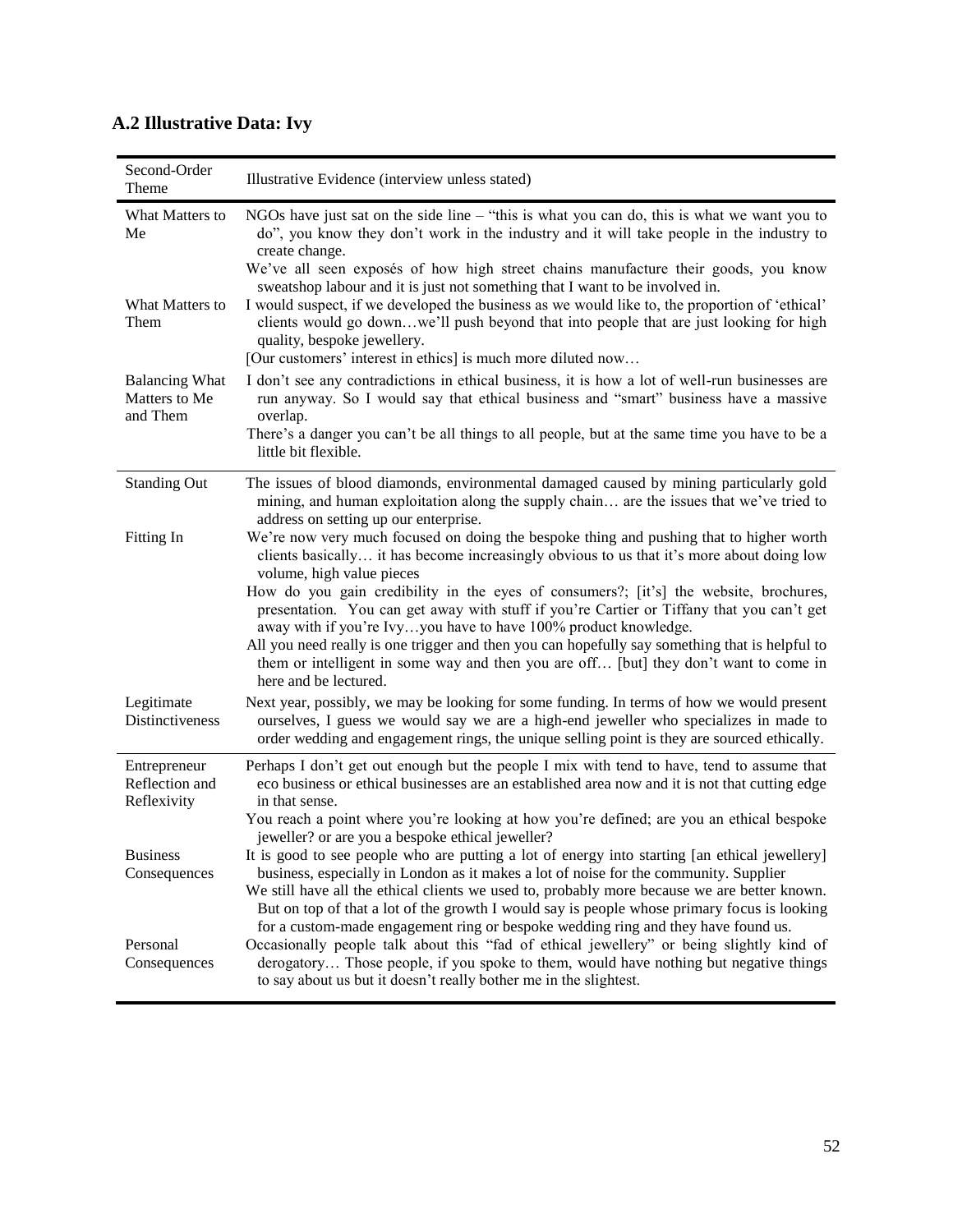| Second-Order<br>Theme                              | Illustrative Evidence (interview unless stated)                                                                                                                                                                                                                                                                                                                                                                                                                                                                                                                                                                                                                                                                                                                                          |
|----------------------------------------------------|------------------------------------------------------------------------------------------------------------------------------------------------------------------------------------------------------------------------------------------------------------------------------------------------------------------------------------------------------------------------------------------------------------------------------------------------------------------------------------------------------------------------------------------------------------------------------------------------------------------------------------------------------------------------------------------------------------------------------------------------------------------------------------------|
| What Matters to<br>Me                              | No-one is really addressing it very well and if they are it is at an academic level and not at<br>the coalface, not at the actual service provision, goods provision, which is exactly what we<br>want to do. So that's the vision that we have; to provide people with real tangible ways to<br>green their lives without them suffering in the process.<br>Certainly from the management point of view they are not in it for just a business tool, or<br>just a gimmick, it is very much part of their personal ethos. Employee                                                                                                                                                                                                                                                       |
| What Matters to<br>Them                            | I think the term ethical is a bit too Greenpeacey, people think of sandals and stuff we don't<br>have anything against it but we think it alienates people.<br>Absolutely everybody's opinion matters to us ranging from the most adamant climate change<br>sceptic anti-climate change people who deliver their point in a very aggressive, non-<br>believing, close-minded way. So we care about that opinion and we'll address it and deal<br>with it sensitively, reasonably and with good temper, right the way through to our most<br>important client everyone's opinion matters to us.                                                                                                                                                                                           |
| <b>Balancing What</b><br>Matters to Me<br>and Them | I think they [having a business and being an environmentalist] are absolutely compatible.                                                                                                                                                                                                                                                                                                                                                                                                                                                                                                                                                                                                                                                                                                |
| <b>Standing Out</b>                                | One of the things that we have as a central tenet is that we treat people well, so it's not just<br>about being environmentally friendly there is a strong ethical backbone to what we do and<br>we apply principles of good management, honesty, payment on time, treating our drivers<br>well, being fair to our employees, that is quite often lacking in the industry.<br>It's at the early stage development of a new type of business thinking which I think we need<br>to develop in order to address the environmental challenges that we face. Capitalism will<br>not address the environmental challenges sufficiently wellit's based on constant growth<br>and consumption to feed that growth and those really don't sit at all well with sound<br>environmental management. |
| Fitting In                                         | We do change the emphasis if we're talking about the business side of it then we will<br>[change our emphasis]. But we won't say one thing about our environmental side of things<br>to one person and then another thing to someone else.                                                                                                                                                                                                                                                                                                                                                                                                                                                                                                                                               |
| Legitimate<br>Distinctiveness                      | This has to be commercially viable, it has to be successful, if it isn't then it's basically a<br>negative addition to the sector because so many people associate the environment with just<br>a cost line but we need to show that it can work commercially to encourage other people to<br>come onboard, take it forward and so we do very much have a commercial objective we<br>are a for-profit company.                                                                                                                                                                                                                                                                                                                                                                           |
| Entrepreneur<br>Reflection &<br>Reflexivity        | Before I set up the business, when I was trying to raise finance from people, a lot of people<br>were going "well what are you, are you an environmentalist or a businessman?" The<br>whole point is that being an environmentalist is the way to be a good businessman, it's the<br>way to get your return.<br>There are still plenty of environmentalists out there, particularly the ones who think they<br>own being environmental it's like supporting a football club - no-one else loves the club<br>as much as you do So there is an element of that person going  "you're a taxi<br>company, you use cars, you are wrong".                                                                                                                                                      |
| <b>Business</b><br>Consequences                    | We've now taken one tranche of investment and I think certainly the investor was heavily<br>influenced by our beliefs. As a person he's very principled too, so we have a close working<br>relationship and it's a positive one so that's been helpful.                                                                                                                                                                                                                                                                                                                                                                                                                                                                                                                                  |
| Personal<br>Consequences                           | A lot of people say to me why don't you do more around trying to convince the government<br>to do this? I think that's quite easy for people to say if they're not trying to run a business<br>at the same timewell, I've got so many other, much more basic things to be getting on<br>with.                                                                                                                                                                                                                                                                                                                                                                                                                                                                                            |

## **A.3 Illustrative Data: Maple**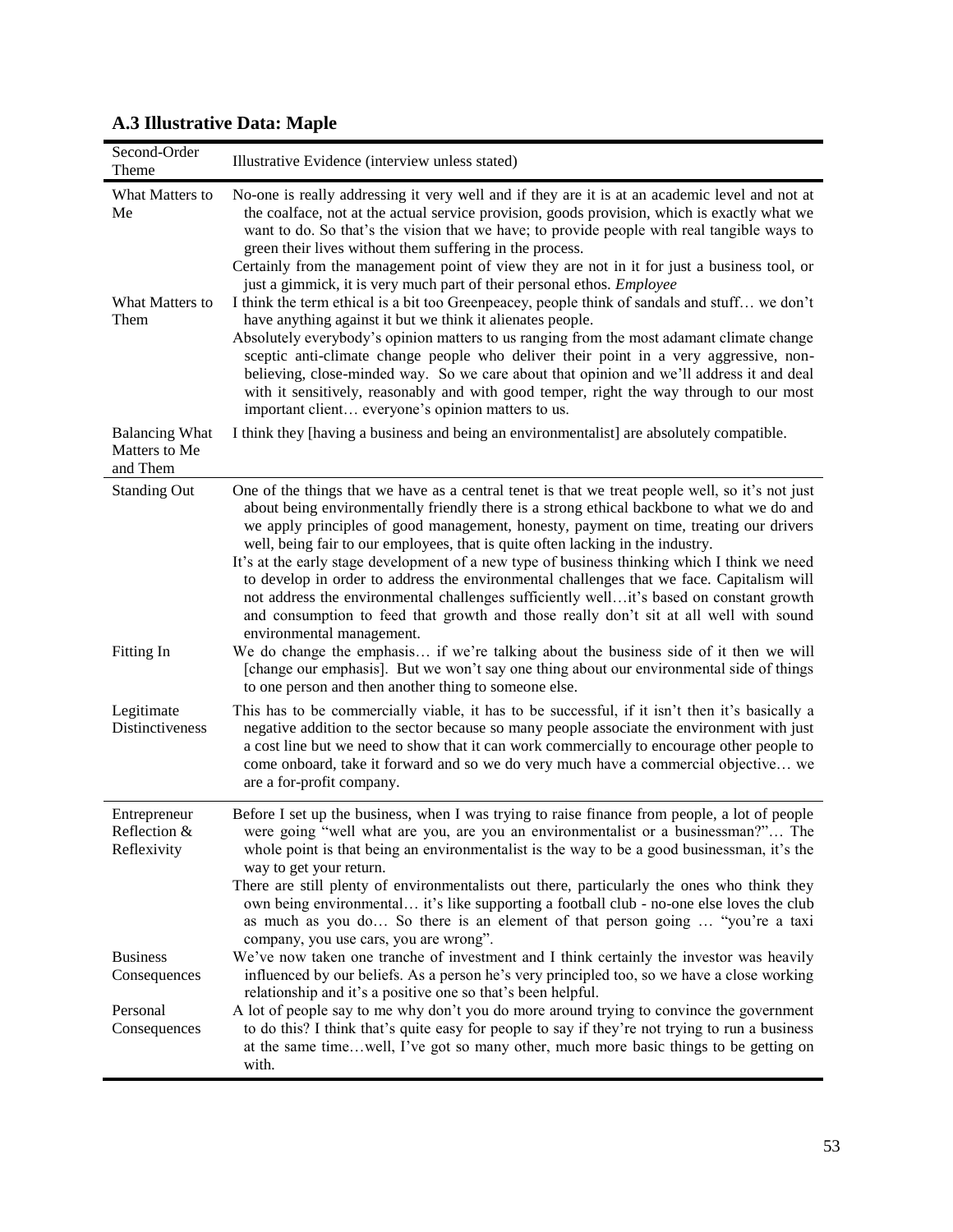| Second-Order<br>Theme                              | Illustrative Evidence (interview unless stated)                                                                                                                                                                                                                                                                                                                                                                                        |
|----------------------------------------------------|----------------------------------------------------------------------------------------------------------------------------------------------------------------------------------------------------------------------------------------------------------------------------------------------------------------------------------------------------------------------------------------------------------------------------------------|
| What Matters to<br>Me                              | Everyone I know who work for companies in sustainability [has] to battle with managers<br>starting our own business is a better vehicle for doing something to do with sustainability.<br>One of the drivers for starting up the business in the first place was that the business could<br>represent who we were, rather than us representing someone else's business and their<br>vision.                                            |
| What Matters to<br>Them                            | For business, if you want to be taken seriously, it basically has to be financially sustainable<br>as well. People just talk about environmental and social responsibility [but] we have to<br>balance all three things.                                                                                                                                                                                                               |
|                                                    | We are at the point now where we need to work with recognized brand names, so that when<br>people say "who have you worked for?" we have some people that they have heard of.                                                                                                                                                                                                                                                          |
| <b>Balancing What</b><br>Matters to Me<br>and Them | People take advice from us whereas I think if we were an activist group, they would never<br>come to us in the first place, and then if we did try to tell them something they would think<br>we were raving hippies -they know we have a balanced view, we have got business sense.                                                                                                                                                   |
| <b>Standing Out</b>                                | We think that the fastest and most effective way to create a sustainable world is to help good<br>companies doing good things in good ways, out-compete those using unethical practices<br>for short-term profits. Website                                                                                                                                                                                                             |
|                                                    | It is straightforward, we say "we work with these types of people"; those people think "oh                                                                                                                                                                                                                                                                                                                                             |
| Fitting In                                         | they specialize". Other people may stay away, because they think that we are not for them.<br>The first thing that we say about ourselves now, is that we specialize in word press, which<br>obviously has nothing to do with being green, but that is our main specialism from a<br>technical point of view. And most of the skills that we are looking for revolve around word<br>press, so we really have to establish that first.  |
|                                                    | I think we emphasize sustainability a lot less now to the bigger companies, we try to put the<br>emphasis on the quality of the work and not the principles, they ask about value for money<br>as well. So it is much more business focused with them.                                                                                                                                                                                 |
| Legitimate<br>Distinctiveness                      | As a WordPress agency we of course love open source, but there's nothing we love more<br>than to work on projects that help make the world a bit more peachy. Web design can seem<br>far removed from environmental and social issues, but we do our best to minimize our<br>impact with our virtualized business structure and efficient processes, which also help us<br>keep our services affordable. Website                       |
|                                                    | Having [green is good business] as the main message of the website was not very good. You<br>have to put in separate messages so if people are interested their eyes will stop at it and<br>read it and if not people can glance over it.                                                                                                                                                                                              |
| Entrepreneur<br>Reflection &                       | It's an on-going process for us to learn about what's the best ways to get our message across<br>to people in a way that they are actually going to appreciate and value.                                                                                                                                                                                                                                                              |
| Reflexivity                                        | It was about gauging people's reactions to the different times we communicated with them,<br>and gauging feedback really so we got good feedback for some things we did and other<br>times we didn't really get the response we were looking for. So we gradually changed.                                                                                                                                                             |
| <b>Business</b><br>Consequences                    | The sort of companies we are aiming at which are small, start-up ethical businesses, they<br>have been very positive. That is the important thing for us.<br>I like working with them because they're nice personable people, and also provide a service<br>that has got that ethical cornerstone - that is important. Business Associate                                                                                              |
| Personal<br>Consequences                           | I used to be disappointed when people didn't want to hear about our green angleI guess<br>whether or not [I am still disappointed] just kind of depend on my expectations of them If<br>I think there is somebody who would probably be interested and they are not, then that is<br>disappointing. But if somebody who right from the beginning, I thought 'oh this is not going<br>to be their thing' from thenI don't mind as much. |

# **A.4 Illustrative Data: Oak**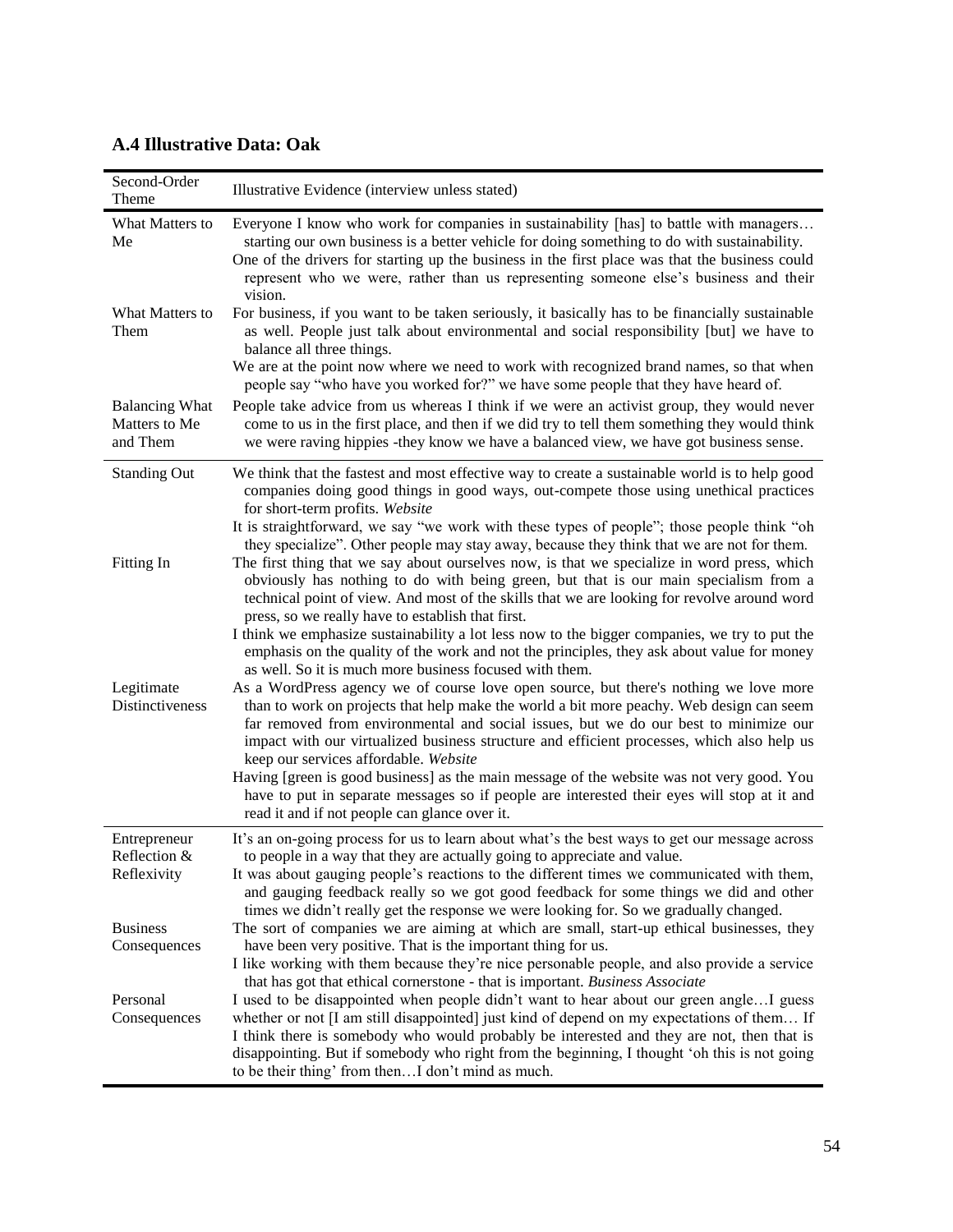# **A.5 Illustrative Data: Poplars**

| Second-Order<br>Theme                         | Illustrative Evidence (interview unless stated)                                                                                                                                                                                                                                                                                                                                                                                                     |
|-----------------------------------------------|-----------------------------------------------------------------------------------------------------------------------------------------------------------------------------------------------------------------------------------------------------------------------------------------------------------------------------------------------------------------------------------------------------------------------------------------------------|
| What Matters to<br>Me                         | Poplars is me as a business<br>I'm not saying that the supermarkets are evil per se but the way they have developed their<br>power has changed the quality of our food supply and there is no denying it. So I see it that<br>we are giving an alternative to that.                                                                                                                                                                                 |
| What Matters to<br>Them                       | This year's been all about proving that the idea works and had legs and made money and<br>now we can go "right, how do we grow it and be more accessible to more people?"<br>The more that we stay in business and the more we make a profit, then the more they'll [other<br>stakeholders] get it as well.                                                                                                                                         |
| <b>Balancing What</b><br>Matters to Me        | I want to be as much a successful business as a business that changes something for the<br>better.                                                                                                                                                                                                                                                                                                                                                  |
| and Them                                      | So from having experience, it gives me a better idea of how to say that I want to work with<br>[suppliers]. I did have to instill confidence in the suppliers for a while because when you<br>first set up, it's "Please, would it be okay if ?" And now it's just "Guys, I want to buy<br>your goods, do you want to sell your goods?"                                                                                                             |
| <b>Standing Out</b>                           | I think the kind of people who have set up business to try to create some sort of social<br>change are doing it because we want to create this change and it's inherent in the way we<br>do things. It's a bit nebulous.                                                                                                                                                                                                                            |
| Fitting In                                    | We do get a lot of the dark green brigade they have a really deep knowledge and so when<br>you are talking to them you wouldn't say "by refilling this you get to save the planet", they<br>would just look at you as if you were mental!                                                                                                                                                                                                           |
| Legitimate<br>Distinctiveness                 | [We say they are] welcome to come down with their own containers, it will save them<br>money as well as being environmentally friendly. If people are environmental then the<br>money is a bonus. But if they are not very environmental then the money means they get it<br>without us sounding like we are preaching.                                                                                                                             |
| Entrepreneur<br>Reflection and<br>Reflexivity | You can get the message wrong but I am probably a little bit like a dog with a bone so I<br>just rephrase it in a different way to try to get them to do it. But if you get the message<br>wrong and you preach people will shut down.<br>We challenge a lot of preconceptions, we are quite disruptive in that way. I sometimes think                                                                                                              |
|                                               | we challenge too many things<br>As a pioneer there was no rule book and no manual. We tried, we succeeded in some areas,<br>we failed in others and we continue because our commitment to leaving a better world for<br>future generations remains undimmed. Website                                                                                                                                                                                |
| <b>Business</b><br>Consequences               | Our model is being used by similar businesses around the world and our services are needed<br>more than ever, given the environmental challenges we face as a global community.<br>Website                                                                                                                                                                                                                                                          |
|                                               | We won the [place] Small Green Business Award for Innovation and we were runner-up in<br>The [major UK newspaper's] Ethical Awards.                                                                                                                                                                                                                                                                                                                 |
| Personal<br>Consequences                      | When I first started up, they probably thought 'Oh she's a bit nuts'<br>You suddenly realize that you are sacrificing a lot It was getting to the point where my<br>customers were getting the best of me and I didn't have time to talk to my friends.<br>I am trying to separate myself from it, because it needs to exist as its own entity without me.<br>If I want it to be an idea that it can be successful [then] it can't just rely on me. |